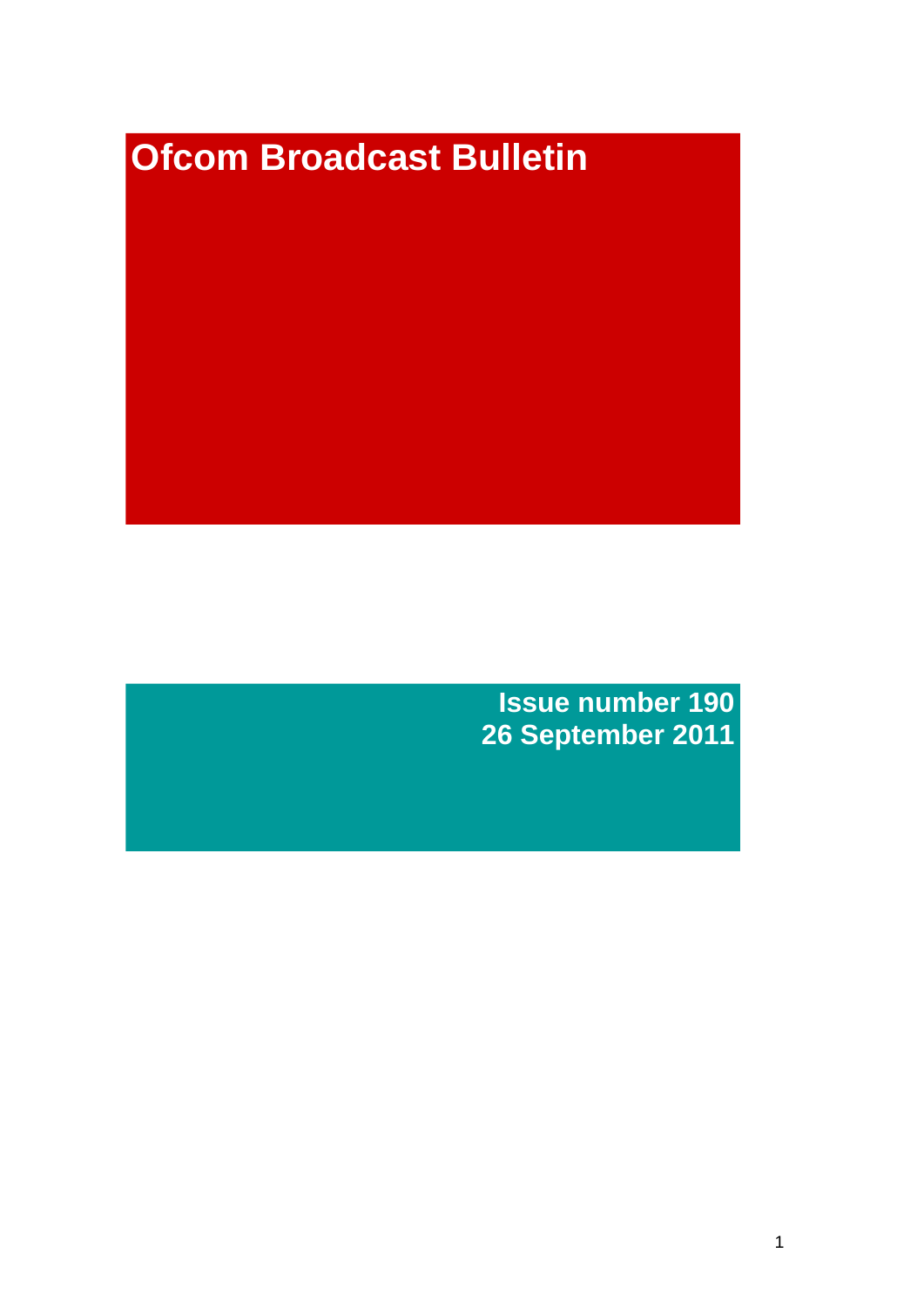# **Contents**

| Introduction                                                                                                                                                     | 3  |
|------------------------------------------------------------------------------------------------------------------------------------------------------------------|----|
| <b>Standards cases</b>                                                                                                                                           |    |
| <u>In Breach</u>                                                                                                                                                 |    |
| <b>50 Cent Music Videos</b><br>Greatest Hits TV, 22 June 2011, 09:00                                                                                             | 4  |
| 50 Biggest Selling RnB Hits of the Noughties<br>Kiss TV, 10 July 2011, 15:44                                                                                     | 9  |
| <b>Storm Afternoons</b><br>Storm, 3 July 2011, 16:00                                                                                                             | 13 |
| <b>Ice Road Truckers</b><br>History+1, 29 and 30 June 2011, 16:00                                                                                                | 17 |
| Resolved                                                                                                                                                         |    |
| <b>Popstar to Operastar competition</b><br>ITV1, 5 June 2011, 20:00                                                                                              | 21 |
| <b>Sky News</b><br>Sky News, 26 July 2011, 18:30                                                                                                                 | 25 |
| <b>Fairness and Privacy cases</b>                                                                                                                                |    |
| <u>Upheld in Part</u>                                                                                                                                            |    |
| Complaint by A Share & Sons t/a ScS and<br>Mr Neil Heffernan made on their behalf by Ms Marie Matheson<br>Mary Portas Secret Shopper, Channel 4, 26 January 2011 | 29 |
| <u>Not Upheld</u>                                                                                                                                                |    |
| <b>Complaint by Mr Jeremy Bamber</b><br>Killing Mum and Dad: The Jeremy Bamber Story, Sky Three,<br>14 September 2010                                            | 43 |
| <b>Other programmes Not in Breach</b>                                                                                                                            | 54 |
| <b>Complaints Assessed, not Investigated</b>                                                                                                                     | 55 |
| <b>Investigations List</b>                                                                                                                                       | 60 |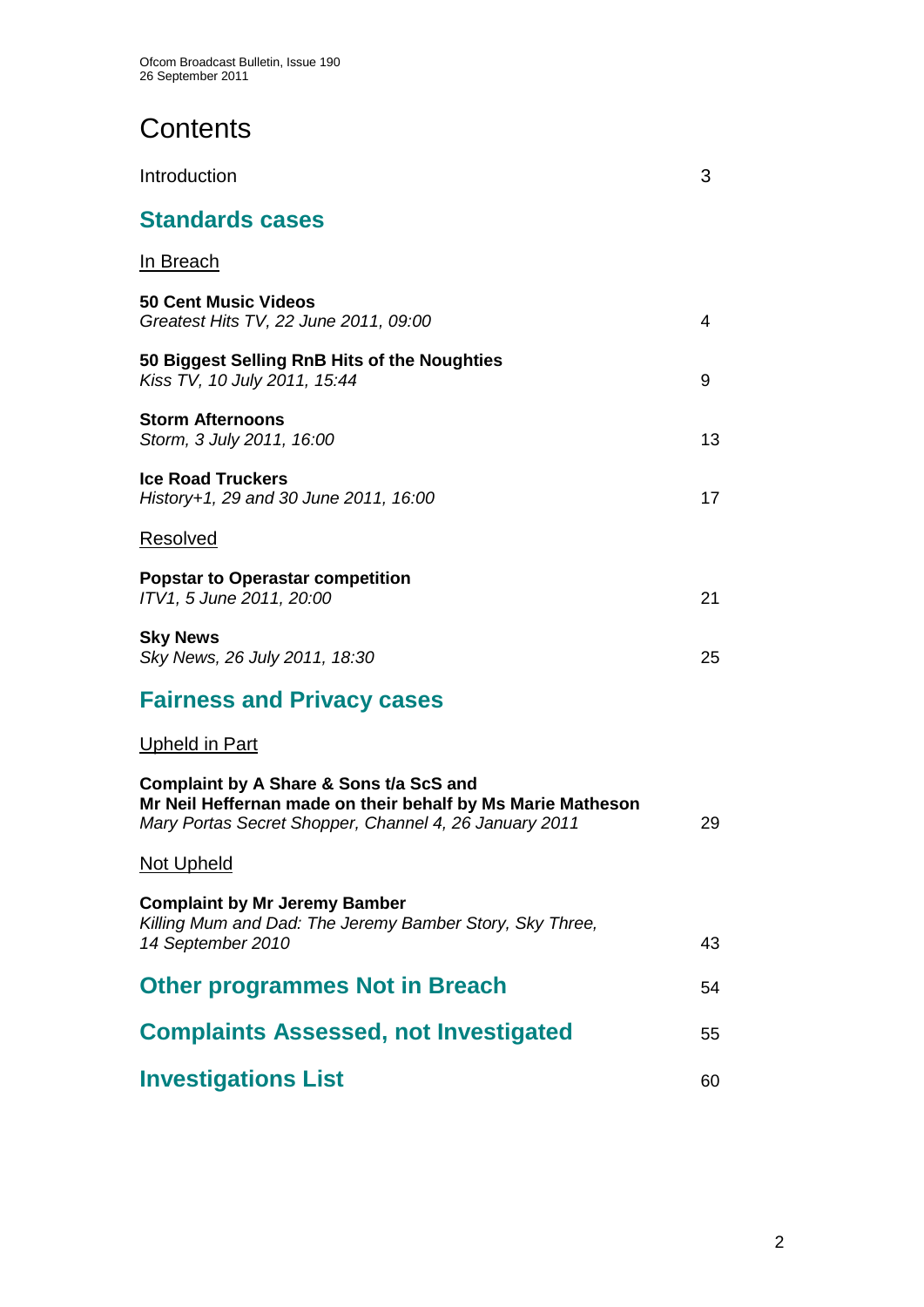# **Introduction**

Under the Communications Act 2003, Ofcom has a duty to set standards for broadcast content as appear to it best calculated to secure the standards objectives<sup>1</sup>, Ofcom must include these standards in a code or codes. These are listed below.

The Broadcast Bulletin reports on the outcome of investigations into alleged breaches of those Ofcom codes, as well as licence conditions with which broadcasters regulated by Ofcom are required to comply. These include:

- a) Ofcom"s Broadcasting Code ("the Code"), which, can be found at: [http://stakeholders.ofcom.org.uk/broadcasting/broadcast-codes/broadcast-code/.](http://stakeholders.ofcom.org.uk/broadcasting/broadcast-codes/broadcast-code/)
- b) the Code on the Scheduling of Television Advertising ("COSTA") which contains rules on how much advertising and teleshopping may be scheduled in programmes, how many breaks are allowed and when they may be taken. COSTA can be found at: [http://stakeholders.ofcom.org.uk/broadcasting/broadcast-codes/advert-code/.](http://stakeholders.ofcom.org.uk/broadcasting/broadcast-codes/advert-code/)

c) certain sections of the BCAP Code: the UK Code of Broadcast Advertising, which relate to those areas of the BCAP Code for which Ofcom retains regulatory responsibility. These include:

- the prohibition on "political" advertising;
- sponsorship and product placement on television (see Rules 9.13, 9.16 and 9.17 of the Code) and all commercial communications in radio programming (see Rules 10.6 to 10.8 of the Code);
- "participation TV" advertising. This includes long-form advertising predicated on premium rate telephone services – most notably chat (including "adult" chat), "psychic" readings and dedicated quiz TV (Call TV quiz services). Ofcom is also responsible for regulating gambling, dating and "message board' material where these are broadcast as advertising<sup>2</sup>.

The BCAP Code is at: [www.bcap.org.uk/The-Codes/BCAP-Code.aspx](http://www.bcap.org.uk/The-Codes/BCAP-Code.aspx)

d) other licence conditions which broadcasters must comply with, such as requirements to pay fees and submit information which enables Ofcom to carry out its statutory duties. Further information on television and radio licences can be found at:<http://licensing.ofcom.org.uk/tv-broadcast-licences/> and [http://licensing.ofcom.org.uk/radio-broadcast-licensing/.](http://licensing.ofcom.org.uk/radio-broadcast-licensing/)

Other codes and requirements may also apply to broadcasters, depending on their circumstances. These include the Code on Television Access Services (which sets out how much subtitling, signing and audio description relevant licensees must provide), the Code on Electronic Programme Guides, the Code on Listed Events, and the Cross Promotion Code. Links to all these codes can be found at: <http://stakeholders.ofcom.org.uk/broadcasting/broadcast-codes/>

It is Ofcom"s policy to describe fully the content in television and radio programmes that is subject to broadcast investigations. Some of the language and descriptions used in Ofcom"s Broadcast Bulletin may therefore cause offence.

<sup>1</sup>  $1$  The relevant legislation is set out in detail in Annex 1 of the Code.

 $2$  BCAP and ASA continue to regulate conventional teleshopping content and spot advertising for these types of services where it is permitted. Ofcom remains responsible for statutory sanctions in all advertising cases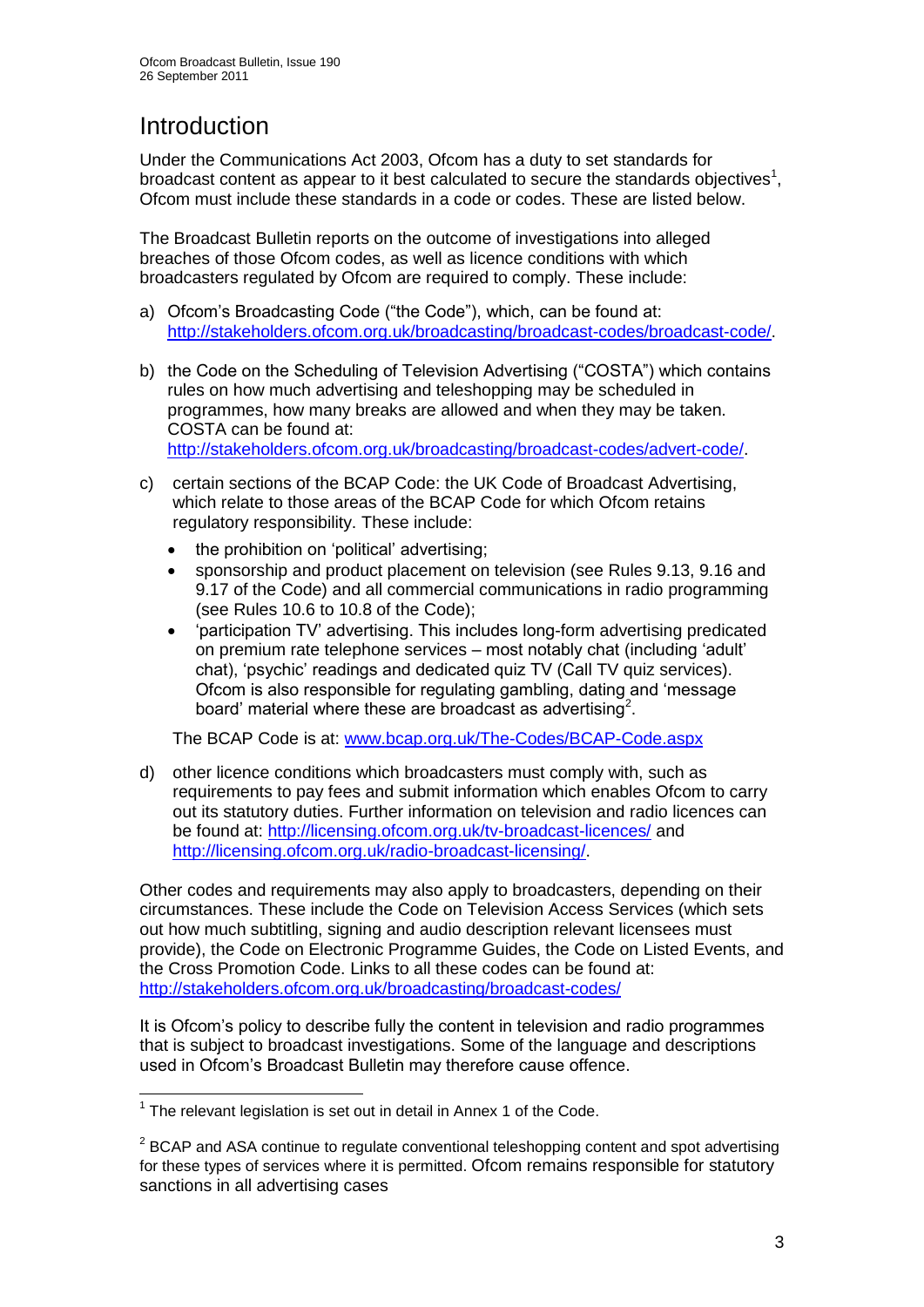# **Standards cases**

## **In Breach**

#### **50 Cent Music Videos** *Greatest Hits TV, 22 June 2011, 09:00*

#### **Introduction**

Greatest Hits TV is a music channel that broadcasts music videos and music based programmes. The licence for Greatest Hits TV is held by Mushroom TV Limited ("Mushroom TV" or the "Licensee").

Ofcom received two complaints about a quarter hour segment on this channel broadcast immediately after 09:00 devoted to music videos by the rap singer 50 Cent. One complainant was watching with their daughter. These complaints alerted Ofcom to the issues of offensive language and images of topless female performers included in music videos broadcast at this time.

On assessing this content, Ofcom noted the following:

#### Music Video: *"P.I.M.P."*:

This music video included several images of topless female performers dancing in a sexualised manner. For example, there were repeated images of: 50 Cent, and another artiste, Snoop Dogg, dancing with two topless female performers in a sexualised manner; and 50 Cent in a close embrace with three topless female performers, while he fondled the breast of one of the performers. In addition, there were also images of two scantily-clad female performers being "walked" like dogs by another scantily-clad female performer, by means of leashes connected to dog collars on their necks.

#### Music Video: '*I Like the Way She Do It*':

This music video contained the following potentially offensive statement:

"*It never enough she like it rough. We keep it going and we switch positions, listen".* 

#### Music Video: "*Disco Inferno*":

This music video contained the potentially offensive word "*nigger"*. In addition, during the three and a half minute music video there were numerous instances of sexualised images and nudity, including topless female performers caressing and kissing each other; and over 45 close up images of female performers in skimpy underwear gyrating their bare buttocks to camera, including two sets of images showing bottles of alcohol being poured over a female performer's crotch and bare buttocks.

#### Music Video: "*If I Can"t"*:

This music video contained the following potentially offensive language: "*pussies"*; *"nigger*"; *"motherfucker*"; and *"fuck*". It also contained the following potentially offensive statements: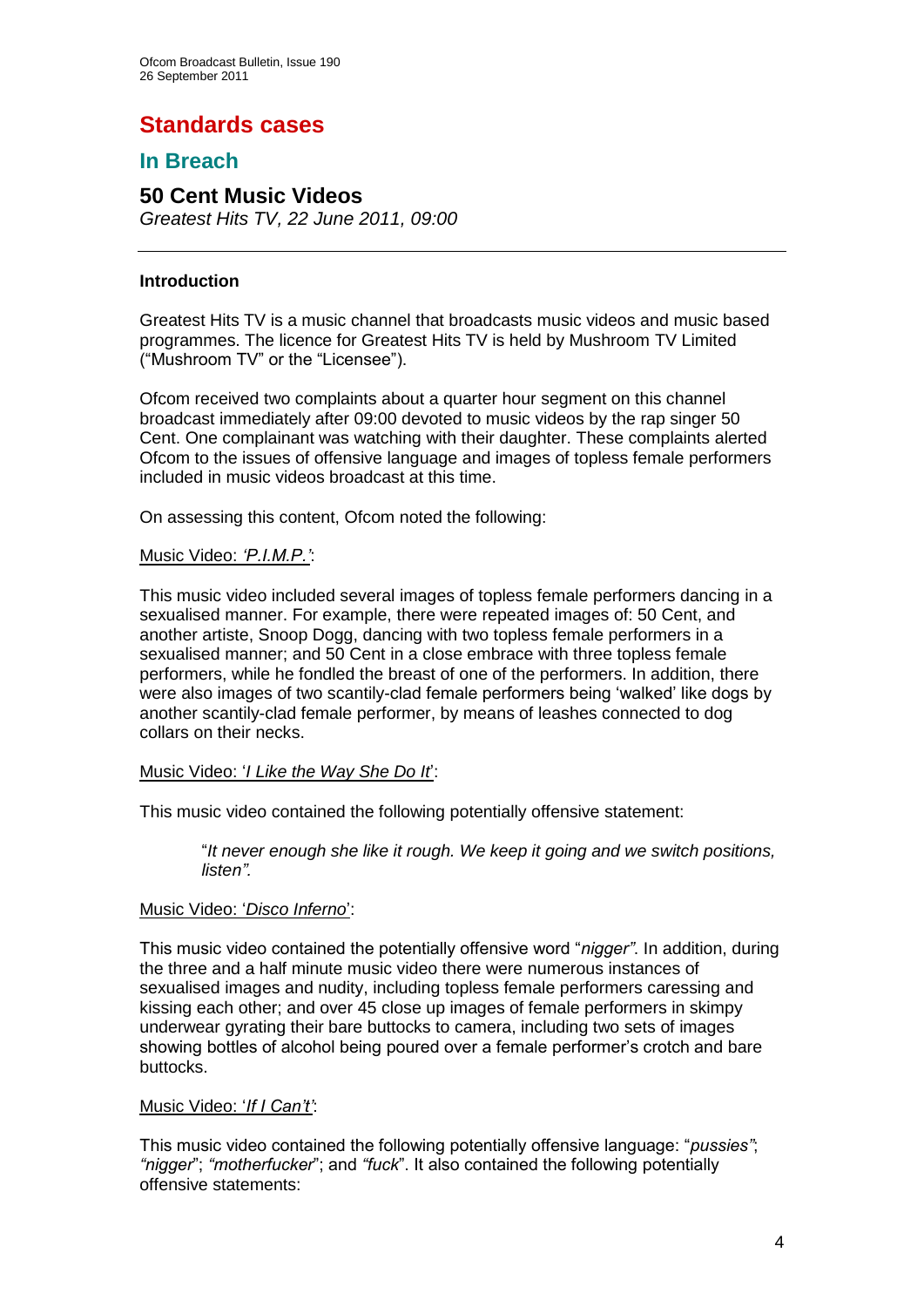*"Stand alone squeezin" my pistol*";

*"You gon be the next chump to end up in the trunk*<sup>1</sup> *after being hit by the pump<sup>2</sup> "*; and

*"Niggers on my dick more than my bitch".*

Ofcom considered the material raised issues warranting investigation under the following Rules of the Code:

| Rule 1.3: | "Children must also be protected by appropriate scheduling from |
|-----------|-----------------------------------------------------------------|
|           | material that is unsuitable for them";                          |
|           |                                                                 |

- Rule 1.14: "The most offensive language must not be broadcast before the watershed";
- Rule 1.16: "Offensive language must not be broadcast before the watershed...unless it is justified by the context. In any event, frequent use of such language must be avoided before the watershed";
- Rule 1.21: "Nudity before the watershed must be justified by the context"; and
- Rule 2.3: "In applying generally accepted standards broadcasters must ensure that material which may cause offence is justified by the context".

Ofcom asked Mushroom TV for its comments under the above Rules of the Code.

#### **Response**

Mushroom TV said that "of course [the content] fell short" of compliance with the rules of the Code "because the material was broadcast inadvertently". The Licensee stated that the broadcast of this content was: "the result of an error during the reinstallation of the main video library following the replacement of our servers" in the wake of a recent robbery at the Licensee's premises. Mushroom TV added that: "We would not attempt to justify the content as [it was] clearly inappropriate before the watershed". The Licensee said that it had broadcast an on-screen apology for seven days from 24 July 2011.

#### **Decision**

1

Under the Communications Act 2003, Ofcom has a duty to set standards for the content of programmes as appear to it best calculated to secure the standards objectives, including that "persons under the age of eighteen are protected" and that "generally accepted standards" are applied so as to provide adequate protection for members of the public from the inclusion of offensive and harmful material.

In reaching a decision in this case, Ofcom acknowledged the importance attached to freedom of expression in the broadcasting environment. In particular, broadcasters must be permitted to enjoy the creative freedom to explore controversial and challenging issues and ideas, and the public must be free to view and listen to those

 $1$  Trunk' is the US term for boot of a car.

 $2$  Ofcom interprets 'pump' in this case to be a reference to a pump-action shotgun.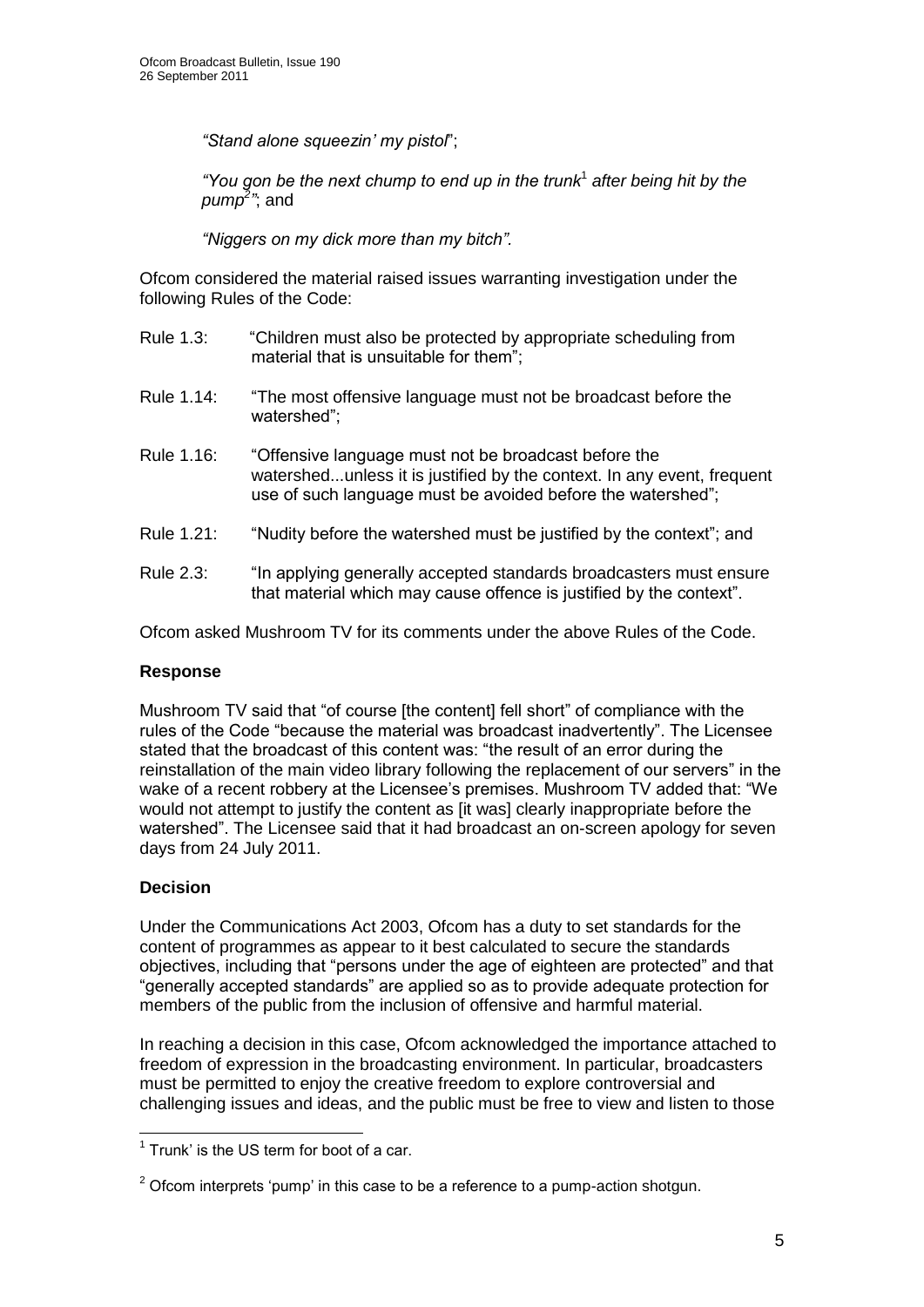issues and ideas, without unnecessary interference. The Code sets out clear principles and rules which allow broadcasters freedom for creativity, and audiences freedom to exercise viewing and listening choices, while securing the wider requirements in the Act.

Ofcom has also had regard to the fact that music videos are an artistic and creative medium, which can and do sometimes contain challenging content which some may find offensive. As part of our consideration we took into account that music videos from the "urban" and "R&B" genre are well known for including mild sexual content and innuendo and are not generally aimed at a younger child audience. However, while music videos must have room for innovation and creativity, Ofcom does have a statutory duty with regard to all programmes, including music videos (whatever the genre), to ensure that under eighteens are protected and to enforce generally accepted standards so as to provide adequate protection for members of the public from the inclusion of offensive and/or harmful material.

#### Rule 1.3

Rule 1.3 of the Code states that "Children must also be protected by appropriate scheduling from material that is unsuitable for them". Therefore, Ofcom considered first whether this broadcast material was unsuitable for children. We had two sets of concerns with the content contained in these music videos.

Firstly, we considered that two of the music videos (*"P.I.M.P."* and *"Disco Inferno"*) included numerous images of a sexualised nature including: the singer dancing with topless female performers in an erotic manner; and 50 Cent in a close embrace with three topless female performers, while he fondled the breast of one of the performers. In addition, there were also images of two scantily-clad female performers being "walked" by another scantily-clad female performer, by means of leashes connected to dog collars on their necks; topless female performers caressing and kissing each other; and (in *"Disco Inferno"*) around 45 close up images of female performers in skimpy underwear gyrating their bare buttocks to camera, including two sets of images showing bottles of alcohol being poured over a female performer's crotch and bare buttocks. In Ofcom"s view, the cumulative effect of these various images was to convey highly sexualised themes.

Second, we considered that the other two music videos under consideration (*"I Like the Way She Do It"* and *"If I Can"t"*) contained a number of statements, which in Ofcom"s view, conveyed sexual and violent imagery. For example:

*"It never enough she like it rough. We keep it going and we switch positions, listen"*;

*"Stand alone squeezin" my pistol*"; and

*"You gon be the next chump to end up in the trunk after being hit by the pump"*.

Given the above, it is Ofcom"s view that the content of these particular music videos was not suitable for children. Ofcom therefore went on to consider whether this material was appropriately scheduled so as to provide adequate protection to children from viewing this material.

As part of our consideration, we took into account that this content was broadcast at 09:00 during school term-time. In addition, we noted: the nature of this editorial content (and the highly sexualised nature of the content in particular); the material chance that there would have been children in the audience – some unaccompanied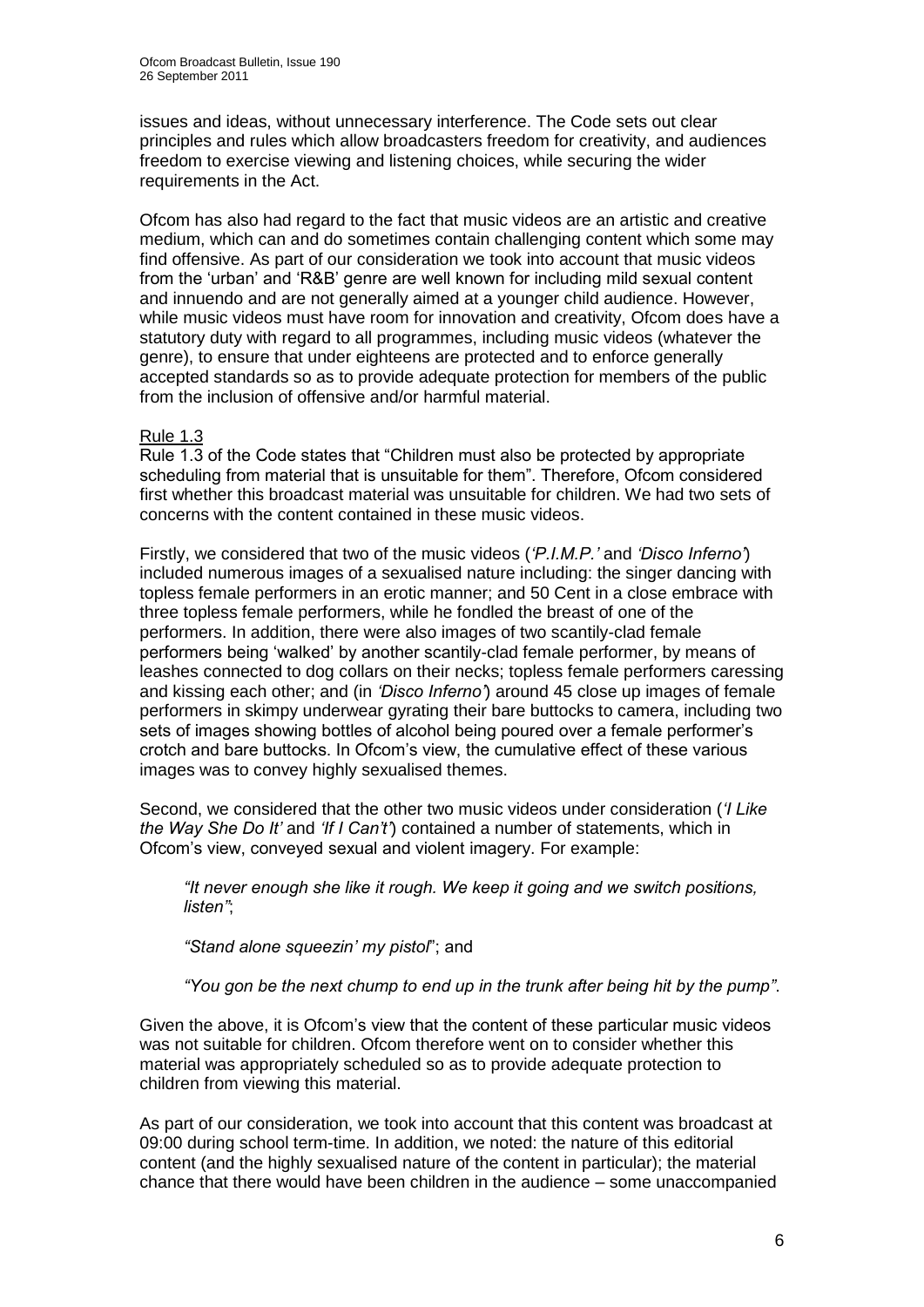– at this time of day; and the fact that the audience to this general music channel at this time would not have expected material of this nature (we noted that the Licensee acknowledged that this material was clearly not appropriate for scheduling before the watershed). The content was not appropriately scheduled and it therefore breached Rule 1.3 of the Code.

#### Rule 1.14

Rule 1.14 of the Code states unequivocally that "the most offensive language must not be broadcast before the watershed".

Ofcom research on offensive language<sup>3</sup> clearly notes that the word "fuck" and its derivatives are considered by audiences to be amongst the most offensive language. Similarly, the research shows that the word "pussy" is considered by many in the audience to be unacceptable before the watershed. Therefore, this language is clearly inappropriate when children might be in the audience.

In this case, Ofcom noted the words *"motherfucker"*, *"fuck",* and *"pussies"* broadcast in the music video *"If I Can"t".* Given that this content was broadcast well before the watershed, the broadcast of the most offensive words in this programme was therefore a clear breach of Rule 1.14 of the Code.

#### Rule 1.16

Rule 1.16 of the Code states that "Offensive language must not be broadcast before the watershed…unless it is justified by the context. In any event, frequent use of such language must be avoided before the watershed".

In the music video *"Disco Inferno"* the potentially offensive word *"nigger"* was broadcast, and in the music video "*If I Can"t"* the words *"nigger"*; and *"Niggers on my dick more than my bitch"* were broadcast.

Ofcom"s research notes that the word "nigger" might be acceptable in some contexts pre-watershed. For example the research says that: "Participants...noted that the word 'nigger' is commonly used in rap songs and is not seen as unacceptable in this context<sup>"4</sup>. However, the research also notes that some participants objected to the use of the word "nigger" at all on television. The research also found that the words "dick" and "bitch" might be acceptable for broadcast pre-watershed but that care needed to be taken over their use when children were likely to be watching<sup>5</sup>.

Ofcom considered firstly whether the use of this offensive language in the programmes was justified by the context; and second in any event whether the use of offensive language was too frequent for broadcast before the watershed.

As noted above, Ofcom considered that there was a material chance that children would be in the audience for this programme when broadcast. We also noted that the Licensee did not offer any editorial justification for the broadcast of this offensive language at this time. Therefore, we considered that the broadcast of the offensive language described above was not justified by the context, and it breached Rule 1.16 of the Code.

1

 $3$  Audience attitudes towards offensive language on television and radio, August 2010, p.92 [\(http://stakeholders.ofcom.org.uk/binaries/research/tv-research/offensive-lang.pdf\)](http://stakeholders.ofcom.org.uk/binaries/research/tv-research/offensive-lang.pdf).

 $<sup>4</sup>$  Ibid, p.106.</sup>

 $<sup>5</sup>$  Ibid, p.90.</sup>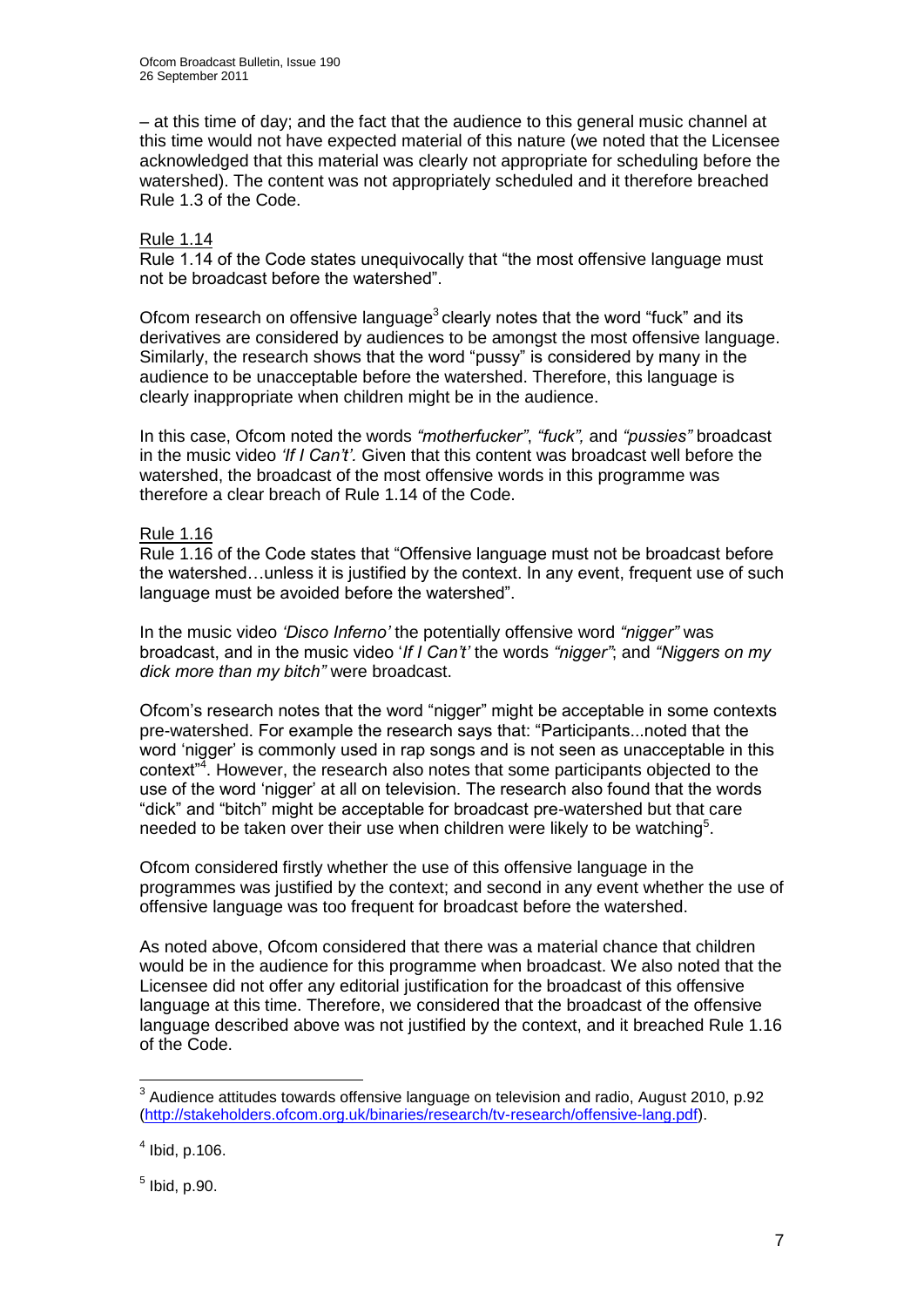#### Rule 1.21

Rule 1.21 of the Code states that "Nudity before the watershed must be justified by the context".

In this case, we noted that two of the music videos (*"P.I.M.P."* and *"Disco Inferno"*) included numerous images of topless female performers dancing in a sexualised manner. For example: 50 Cent, and another artiste, Snoop Dogg, dancing with two topless female performers in a sexualised manner; and 50 Cent in a close embrace with three topless female performers, whilst he fondled the breast of one of the performers.

We noted that the Licensee did not offer any editorial justification for the broadcast of this content at this time. In addition, given the highly sexualised nature of this content, the time of broadcast, and the material chance of children being in the audience, we considered there was not sufficient context to justify the broadcast of nudity in this case. Therefore, the programme was in breach of Rule 1.21 of the Code.

#### Rule 2.3

Rule 2.3 of the Code states that "In applying generally accepted standards broadcasters must ensure that material which may cause offense is justified by the context".

Ofcom considered first whether the content was potentially offensive; and, if so, whether the offence was justified by the context. Context includes for example: the editorial content of the programme, the service on which it is broadcast, the time of broadcast and the likely size and composition of the potential audience and the likely expectation of the audience.

We considered that the music videos in this case contained various images and language which would have had the potential to be offensive to the audience. For example, as mentioned above, Ofcom"s research on offensive language clearly notes that the word "fuck" and its derivatives, are considered by audiences to be amongst the most offensive language; and that the word "pussy" is considered by audiences to be unacceptable before the watershed. In addition, we considered the highly sexualised images in two of the music videos ("*P.I.M.P."* and "*Disco Inferno"*), as described above, had the potential to be offensive.

We noted that the Licensee did not offer any editorial justification for the broadcast of this content at this time. In addition, given the channel"s likely appeal to a broad range of viewers, we concluded that the audience for this channel was unlikely to expect the broadcast of numerous examples of highly sexualised imagery and instances of offensive language in a fifteen minute period after 09:00. Ofcom concluded that the context was insufficient to justify the broadcast of the offensive content in this case, and that Mushroom TV did not apply generally accepted standards. Consequently, the programme was in breach of Rule 2.3 of the Code.

In light of this case, Ofcom is putting the Licensee on notice that if there is any recurrence of similar compliance issues, we will consider taking further regulatory action.

#### **Breaches of Rules 1.3, 1.14, 1.16, 1.21 and 2.3**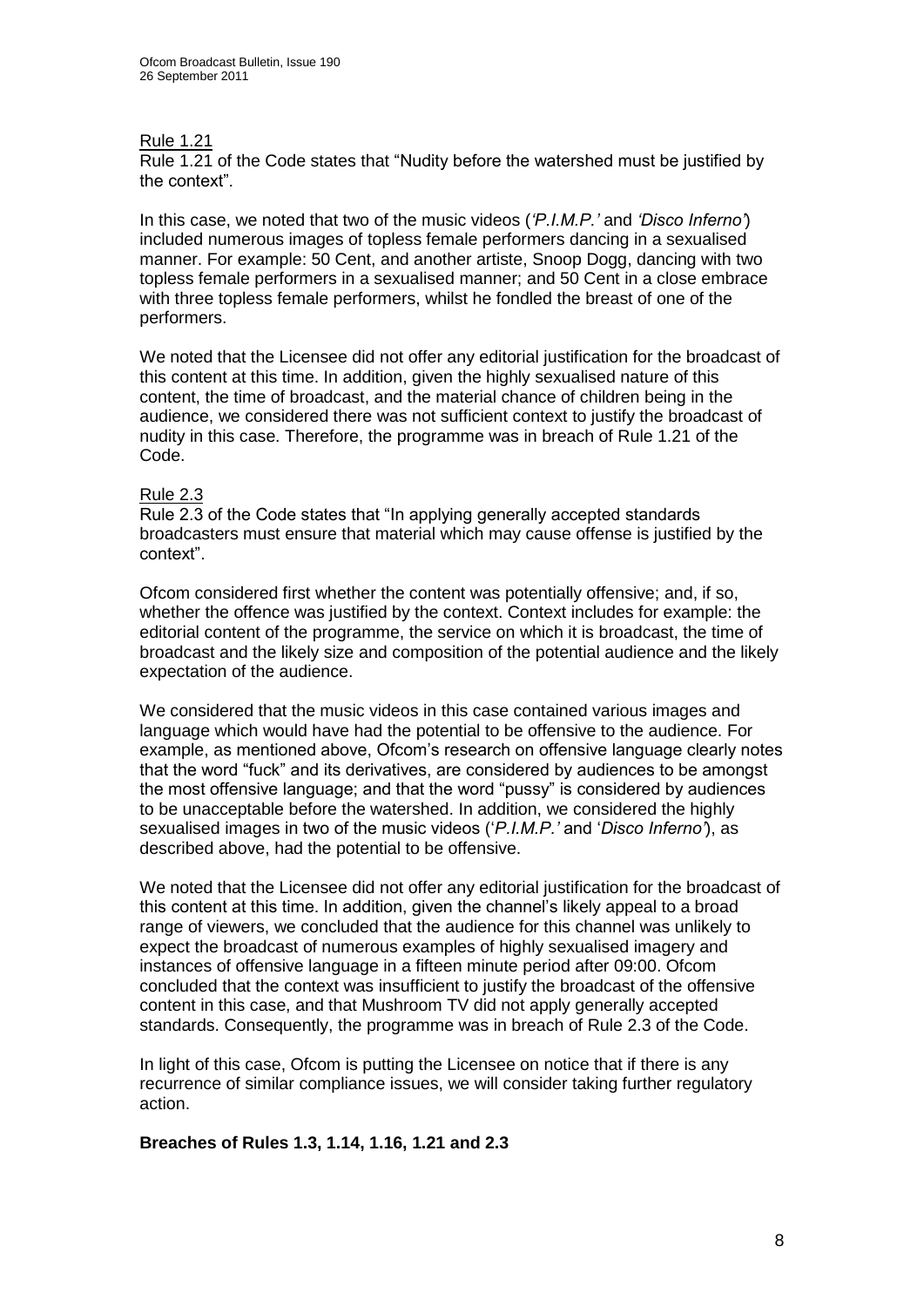# **In Breach**

## **50 Biggest Selling RnB Hits of the Noughties**

*Kiss TV, 10 July 2011, 15:44*

#### **Introduction**

Kiss TV is a music channel that broadcasts music videos and music based programmes. The licence for Kiss TV is held by Box Television Limited ("Box Television" or "the Licensee").

Ofcom received a complaint from a viewer about a music video broadcast in this programme on a Sunday afternoon. The music video was for the song *"I Don"t Want You Back"* by the artiste Eamon. The complaint alerted Ofcom to the issue of offensive language included in a music video at this time.

On assessing this programme, Ofcom noted that the music video for the song *"I Don"t Want You Back"* was broadcast. The following chorus was broadcast five times:

*"Fuck what I said it don't mean shit now Fuck the presents might as well throw 'em out Fuck all those kisses, they didn't mean jack Fuck you, you hoe*<sup>1</sup> *, I don't want you back".*

In addition, we noted the following lyrics in one of the verses:

"*You thought, you could keep this shit from me, yeah You burnt bitch, I heard the story you played me, you even gave him head<sup>2</sup>"*.

Ofcom considered the material raised issues warranting investigation under the following rules of the Code:

- Rule 1.14: "The most offensive language must not be broadcast before the watershed";
- Rule 1.16: "Offensive language must not be broadcast before the watershed…unless it is justified by the context. In any event, frequent use of such language must be avoided before the watershed"; and
- Rule 2.3: "In applying generally accepted standards broadcasters must ensure that material which may cause offence is justified by the context".

Ofcom asked Box TV for its comments under the above rules of the Code.

#### **Response**

1

Box TV offered its "unreserved apologies for the inadvertent broadcast of the wrong version of the "I Don"t Want You Back" video". The Licensee said that in this case the "transmission copy of the video was missing from our play out system, so a version

 $<sup>1</sup>$  'Hoe' is a diminutive version of 'whore' and is commonly used as a derogatory term for a</sup> promiscuous female.

 $2$  Slang phrase meaning oral sex.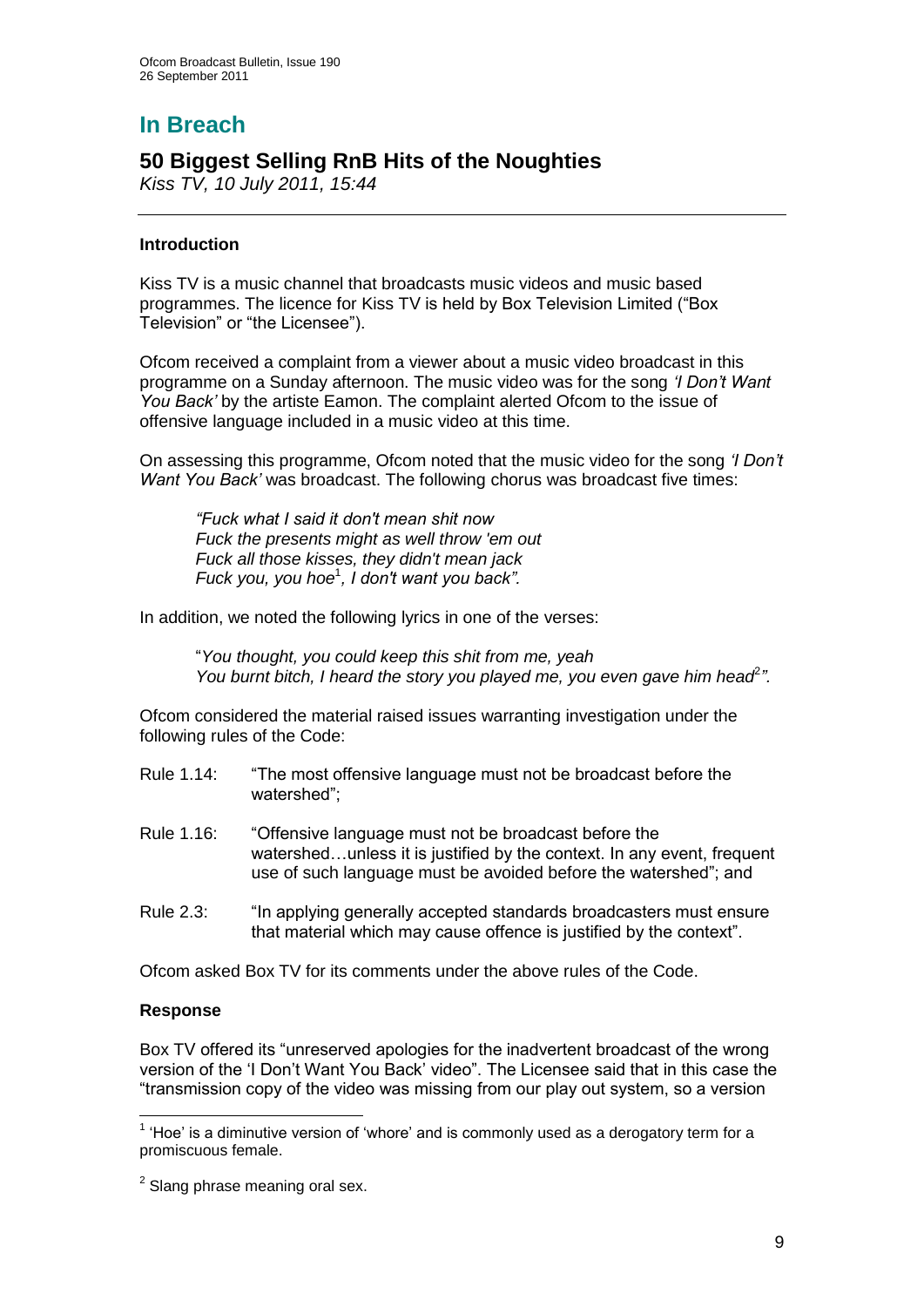was taken from the "deep storage" database. Unfortunately, the operator wrongly assumed that, as the video was on that system, it was cleared for transmission".

Box TV said that following this incident it had "reminded all staff that the procedure is that they must ensure any material retrieved from archive systems is re-checked to ensure suitability for transmission". In conclusion, the Licensee stated its belief that "the issue was one of human error, and not a considered editorial or compliance decision, which resulted in a breach of the Ofcom Code by Box TV".

#### **Decision**

Under the Communications Act 2003, Ofcom has a duty to set standards for the content of programmes as appear to it best calculated to secure the standards objectives, including that "persons under the age of eighteen are protected" and that "generally accepted standards" are applied so as to provide adequate protection for members of the public from the inclusion of offensive and harmful material.

In reaching a decision in this case, Ofcom acknowledged the importance attached to freedom of expression in the broadcasting environment. In particular, broadcasters must be permitted to enjoy the creative freedom to explore controversial and challenging issues and ideas, and the public must be free to view and listen to those issues and ideas, without unnecessary interference. The Code sets out clear principles and rules which allow broadcasters freedom for creativity, and audiences freedom to exercise viewing and listening choices, while securing the wider requirements in the Act.

Ofcom has also had regard to the fact that music videos are an artistic and creative medium, which can and do sometimes contain challenging content which some may find offensive. As part of our consideration we took into account that music videos from the "urban" and "R&B" genre are well known for including mild sexual content and innuendo and are not generally aimed at a younger child audience. However, while music videos must have room for innovation and creativity, Ofcom does have a statutory duty with regard to all programmes, including music videos (whatever the genre), to ensure that under eighteens are protected and to enforce generally accepted standards so as to provide adequate protection for members of the public from the inclusion of offensive and/or harmful material.

#### Rule 1.14

1

Rule 1.14 of the Code states unequivocally that "the most offensive language must not be broadcast before the watershed".

Ofcom research on offensive language $3$  clearly notes that the word "fuck" and its derivatives are considered by audiences to be amongst the most offensive language. Such language is unacceptable when children might be in the audience. In this case, Ofcom noted 20 instances of the word *"fuck"* broadcast within the music video in question. Given that this content was broadcast on a Sunday afternoon well before the watershed, Ofcom considered that it was likely that children would be in the audience.

The broadcast of the most offensive words in this programme was therefore a clear breach of Rule 1.14 of the Code.

 $3$  Audience attitudes towards offensive language on television and radio, August 2010, p.92 [\(http://stakeholders.ofcom.org.uk/binaries/research/tv-research/offensive-lang.pdf\)](http://stakeholders.ofcom.org.uk/binaries/research/tv-research/offensive-lang.pdf).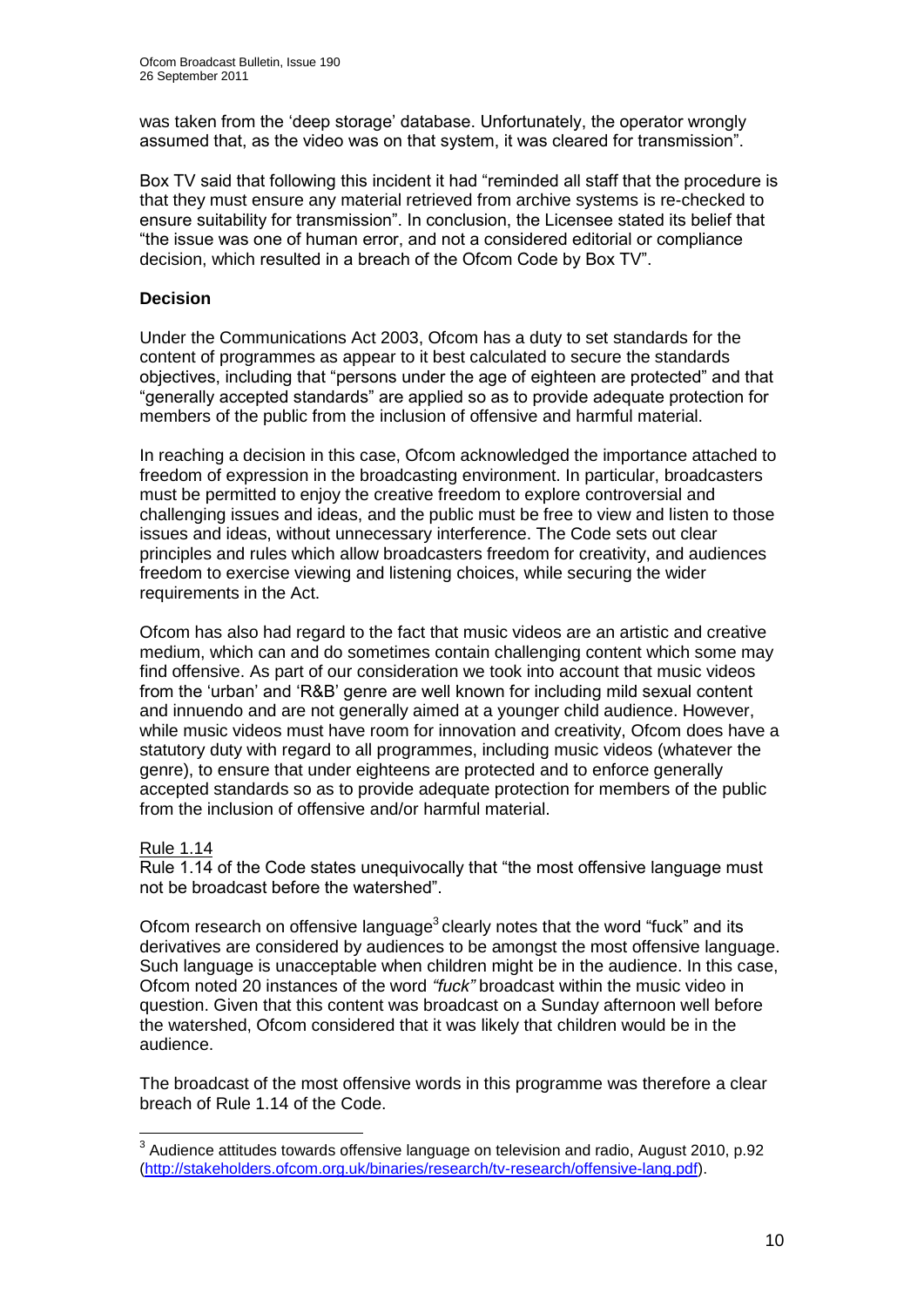#### Rule 1.16

Rule 1.16 of the Code states that "Offensive language must not be broadcast before the watershed…unless it is justified by the context. In any event, frequent use of such language must be avoided before the watershed".

With regard to Rule 1.16, Ofcom considered firstly whether the use of offensive language in the programmes was justified by the context; and second in any event whether the use of offensive language was too frequent for broadcast before the watershed.

Ofcom"s research on offensive language notes that the words "shit" and "bitch" might be acceptable in some limited contexts pre-watershed<sup>4</sup>. However, the research also found that care needed to be taken over their use when children were likely to be watching. In this case, Ofcom noted six instances of the word *"shit*" within the music video in question and one instance of the word *"bitch"*. Ofcom also considered that the terms *"hoe"* and *"gave him head",* although they had not been covered in Ofcom"s research, also had the potential to be offensive pre-watershed when children were likely to be watching, due to their sexualised and derogatory connotations. In this case Ofcom noted five instances of the word *"hoe"* and one instance of *"gave him head"* within the music video in question.

As noted above, Ofcom considered that it was likely that children would be in the audience for this programme. Given this, and the fact there were approximately twelve instances of offensive language broadcast within the space of one four minute music video, we considered that the broadcast of the various offensive language described above could not be justified by the context. Therefore, we considered that the programme was in breach of Rule 1.16 of the Code.

#### Rule 2.3

Rule 2.3 of the Code states that "In applying generally accepted standards broadcasters must ensure that material which may cause offense is justified by the context".

Ofcom considered first whether the repeated bad language in this song was potentially offensive; and, if so, whether the offence was justified by the context. Context includes for example: the editorial content of the programme, the service on which it is broadcast, the time of broadcast and the likely size and composition of the potential audience and the likely expectation of the audience.

As stated above, Ofcom"s research on offensive language indicates that the word "fuck" and its derivates are considered by audiences to be among the most offensive language. Therefore, Ofcom considered that the repeated use of this word clearly had a significant potential to cause offence to the audience.

In view of Kiss TV"s likely appeal to a broad range of viewers, we concluded that the audience for this channel was unlikely to expect the broadcast of the most offensive language 20 times in a song lasting under four minutes, transmitted in the mid afternoon. Therefore, Ofcom concluded that the context was insufficient to justify the repeated broadcast of the most offensive language and that Box TV did not apply generally accepted standards. Consequently, the programme was in breach of Rule 2.3 of the Code.

 4 Ibid, p.90.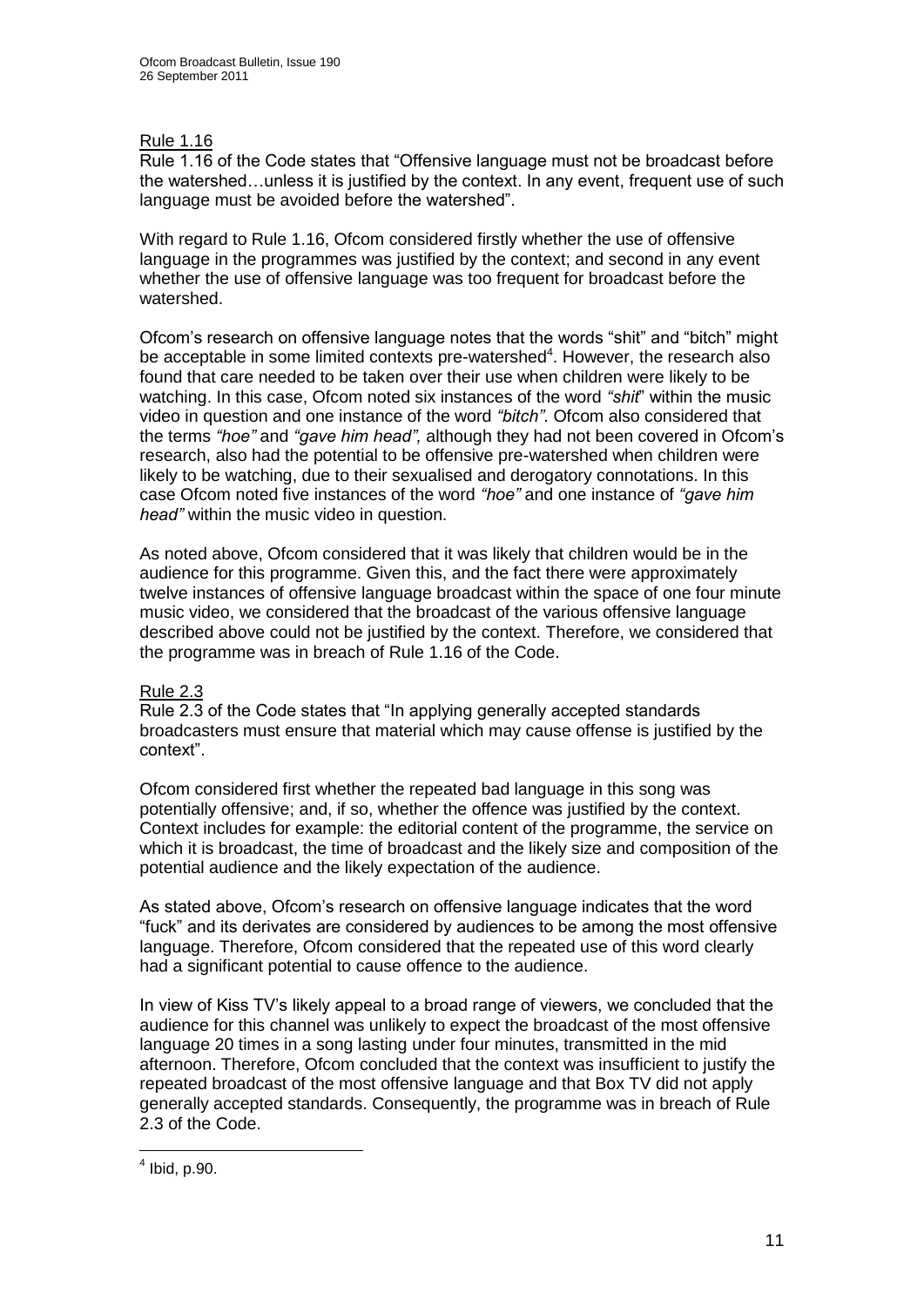Ofcom does not expect any recurrence of similar compliance failures by Box TV.

## **Breaches of Rules 1.14, 1.16 and 2.3**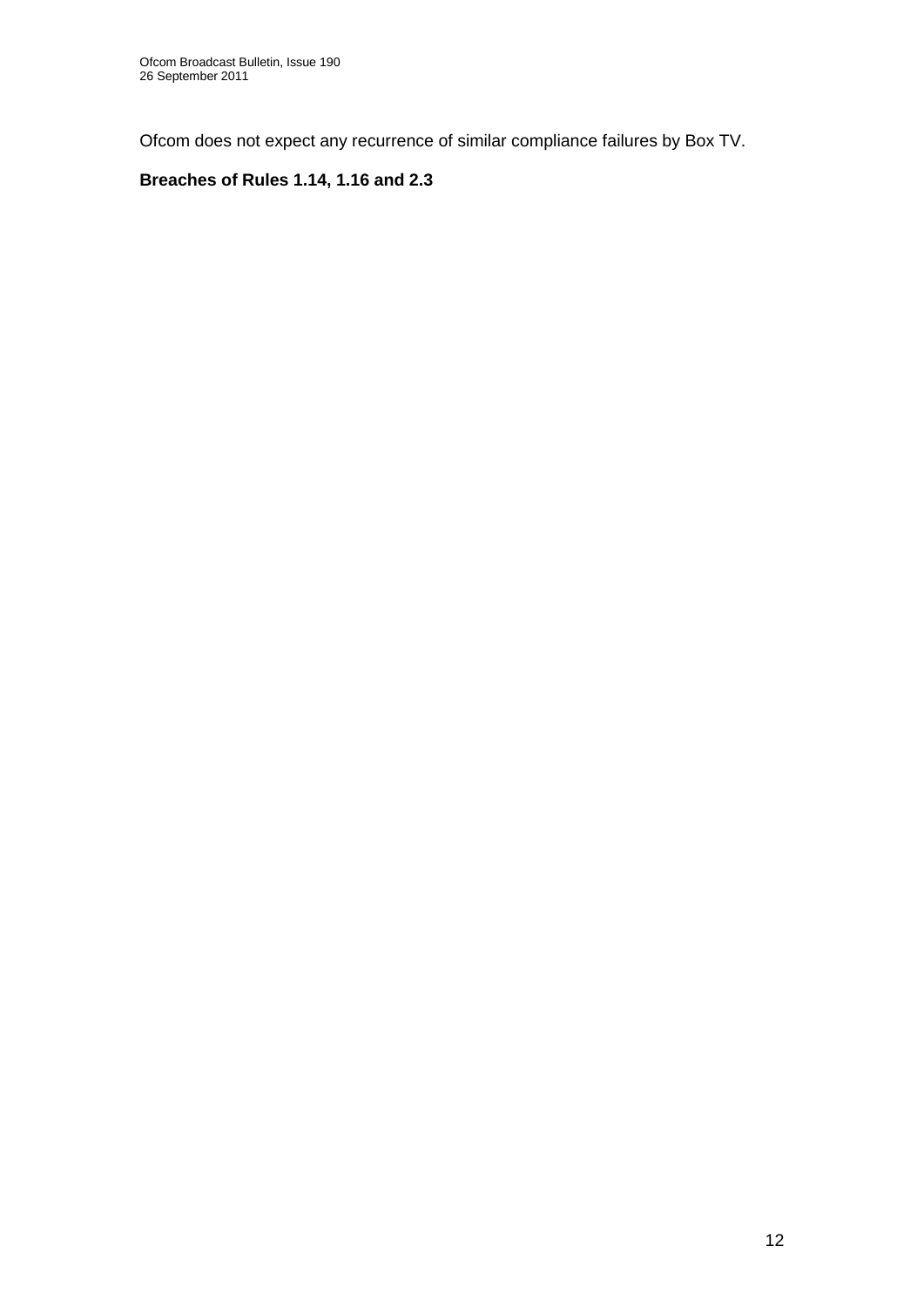# **In Breach**

## **Storm Afternoons**

*Storm, 3 July 2011, 16:00*

#### **Introduction**

*Storm Afternoons* is interactive daytime chat advertising content broadcast on the service Storm (Sky channel number 966). The service is available freely without mandatory restricted access and is situated in the 'adult' section of the Sky electronic programme guide ("Sky EPG"). The licence for the service is held by Chat Central Limited ("Chat Central" or "the Licensee").

Viewers are invited to contact onscreen female presenters via premium rate telephony services ("PRS"). The presenters generally dress and behave in a flirtatious manner and occasionally talk directly to the audience to attract PRS calls. For much of the time and when the presenter is talking to a caller, the studio sound is muted and music is played over images of the female presenter.

A complainant alerted Ofcom to the broadcast of offensive and racist language during *Storm Afternoons* on the afternoon of 3 July 2011.

After inviting viewers to contact the studio, the female presenter placed the microphone beside her but neglected to switch it to mute. As a result, her conversation with callers and a man off-screen was audible for approximately 14 minutes. During this time, the following clearly audible phrases were broadcast:

*"I feel fucked"*

*"Oh fucking hell"*

*"I fucking hate this song. How the fuck can you dance to this in a club. Fuck off"* 

*"I feel too fucked"*

*"I wish black guys called me. I get all the Paki"*

Ofcom considered the material raised issues warranting investigation under the following BCAP Code rules.

- Rule 4.2 "Advertisements must not cause serious or widespread offence against generally accepted moral, social or cultural standards."
- Rule 32.3 "Relevant timing restrictions must be applied to advertisements that, through their content, might harm or distress children of particular ages or that are otherwise unsuitable for them."

#### **Response**

The Licensee acknowledged that "not only had our compliance procedures not been followed but that the error had not been duly reported to the company management team." It said that upon being alerted to the incident by Ofcom, "all producers were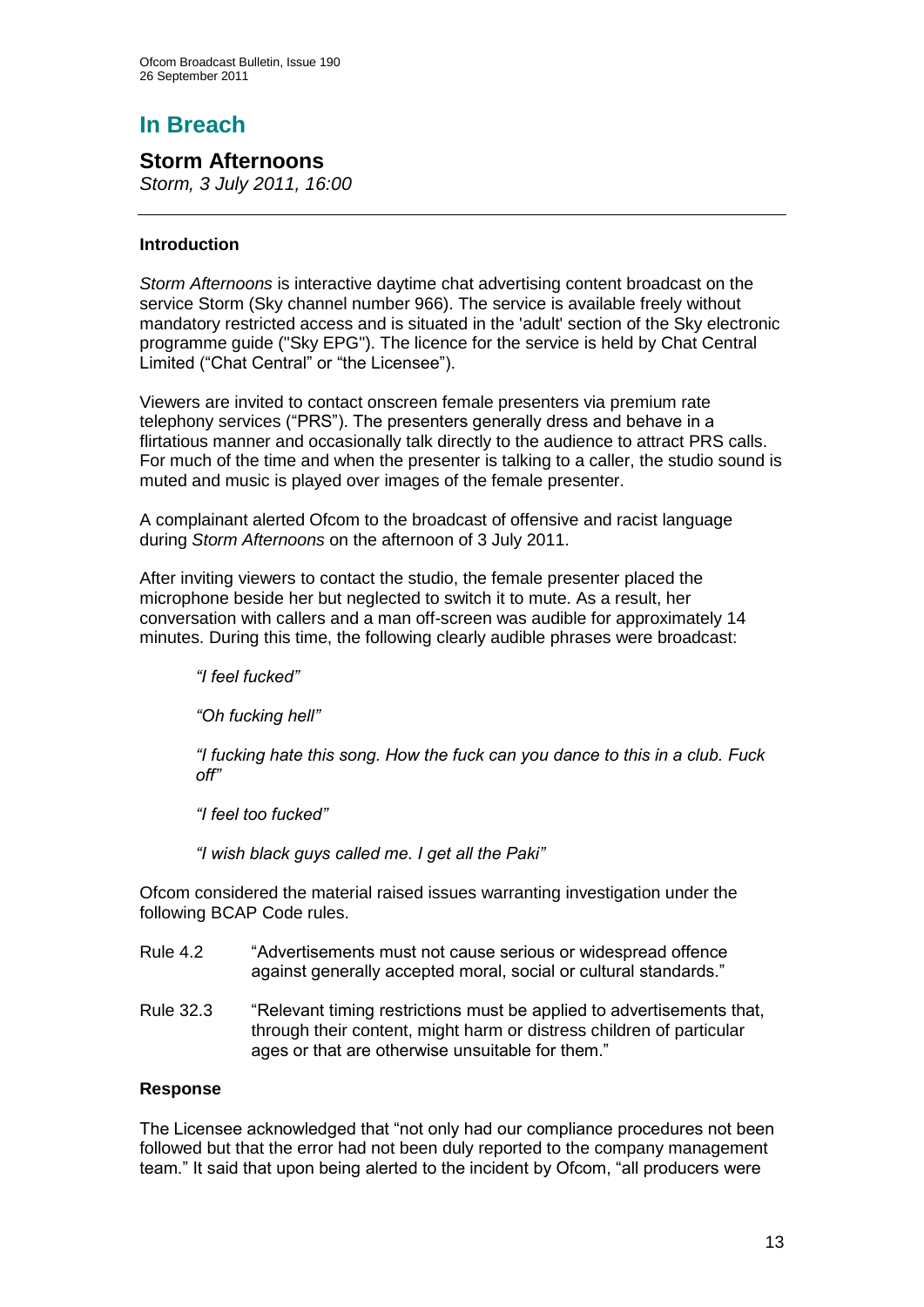issued with a new compliance procedure to ensure that a similar mistake does not happen in the future." It added that "Chat Central prides itself on its equal opportunities policy and that the language used by the presenter was wholly unacceptable, whether broadcast or used in the workplace and as a result of this the presenter was dismissed as soon as this incident came to light."

#### **Decision**

Under the Communications Act 2003 ("the Act"), Ofcom has a statutory duty to require the application, in the case of all television and radio services, of standards that provide adequate protection to members of the public from the inclusion of offensive and harmful material. Ofcom has a duty to set such standards for the content of programmes as appear to it best calculated to secure the standards objectives, one of which is that "the inclusion of advertising which may be misleading, harmful or offensive in television and radio services is prevented" and another is that "persons under the age of eighteen are protected." These standards objectives are contained in the BCAP Code.

The BCAP Code contains rules which permit "adult chat" services to be advertised (and so broadcast) within prescribed times and on free-to-air channels that are specifically licensed by Ofcom for that purpose. When setting and applying standards in the BCAP Code to provide adequate protection to members of the public from serious or widespread offence, Ofcom must have regard to the need for standards to be applied in a manner that best guarantees an appropriate level of freedom of expression in accordance with Article 10 of the European Convention of Human Rights, as incorporated in the Human Rights Act 1998. However, the advertising content of "adult chat" services has much less latitude than is typically available to editorial material in respect of context and narrative. A primary intent of advertising is to sell products and services, and consideration of acceptable standards will take that context into account.

On 28 January 2011, Ofcom published detailed guidance on the advertising of telecommunications-based sexual entertainment services and PRS daytime chat services (the "Chat Service Guidance")<sup>1</sup>. This clearly sets out what Ofcom considers to be acceptable to broadcast on these services, both pre- and post-watershed.

#### BCAP Code Rule 32.3

1

This states: "Relevant timing restrictions must be applied to advertisements that, through their content, might harm or distress children of particular ages or that are otherwise unsuitable for them."

BCAP Code Rule 32.3 makes clear that children should be protected by relevant timing (and so appropriate scheduling) restrictions from material which is unsuitable for them. Appropriate timing restrictions are judged according to factors such as: the nature of the content; the likely number of children in the audience; the likely age of those children; the time of the broadcast; the position of the channel in the relevant EPG (e.g. the "adult" section); any warnings; and mandatory restricted access. The Chat Service Guidance clearly states that daytime chat broadcasters should ensure that: "The presentation of daytime chat should always be suitable for wide audiences, that is for audiences including children and young persons. Therefore, the content should be suitable for children should they come across it unawares."

<sup>&</sup>lt;sup>1</sup> [http://stakeholders.ofcom.org.uk/binaries/broadcast/guidance/bcap-guidance.pdf.](http://stakeholders.ofcom.org.uk/binaries/broadcast/guidance/bcap-guidance.pdf) A revised version of this guidance was published on 27 July 2011.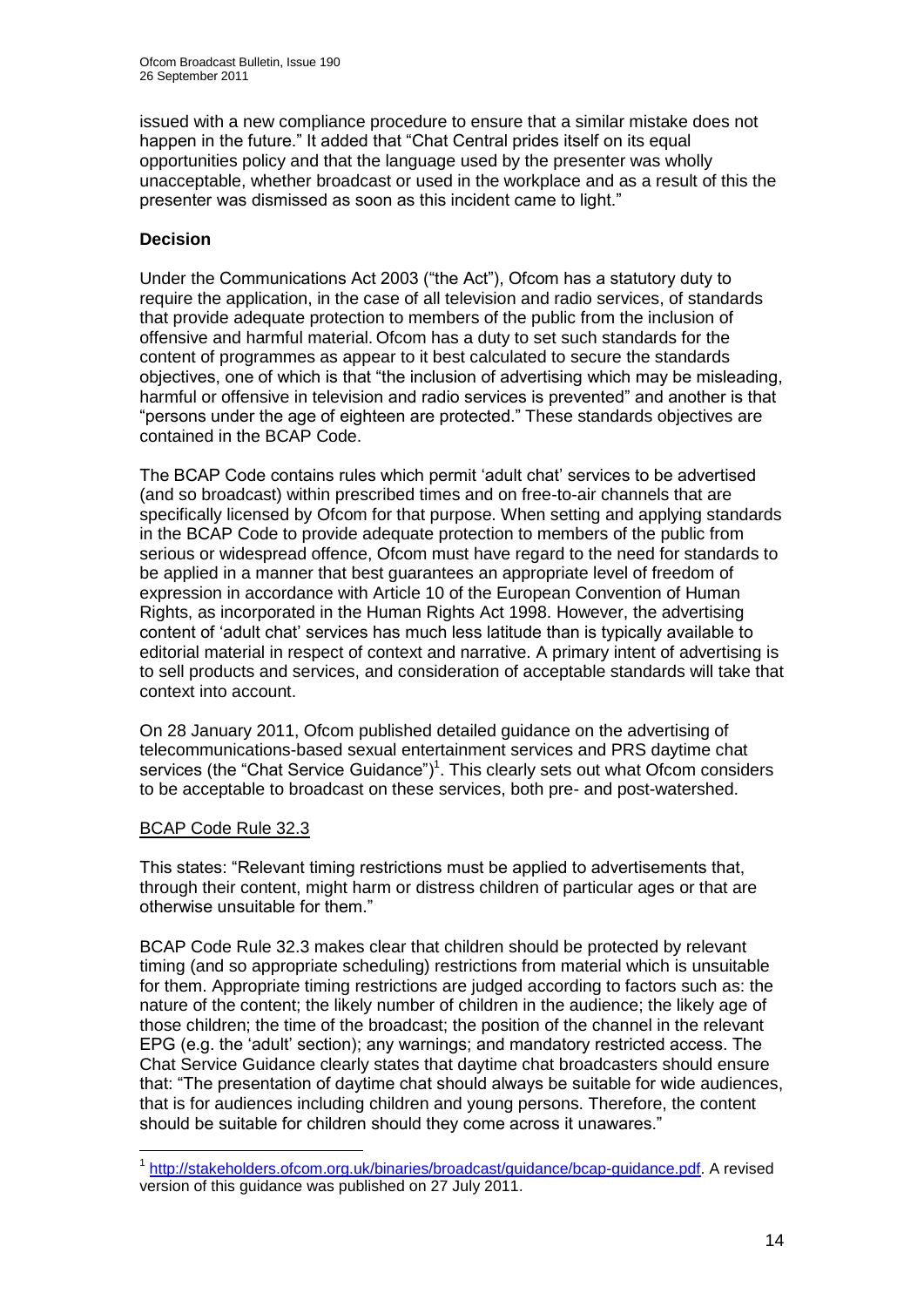Ofcom's research<sup>2</sup> indicates that the word "fuck" and it is derivatives are examples of the most offensive language. Similarly, in terms of discriminatory language, the word "Paki" was amongst those that were considered amongst the most offensive examples. Ofcom therefore considered the broadcast of such language when children may be watching was clearly unsuitable.

Ofcom then considered under BCAP Code Rule 32.3 whether relevant timing or scheduling restrictions were applied to these broadcasts by the Licensee. Ofcom noted that the content was highly offensive and clearly exceeded the expectations of the audience. Storm is situated in the "adult" section of the Sky EPG. However, the material was transmitted without a mandatory access restriction at 16:00 when children may have been watching television, some unaccompanied by an adult. Taking these factors into account, Ofcom concluded that relevant timing and scheduling restrictions were not applied to the broadcasts so as to offer adequate protection to children and therefore the material was in breach of Rule 32.3.

#### BCAP Code Rule 4.2

1

This states that: "Advertisements must not cause serious or widespread offence against generally accepted moral, social or cultural standards."

In Ofcom's view - for the reasons set out immediately above - this content was clearly capable of causing serious or widespread offence against generally accepted moral, social or cultural standards.

Under BCAP Code Rule 4.2, in order to assess whether serious or widespread offence was caused against generally accepted standards, Ofcom then considered whether suitable scheduling restrictions were applied to this content by the Licensee.

Ofcom took into account that the language used was amongst the most offensive; and that it was broadcast on a service which is regulated as advertising under the BCAP Code where audiences would clearly not expect to come across such language before the watershed. Ofcom noted that Storm is positioned in the 'adult' section of the Sky EPG. However, in this case, given the material included examples of the most offensive language broadcast at 16:00 on a Sunday, the location of the channel in the adult section of the EPG was not sufficient to ensure that serious or widespread offence against generally accepted standards was not caused by this content. Ofcom was concerned at the degree of offence likely to be caused to viewers who might come across this material unawares.

Taking into account the factors above, Ofcom concluded that relevant scheduling restrictions were not applied so as to ensure that the material which was broadcast was not capable of causing serious or widespread offence against generally accepted moral, social or cultural standards. The material was therefore in breach of BCAP Code Rule 4.2.

Ofcom was particularly concerned that the repeated broadcast of the most offensive language appeared to go undetected by the broadcaster for approximately 14 minutes. Ofcom considered this raised serious questions about the robustness of its

 $2$  Audience attitudes towards offensive language on television and radio [\(http://stakeholders.ofcom.org.uk/binaries/research/tv-research/offensive-lang.pdf\)](http://stakeholders.ofcom.org.uk/binaries/research/tv-research/offensive-lang.pdf)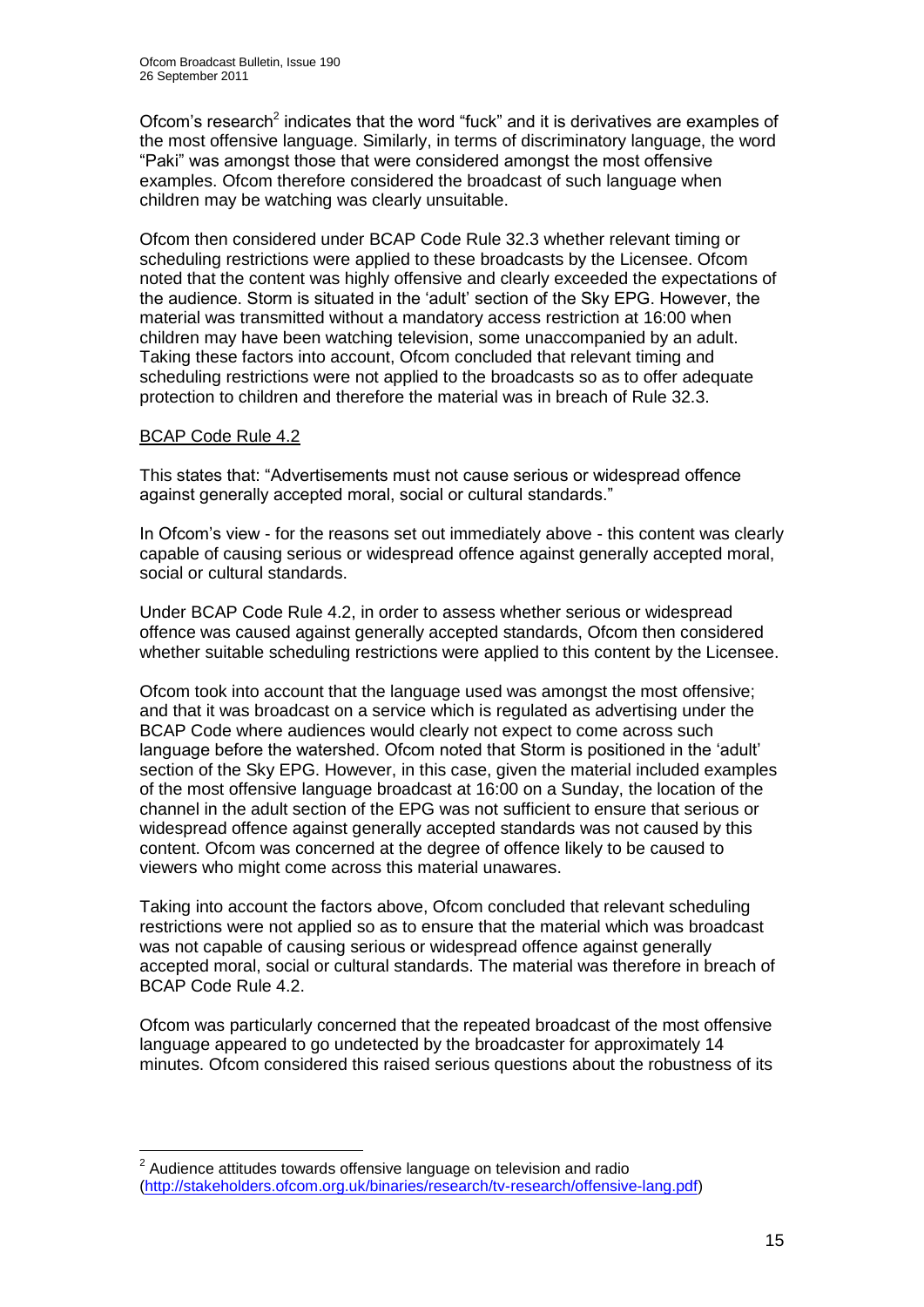compliance procedures. In view of the measures taken by the broadcaster in response to this incident, Ofcom does not expect further breaches of the BCAP Code.

### **Breach of BCAP Code Rules 4.2 and 32.3**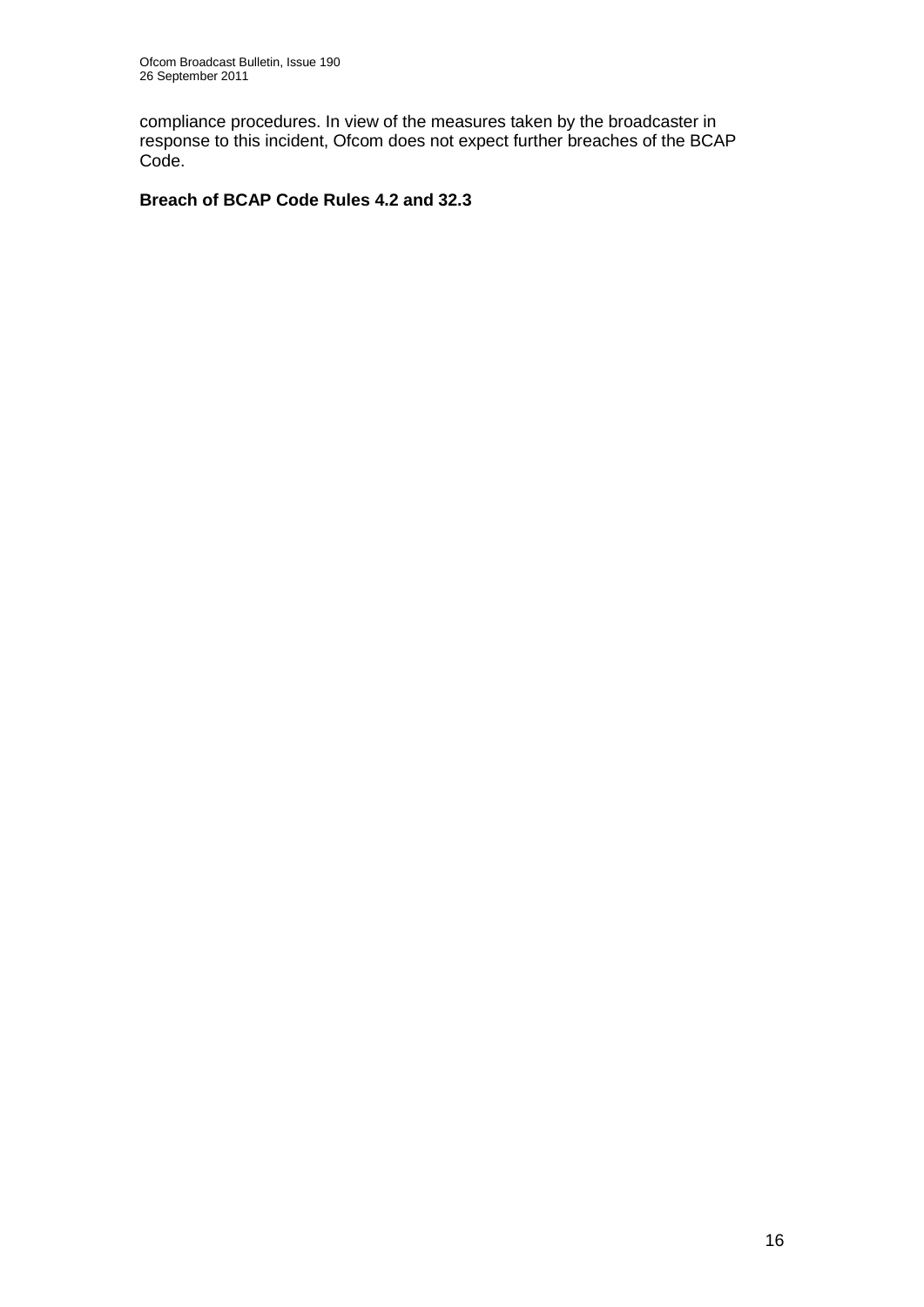# **In Breach**

## **Ice Road Truckers**

*History+1, 29 and 30 June 2011, 16:00*

#### **Introduction**

*Ice Road Truckers* is a documentary style factual television series consisting of 60 minute programmes which observe the ice road truck drivers of Canada at work. They compete between themselves to haul the greatest amount of equipment and supplies across a temporary road composed of frozen lakes before the weather begins to melt the ice.

A complainant alerted Ofcom to the use of the word "fucking" in the programme broadcast on 29 June 2011, and a further complainant alerted Ofcom to repeated offensive language such as "shit" in the programme broadcast on 30 June. Both programmes were shown at 16:00.

On reviewing the material on both dates Ofcom noted repeated instances where offensive language was bleeped. During the episode broadcast on 29 June there were approximately 26 instances of bleeped offensive language, and on 30 June approximately 30 instances. In addition during the broadcast on 29 June at approximately 52 minutes into the broadcast the word *"fucking"* was clearly audible, and there were four instances of the word *"shit"* during the broadcast on 30 June.

History+1 is a channel which broadcasts the same content already shown one hour earlier on the History channel (known as a +1 service). History is owned and operated by A+E Television Network UK ("AETN UK" or the "Licensee"), which is a joint venture between AETN UK and BSkyB.

Ofcom considered the material raised issues warranting investigation under the following Rules of the Code:

- Rule 1.14: "The most offensive language must not be broadcast before the watershed..."; and
- Rule 1.16 "Offensive language must not be broadcast before the watershed..., unless it is justified by the context. In any event, frequent use of such language must be avoided before the watershed".

Ofcom therefore asked the Licensee how the content complied with these Rules.

#### **Response**

Regarding Rule 1.14, AETN UK stated that it fully appreciated that the most offensive language must never be broadcast before the watershed and took this incident, which occurred during the broadcast on 29 June, very seriously and had immediately investigated how it had occurred. The series, which had been re-licensed to the History channel earlier this year, had previously been complied four years ago when it had been edited and categorised as being appropriate for daytime transmission. However, on receipt of Ofcom"s complaint, it had become apparent to the Licensee that not all of the most offensive language had been masked.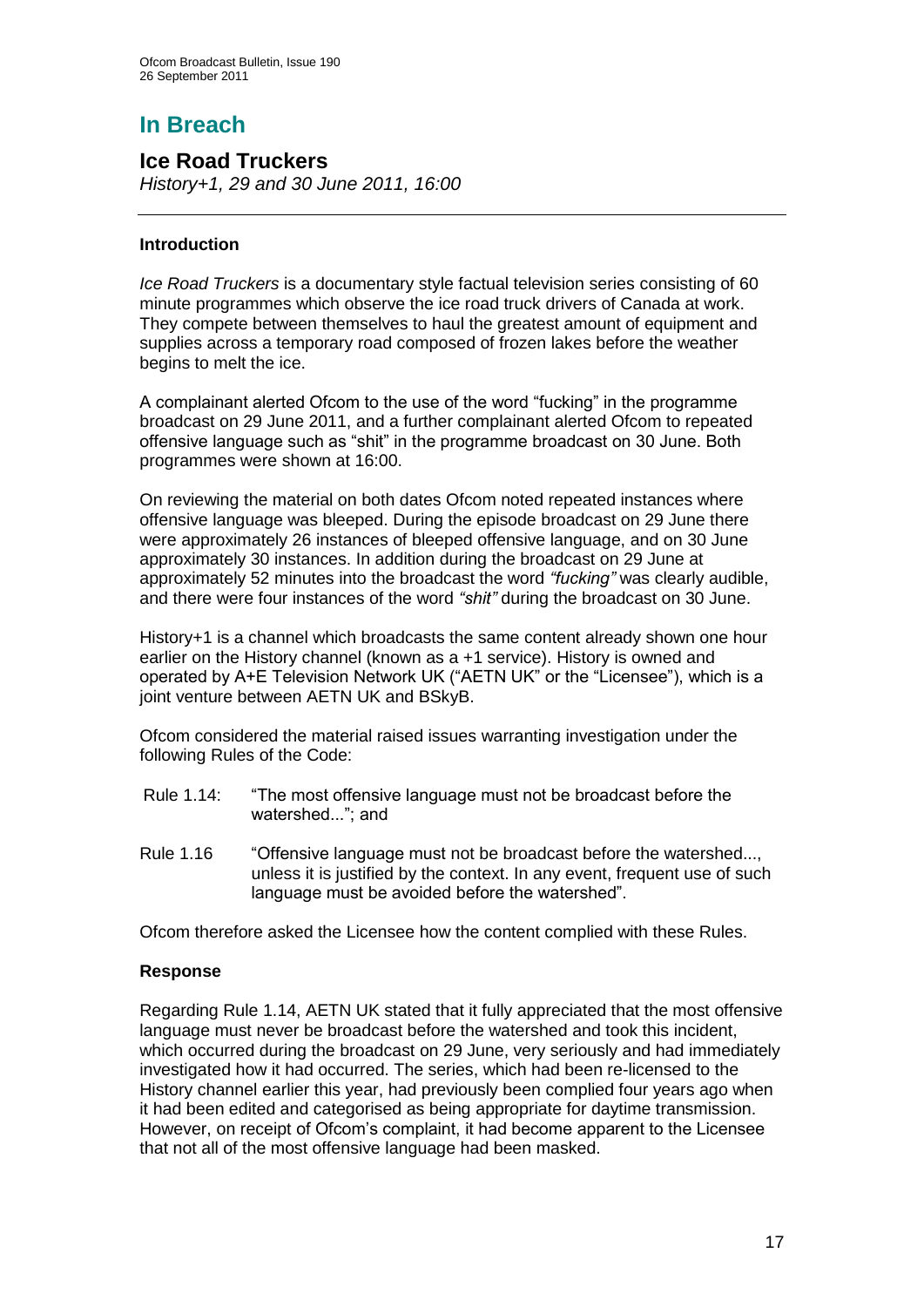As a consequence, AETN UK removed the entire series from air and reviewed it to ensure all the offensive language was masked. In addition, the Licensee had changed its policy so that all re-licensed material will be fully reviewed regardless of any previous compliance classification and prior to broadcasting it again.

While acknowledging that the series contained "a higher than average amount of offensive language", the Licensee did not consider that the two programmes were in breach of Rule 1.16. The words used in these episodes varied in their level of potential offence and all examples of offensive language were bleeped so viewers could not identify the words. AETN UK stated that its policy was to bleep or mute offensive language for pre-watershed transmission. The series *Ice Road Truckers*  and the History channel were aimed at an adult audience. BARB figures for the first half of 2011 showed that children represented only a 0.1% share of History"s viewing and, on the dates and times in question, BARB data for History+1 recorded a zero audience of children. The Licensee therefore considered that in a reality programme such as *Ice Road Truckers* the numerous instances of bleeped language across a 60 minute slot was not unduly excessive or likely to exceed the expectations of the regular audience of this well established series.

Nonetheless, the Licensee explained that this was the first broadcast of this series on the channel and it accepted that a "conscious decision" would now be taken to edit certain scenes to remove "unnecessary occurrences of compounding language" particularly where a scene contained an excessive amount of such language.

Further, the Licensee explained that the standard History service scheduled material in line with a policy that restricted certain daytime content to hours when children could reasonably be expected to be at school. *Ice Road Truckers* was scheduled for these hours on History. However on the History +1 service the episodes were broadcast an hour later when children may have returned from school. In light of this, AETN UK had decided to revise the hours when restricted daytime content can be broadcast. The broadcast of this restricted content on the History channel would now finish at 14:00 to ensure any content of a more adult nature shown on History+1 would conclude by 15:00.

#### **Decision**

Under the Communications Act 2003, Ofcom has a statutory duty to set standards for broadcast content as appear to it best calculated to secure the standards objectives, one of which is that "persons under the age of eighteen are protected".

#### Rule 1.14

1

Rule 1.14 states that the "most offensive language must not be broadcast before the watershed". Ofcom research on offensive language<sup>1</sup> notes that the word "fuck" and its derivatives are considered by audiences to be among the most offensive language. Such language is unacceptable before the watershed, whatever the audience profile of the channel.

Ofcom welcomes the action taken by the Licensee of complying afresh the whole series of *Ice Road Truckers.* However, Rule 1.14 of the Code states unequivocally that the most offensive language must not be broadcast before the watershed. The

 $1$  Audience attitudes towards offensive language on television and radio, August 2010 [\(http://stakeholders.ofcom.org.uk/binaries/research/tv-research/offensive-lang.pdf\)](http://stakeholders.ofcom.org.uk/binaries/research/tv-research/offensive-lang.pdf)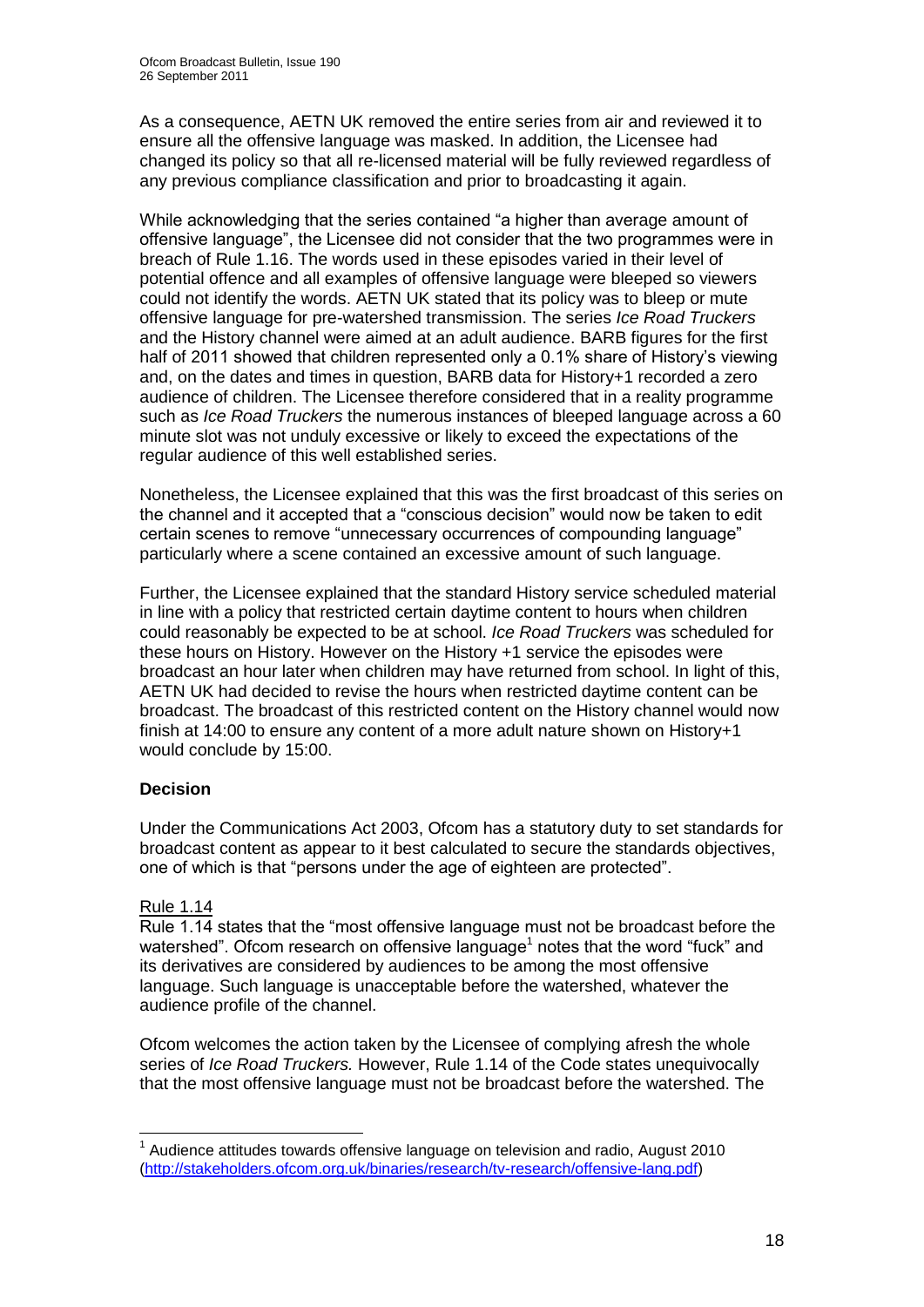broadcast of the word "fucking" in the programme broadcast on 29 June was therefore a clear breach of Rule 1.14.

#### Rule 1.16

Rule 1.16 states that offensive language must not be broadcast before the watershed, unless it is justified by context; and that, in any event, frequent use of such language must be avoided before the watershed.

With regard to Rule 1.16, Ofcom had to consider first whether the use of offensive language in the programmes was justified by the context; and second in any event whether the use of offensive language was too frequent for broadcast before the watershed.

Ofcom noted that there were four instances of un-bleeped offensive language ("shit") during the broadcast on 30 June. The word "shit" is considered by audiences to be a mildly offensive term<sup>2</sup> and, over the course of an hour long documentary programme, Ofcom was of the view that four instances of this word was justified by the context of a reality documentary style programme covering the activities of male lorry drivers working in stressful conditions which was aimed at an adult audience.

Ofcom also noted however that overall there were approximately 26 examples of bleeped offensive language in the 29 June programme; and approximately 30 examples in the 30 June broadcast. Where offensive language is bleeped, viewers clearly cannot identify exactly which expletives are used. But viewers (including children) can of course guess from the context what the redacted words are. If the use of the offensive language in a programme is frequent, such that pre-watershed broadcast of the programme requires multiple bleeping, there can be a cumulative effect on viewers similar to that of the offence caused by repeated broadcast of the un-bleeped offensive language itself. Where frequent bleeping of offensive language is required for pre-watershed transmission, broadcasters may need either to edit the programmes more rigorously to take account of this cumulative effect, or consider whether the programme is not, in fact, appropriate for pre-watershed broadcast at all.

In this case, Ofcom considered that in the 29 June programme, approximately 26 examples of bleeped offensive language, and in the 30 June broadcast, approximately 30 examples of bleeped offensive language, and four un-bleeped instances of "shit" did amount to the frequent use of offensive language before the watershed. Such a frequent use of offensive language before the watershed was not justified by the context in Ofcom"s opinion: it exceeded audience expectations, even for a channel which attracts very few child viewers.

Ofcom is concerned that AETN UK appears to have thought it sufficient to rely on material the Licensee broadcast under a re-licensing agreement having been previously complied by another party. It is of course the clear responsibility of all holders of Ofcom licences to comply the content they broadcast.

Ofcom however noted that in this case the History channel: accepted that the use of offensive language in two programmes was excessive and it would be editing them appropriately as a result; and, was revising the transmission hours for content on the +1 service to ensure content aimed at an adult audience is not scheduled after 15:00 when children could be expected to have finished school.

 2 See footnote 1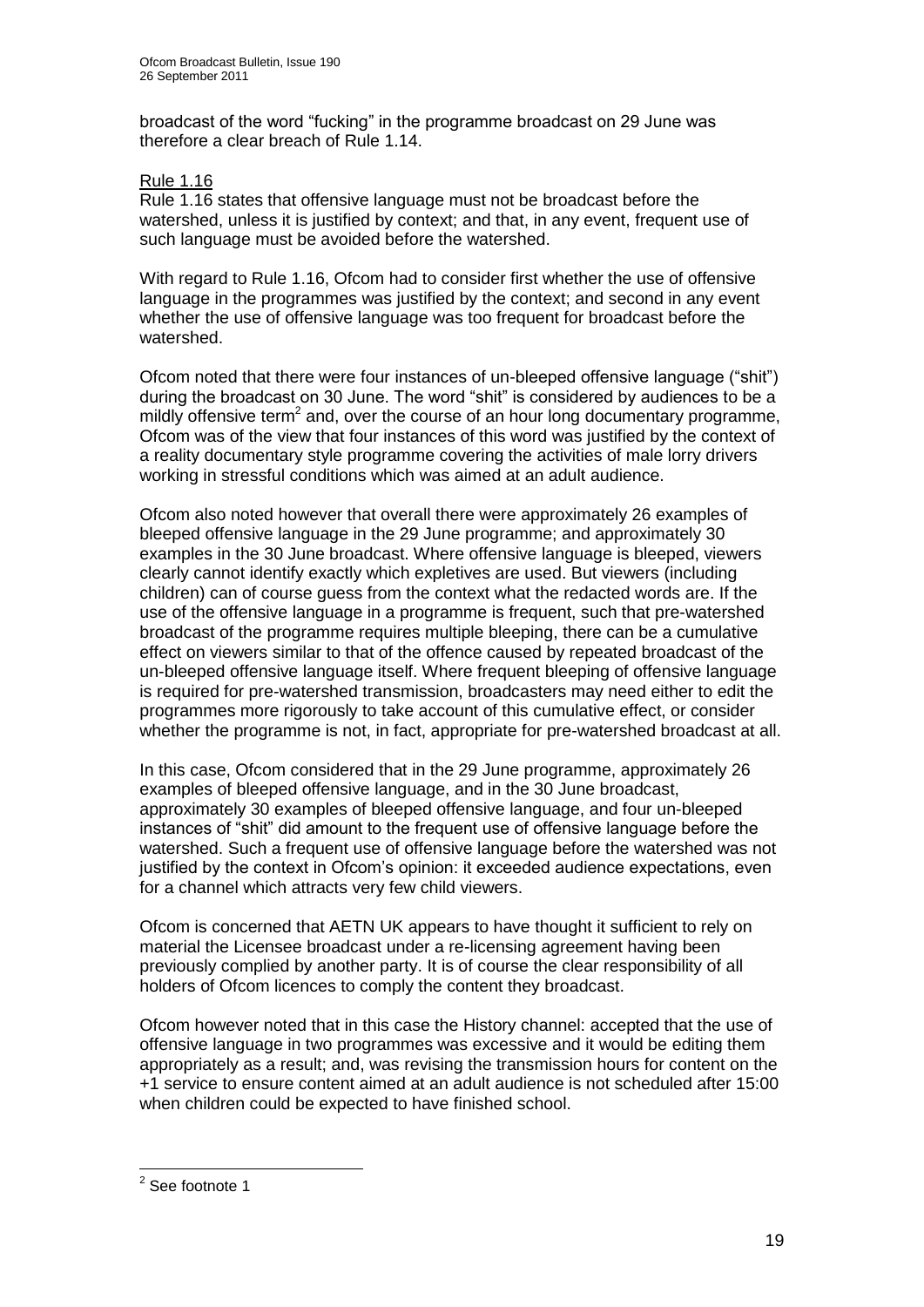In view of these measures to improve compliance, Ofcom was therefore of the view that the issues relating to Rule 1.16 should on this occasion be resolved.

## **Breach of Rule 1.14; issues relating to Rule 1.16 resolved**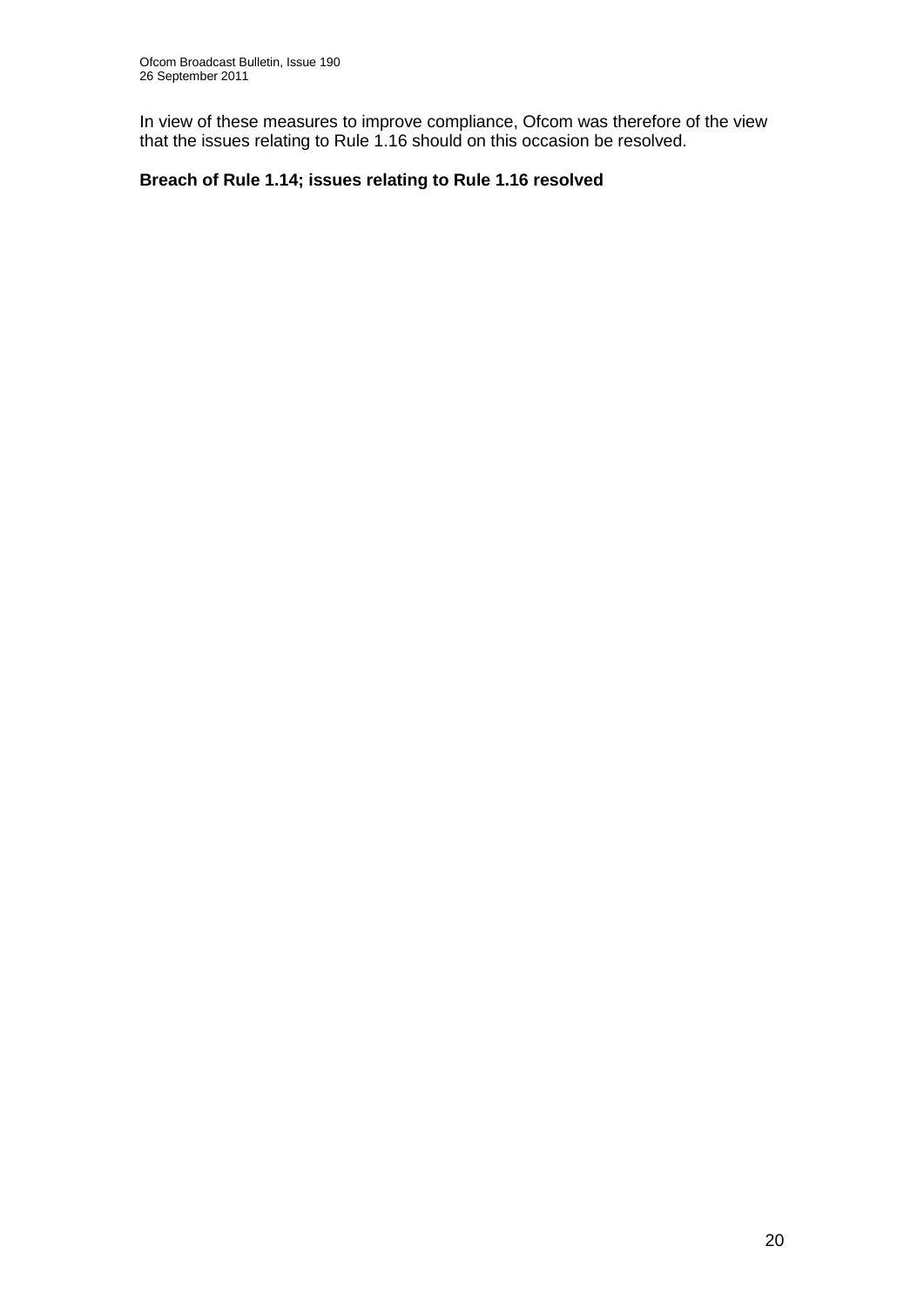# **Resolved**

## **Popstar to Operastar competition**

*ITV1, 5 June 2011, 20:00*

#### **Introduction**

*Popstar to Operastar* was an entertainment series in which pop singers were coached to sing in an operatic style, and competed against each other.

On 5 June 2011, in the first edition of the second series, a viewer competition opened. The competition"s prize was a trip to Verona to see two operas, take a tour of the city and enjoy £10,000 spending money.

The viewer competition offered four routes of entry: premium rate phone call, premium rate text message (or "SMS"), premium rate "red button" (for Sky and Virgin cable customers) and free entry via ITV"s website. The cost of the premium rate text message entry was £1 plus standard message rate.

A complainant told us that, having submitted a premium rate text entry, he received a text message response notifying him that a different viewer competition for the programme *Who Wants to be a Millionaire?* was closed.

Ofcom considered the material raised issues warranting investigation under Rule 2.14 of the Code which states:

Rule 2.14: "Broadcasters must ensure that viewers and listeners are not materially misled about any broadcast competition or voting."

ITV Broadcasting Limited ("ITV") was responsible for compliance of the programme on behalf of the ITV network for ITV1. We therefore sought a range of information from ITV about the arrangements for the competition, including: details of prior scrutiny of the competition"s design and organization, as required by the Ofcom licence verification conditions; the numbers of entrants affected; the integrity of the aggregation of entries; and what charges might have been incurred by affected entrants.

We also sought the broadcaster's formal comments under the above Code rule.

#### **Response**

ITV explained that the *Popstar to Operastar* viewer competition opened in the first episode on 5 June 2011 and closed on 18 July 2011 at midday. Entry methods were by premium rate telephone, SMS and red button on Sky and Virgin Media with the free route of entry provided via itv.com.

The broadcaster told us that the competition was opened during the launch show on 5 June at 20:25. At around 21:30, ITV Customer Services called the Interactive Operations team managing the vote, and reported an unusually high number of calls from viewers attempting to enter via SMS. They were complaining they had been entered into the wrong competition. It transpired, ITV said, that they were in fact receiving an incorrect confirmation text suggesting that they had attempted to enter a *Who Wants to Be A Millionaire?* competition, which was in fact closed.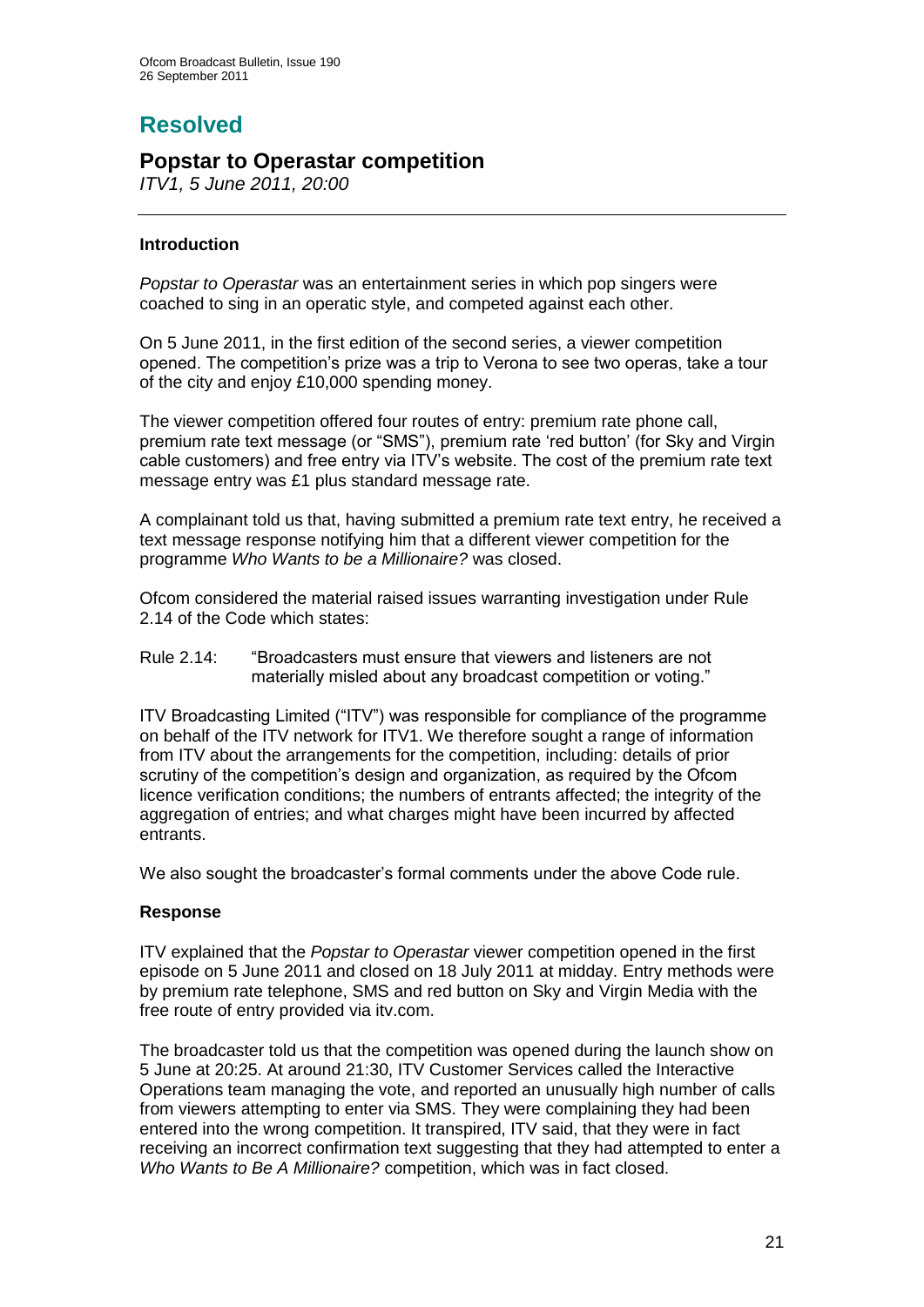ITV Interactive Operations immediately contacted the SMS service provider, who confirmed that the short code in use was the *Millionaire* short code previously used, and that a closed competition had been left active in error by the service provider. This was corrected that same evening, and all subsequent entries were processed as usual, ITV told us.

In respect of financial harm, ITV said that those viewers who entered the competition via SMS before the problem was resolved were not charged the premium rate but did incur a standard rate message charge.

ITV said further that after internal discussion it had agreed that the appropriate remedy was to send out a number of free messages to affected entrants. These messages apologised, confirmed that the £1 premium charge had not been incurred but that a standard rate message charge (of ten or 12 pence) would have been applied, explained how affected entrants could get a refund of this standard rate message charge, and publicised the new short code for those who wished to enter again as well as the free entry web address.

ITV said that, in this way, it had provided for affected entrants to recoup the standard rate charge they had already incurred, and reminded them that they could still enter the competition (as they had clearly intended to) by either the originally selected paid route (SMS) or a free route. The broadcaster believed it was significant to note that no-one affected by the original "mechanical" problem was thereby excluded from the competition, in the sense that they had sufficient opportunity to re-enter at no greater cost than their original attempt.

In response to specific questions, ITV said that, as a result of the broadcast in question, there were 6,576 entries into the closed *Millionaire* competition before it was set to inactive, which then allowed viewers to enter the *Popstar to Operastar* competition correctly. Of that number, 48 people had claimed a refund, and 163 people had donated the money to charity.

ITV stressed that none of the SMS entries received into the closed *Millionaire* competition were included in the winner selection for the *Popstar to Operastar* competition, so aggregation (the gathering of entries via different routes) was unaffected.

As to prior scrutiny of the competition"s design and organisation, as required by the Ofcom licence conditions for verification, ITV said that the process followed for setting up the competition was a standard one for a competition format that has been run and checked many hundreds of times in the past.

ITV was informed that the service provider (the contractor operating the telephony services) had followed its standard procedures. These procedures have been verified by external third party verifiers as required by ITV"s licence.

However, ITV accepted that there had clearly been a problem. The closed *Millionaire* short code had not been picked up as still being active by either the service provider or by ITV. The testing had involved the use of a keyword rather than an A, B or C response to the multiple choice question. The "competition closed" message would only have been triggered by an A, B or C entry and thus the problem had not been uncovered before transmission.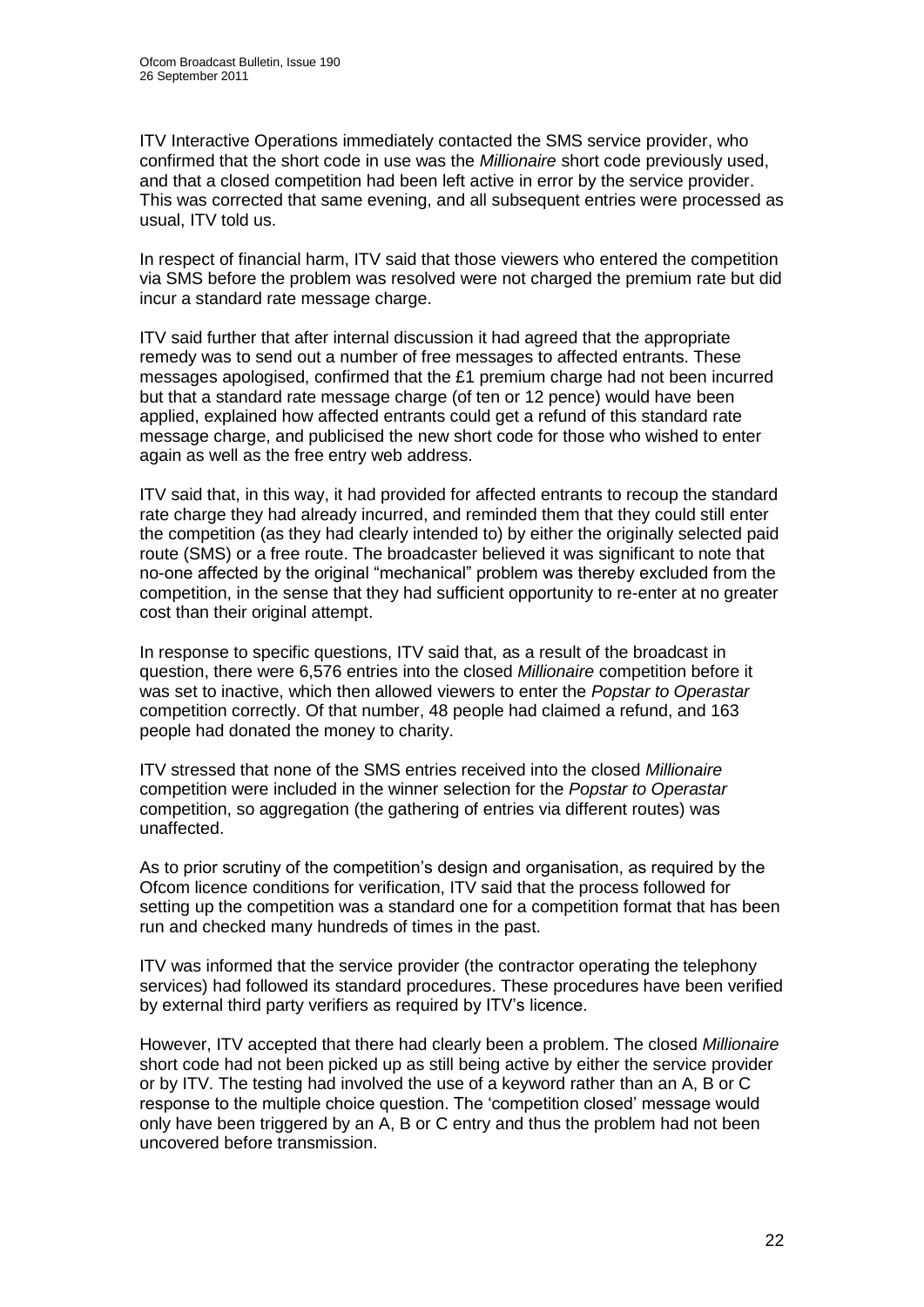ITV said that it was ensuring that more thorough and reliable testing procedures were in place.

ITV believed its processes to be second to none in the industry, and that adequate protection for members of the public was a core concern. The broadcaster maintained that no process is wholly immune to human error or mechanical breakdown, but in this case the error that did occur was spotted, diagnosed and rectified very quickly indeed. ITV had taken prompt steps to mitigate any actual harm, which affected a relatively small number of entrants but did not affect the outcome of the interactive event itself, since we notified entrants of the problem and offered them the opportunity to re-enter and/or to obtain a full refund. The cost to such entrants was not a PRS charge, ITV said, but the relatively nominal cost of a standard rate text.

ITV regretted that the error had led to a temporary problem for some entrants via SMS, and that some viewers attempting to enter the competition by this route were not entered into it, leading in turn to some viewer confusion and inconvenience. However, it took the view that this issue did not invalidate the competition in its entirety. Had it considered otherwise, ITV stressed, it would have cancelled the competition and refunded all entrants. The broadcaster believed that the error regarding the SMS entry route was mitigated to the greatest degree possible, by informing affected customers promptly, and allowing them the choice of re-entering and/or claiming a full refund.

ITV did not consider that viewers were materially misled by the competition. The entry details of the competition stated in the programme were correct, it said. The temporary mechanical problem identified during broadcast did mean that some entrants received information about a different competition which ITV acknowledged may have been somewhat confusing, but this was rectified as quickly as possible, and thereafter, ITV said, entrants were given a clear explanation, and by following the original instructions given during the broadcast again, or those provided in the follow up texts, they would have been entered as usual.

In conclusion, ITV emphasised that it was very sorry that a small group of entrants were initially not entered into the competition, were given information relating to the wrong competition, and were charged for a standard rate message as a result. It had apologised to those viewers who complained on the evening, and as stated above further apologised to all affected entrants in writing.

The broadcaster said that this error was extremely unusual and as such wholly unrepresentative of its usually robust competition processes.

#### **Decision**

Under the Communications Act 2003, Ofcom has a statutory duty to set standards for broadcast content as appear to it best calculated to secure the standards objectives, one of which is that "generally accepted standards are applied to the contents of television and radio services so as to provide adequate protection for members of the public from the inclusion in such services of offensive and harmful material".

These objectives are reflected in, among other rules, Rule 2.14, which serves to prevent viewer competitions and voting schemes from misleading the audience in such a way as to cause material harm, such as financial loss.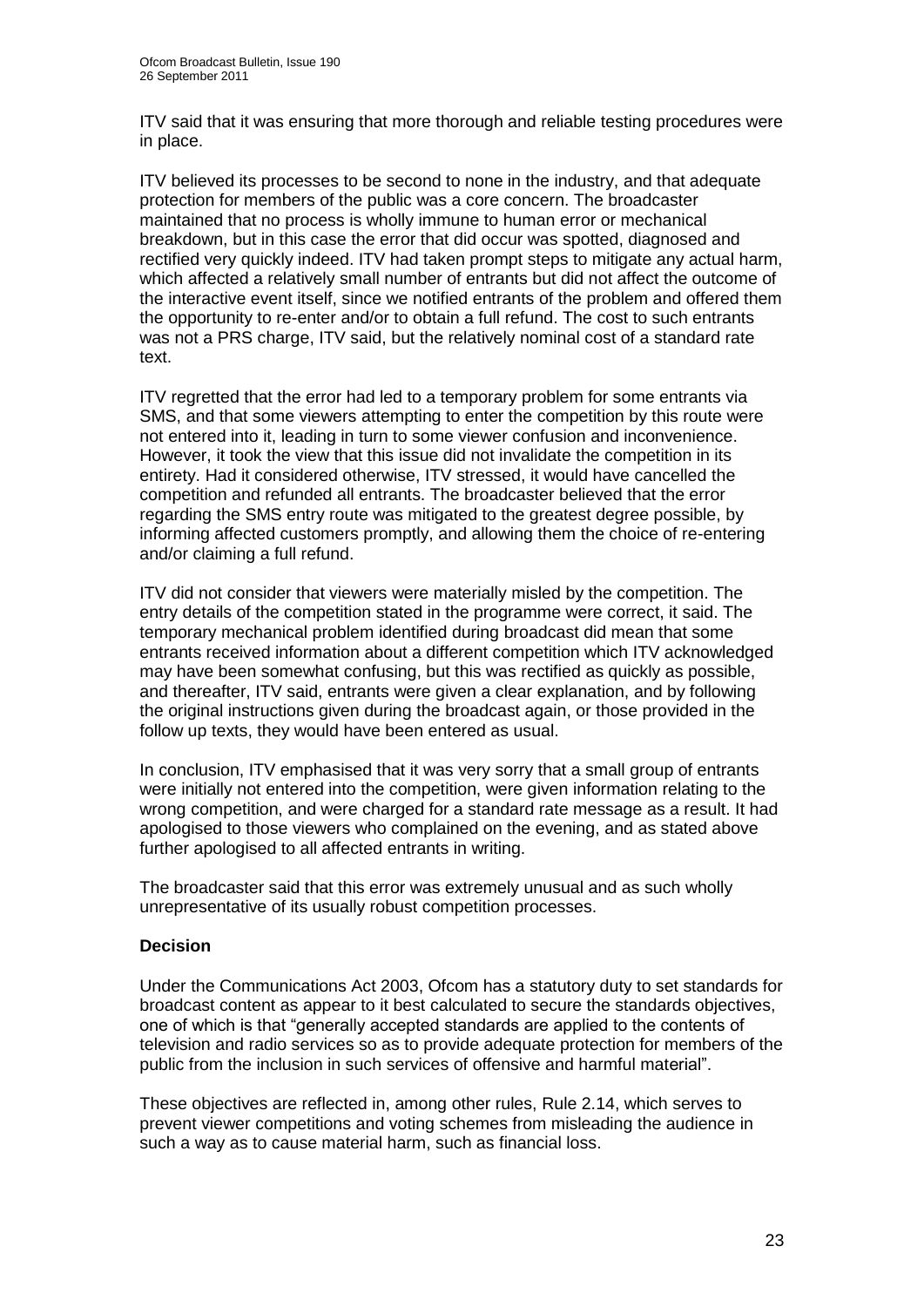In this case, ITV broadcast details of how to enter the *Popstar to Operastar*  competition including an SMS entry route using the same SMS short code as a closed *Who Wants to Be a Millionaire?* competition that had been left active erroneously. As a result, 6,576 SMS competition entries were submitted by viewers who had decided to pay a premium rate to enter the *Popstar to Operastar*  competition, but whose entries were not submitted into that competition due to the technical error.

These SMS entrants were therefore materially misled that they could pay to enter the *Popstar to Operastar* competition, when in fact, due to the error, their entries were not included.

Ofcom noted that ITV sought to argue that the affected entrants were "a small group". In Ofcom"s view, 6,576 was a reasonably high number of affected entries. We also disagreed with ITV"s view that these entries were "not initially entered into the competition". It appeared to Ofcom that these entries plainly were not entered into the competition due to the error. It was left to the viewers in question to decide whether or not they wished to re-enter the competition.

We then examined factors, and actions taken by ITV, that would have mitigated the potential for harm. Ofcom noted that none of the affected entrants were in fact charged the premium rate entry charge, and therefore the financial harm in this case was relatively limited, as the standard rate message charge that had been applied was likely to have been ten or 12 pence in each case.

Further, we took account of the timely steps ITV took on the night to let all the affected entrants know how they could recover the standard rate message charge and how they could enter the competition again if they wanted to.

We also noted the steps ITV has taken to ensure that its service provider undertakes more reliable testing procedures to prevent any recurrence of this issue in future.

In the circumstances, Ofcom considered the matter resolved. However, we do not expect any recurrence of this issue.

Ofcom is taking this opportunity to reiterate once again to all broadcasters that we expect them to exercise the utmost care in the conduct of audience competitions and votes, in particular where broadcasters invite viewers or listeners to pay to participate.

#### **Resolved**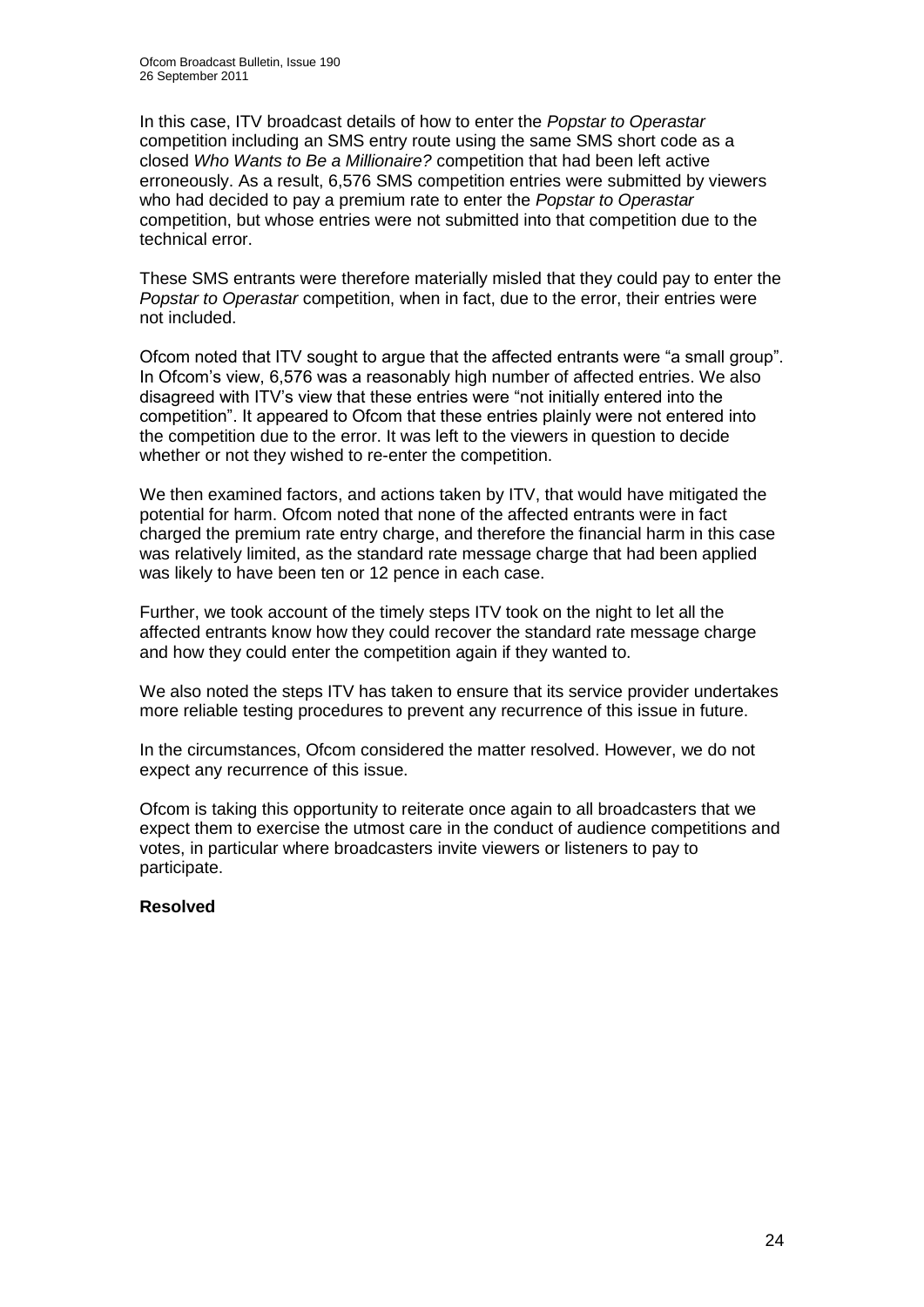# **Resolved**

**Sky News** *Sky News, 26 July 2011, 18:30*

#### **Introduction**

Sky News is a 24 hour rolling news channel operated by British Sky Broadcasting Ltd ("Sky").

During routine monitoring, Ofcom noted that news coverage of the Utoya Island massacre in Norway included an interview via a video call. Whenever the interviewee was shown full screen, the words, *"VIA SKYPE"*, were displayed almost continuously in a caption in the top right-hand corner. The caption was of a similar size to the chest caption in the lower part of the screen indicating the interviewee"s name.

Sky confirmed that none of its references to Skype were broadcast as part of a product placement arrangement.

Ofcom therefore considered that the material raised issues warranting investigation under Rule 9.5 of the Code, which states:

"No undue prominence may be given in programming to a product, service or trade mark. Undue prominence may result from:

- the presence of, or reference to, a product, service or trade mark in programming where there is no editorial justification; or
- the manner in which a product, service or trade mark appears or is referred to in programming."

We sought the broadcaster's comments under this rule.

#### **Response**

Sky said that, as part of its coverage of the events in Norway, it interviewed a woman whose daughter had been involved in the Utoya Island massacre. During the massacre, the woman had been in constant communication by text with her daughter, who had been on the island at the time of the shootings, but had escaped unhurt. The broadcaster therefore wanted the mother to tell their stories.

As the woman lived in northern Norway (and Sky was based in Oslo) the interview took place via Skype, which the broadcaster said it used in circumstances when it was "impossible or impractical to send a ... camera crew to a location."

Sky added that it had high production values for picture and sound quality and the broadcaster therefore considered it important, from an editorial perspective, to inform viewers of precisely what was being broadcast. It considered this was becoming increasingly important, as more of Sky"s audience viewed the HD version of the channel, which made any differences in picture and sound quality more prominent.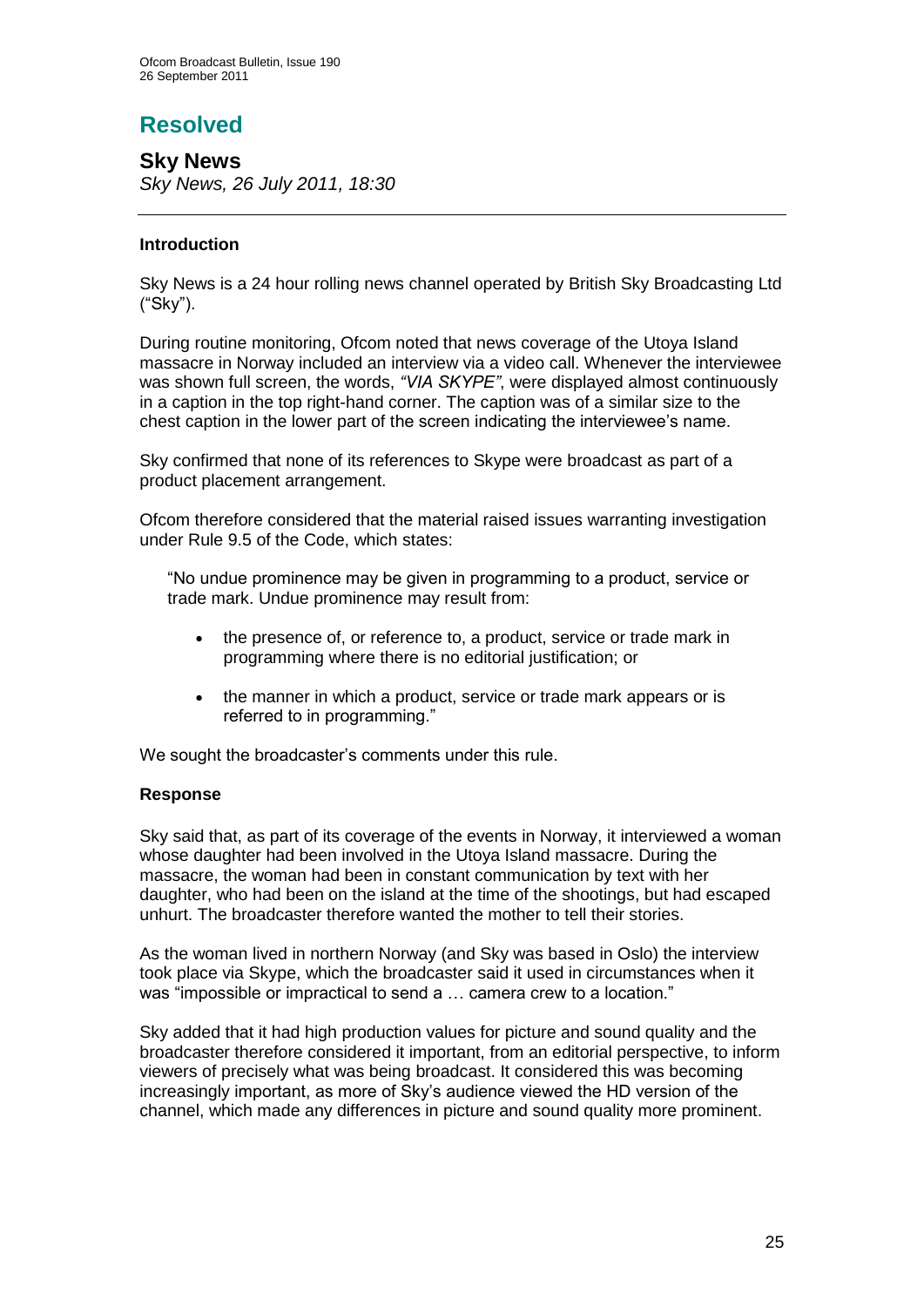The broadcaster noted that, while Skype did not charge broadcasters for using its "voice and video call" service, Skype"s Broadcast Terms of Service included the broadcaster agreeing to the following requirement:

"…except where prohibited by law … With respect to any audio-visual Program … that uses or includes a visual depiction of the Skype Software, you shall place the Skype logo so that during such use it shall appear, scaled proportionately and to a reasonable size so that it is clearly legible, on the lower right hand side of the screen in which the Skype Software is shown…"

Sky added that, while it was subject to this requirement, it had "interpreted the provision in such a way that [it did] not include the actual Skype logo", but included the visual reference, *"VIA SKYPE"*, in the broadcaster"s own type-face, in the top right-hand corner of the screen. Further, it noted that, in this instance, the news presenter had also introduced the interview with the words, *"…joining us now via Skype…"*

The broadcaster said it did not consider the broadcast was in breach of Rule 9.5, noting in particular that:

- Skype was used very infrequently in Sky's output;
- no fees were paid for its use;
- there was strong editorial justification to alert the audience to the fact that they were watching material of inferior quality to that normally provided by a professional camera crew, with the difference being greater for HD viewers;
- the word, "Skype", had become common parlance for "video conferencing", being "a noun which has become a verb", and referring to Skype (rather than to a video-conference) was "the simplest, clearest and most accurate way of explaining to viewers the sub-optimal technology that [was] being used to conduct an interview"; and
- when using Skype, the words *"VIA SKYPE"* appeared on-screen, rather than Skype's logo.

While Sky acknowledged that the interview in this instance was unusually long (approximately ten minutes), and the caption stating, *"VIA SKYPE"*, was therefore screened more than in most such interviews, it considered that this "[did] not negate the need to inform viewers, especially those joining part-way through…" The broadcaster added that it understood the need to ensure undue prominence was not given to Skype, "hence [its] decision – unlike some other news broadcasters – not to use the actual Skype logo", which it considered "unnecessary for the conveyance of … otherwise important information for the viewer."

Nevertheless, Sky said it had "undertaken analysis of captions that refer to commercial products, such as Skype", to determine whether viewers were best served by their inclusion for a part of the time when interviewees were shown full screen, rather than throughout such periods. The broadcaster said it had "reached the view that less prominent references to services such as Skype will provide a better viewer experience", adding that it had concluded "reduced prominence will better ensure compliance with Rule 9.5 of the Code" and Sky had therefore "taken measures to ensure this is the case."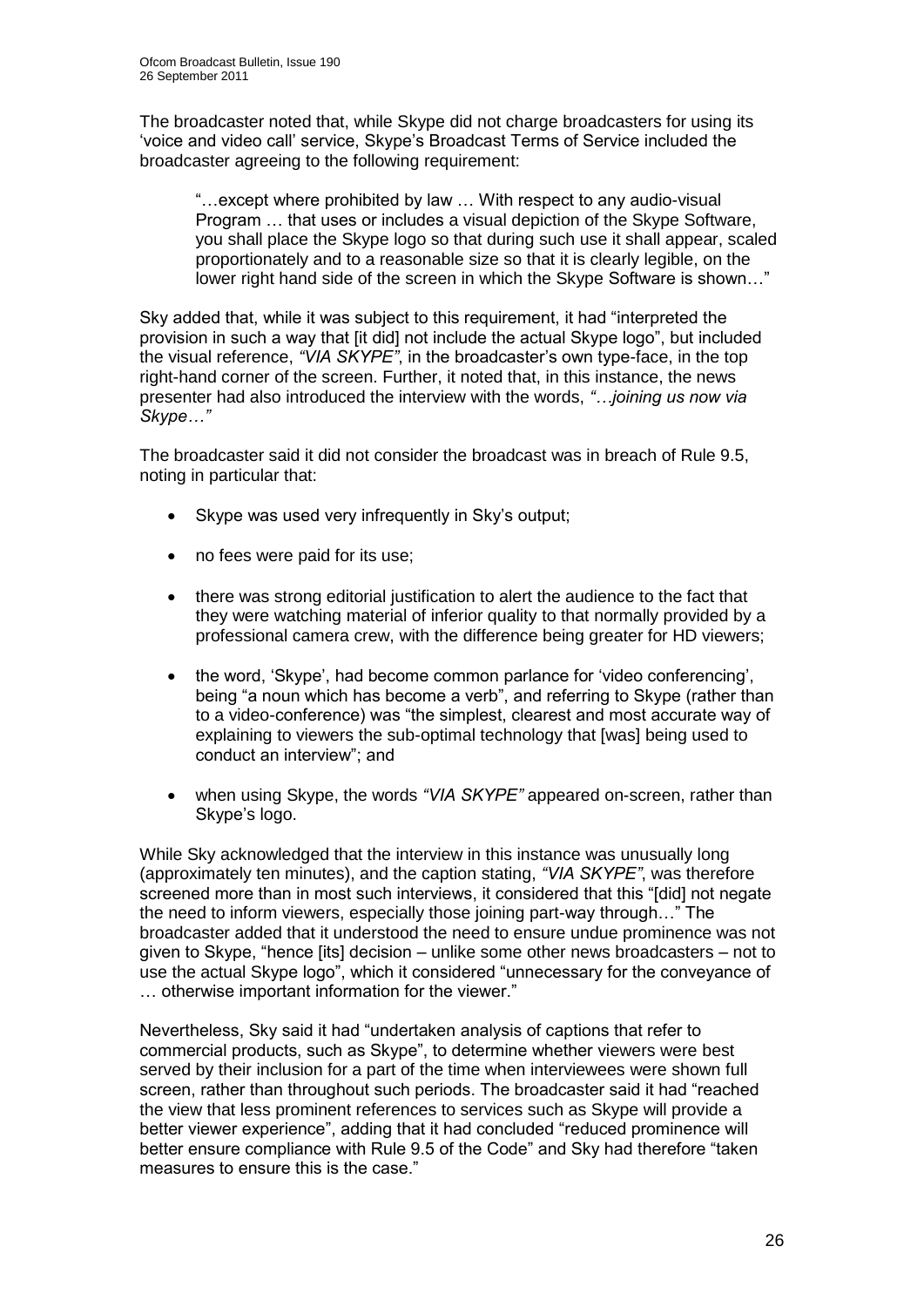#### **Decision**

Under the Communications Act 2003, Ofcom has a statutory duty to set standards for broadcast content as appear to it best calculated to secure specific standards objectives, one of which is "that the international obligations of the United Kingdom with respect to advertising included in television and radio services are complied with "

Article 19 of the EU Audiovisual Media Services (AVMS) Directive requires, among other things, that:

"Television advertising … shall be readily recognisable and distinguishable from editorial content … and … shall be kept quite distinct from other parts of the programme by optical and/or acoustic and/or spatial means."

This is reflected in, among other requirements, Rule 9.5 of the Code, which prohibits the undue prominence of products, services or trade marks in programming. Such undue prominence can arise if there is no editorial justification for referring to the product(s), service(s) or trade mark(s), or from the manner in which they are referred to.

Ofcom noted that Sky had received no payment or other valuable consideration from Skype for reference on air to its brand.

We also noted that, while Skype's Broadcast Terms of Service required broadcasters to refer to Skype in programmes that included its video call service, they also acknowledged the primacy of statutory provisions relevant to individual broadcasters.

Ofcom acknowledged that Sky wanted to explain to its viewers any variation in its sound and/or picture quality, particularly when video call services such as Skype were used only very occasionally in its programming.

However, we noted that, in this instance, the presenter introduced the interview with a clear reference to the fact that it was to be conducted via Skype (i.e. *"Well, joining us now via Skype from Harstad in Northern Norway is…"*).

Further, we noted that the discussion that followed frequently featured the presenter and interviewee in a split screen, with surrounding graphics, which included a caption (under the split screen) that clearly identified their separate locations (i.e. *"SKY NEWS CENTRE LIVE HARSTAD, NORWAY"*).

In Ofcom"s view, the presenter"s verbal reference to Skype, together with the superior technical quality of the content from the studio and surrounding graphics in the splitscreen sequences were likely to have been sufficient for viewers to understand that there was a difference in production quality between the two locations. We considered that viewers were therefore likely to have understood that any full screen display of the live link from Northern Norway was not going to be of Sky"s normal technical standard, without the need for the caption to be on-screen throughout the full screen sequences in question.

Ofcom acknowledged that Sky did not use the Skype logo itself, which served to limit the prominence given to the brand to a certain degree. Nevertheless, we considered there was little editorial justification for displaying the brand name, "Skype", in a caption throughout the full screen sequences of live footage from Northern Norway during this ten minute interview.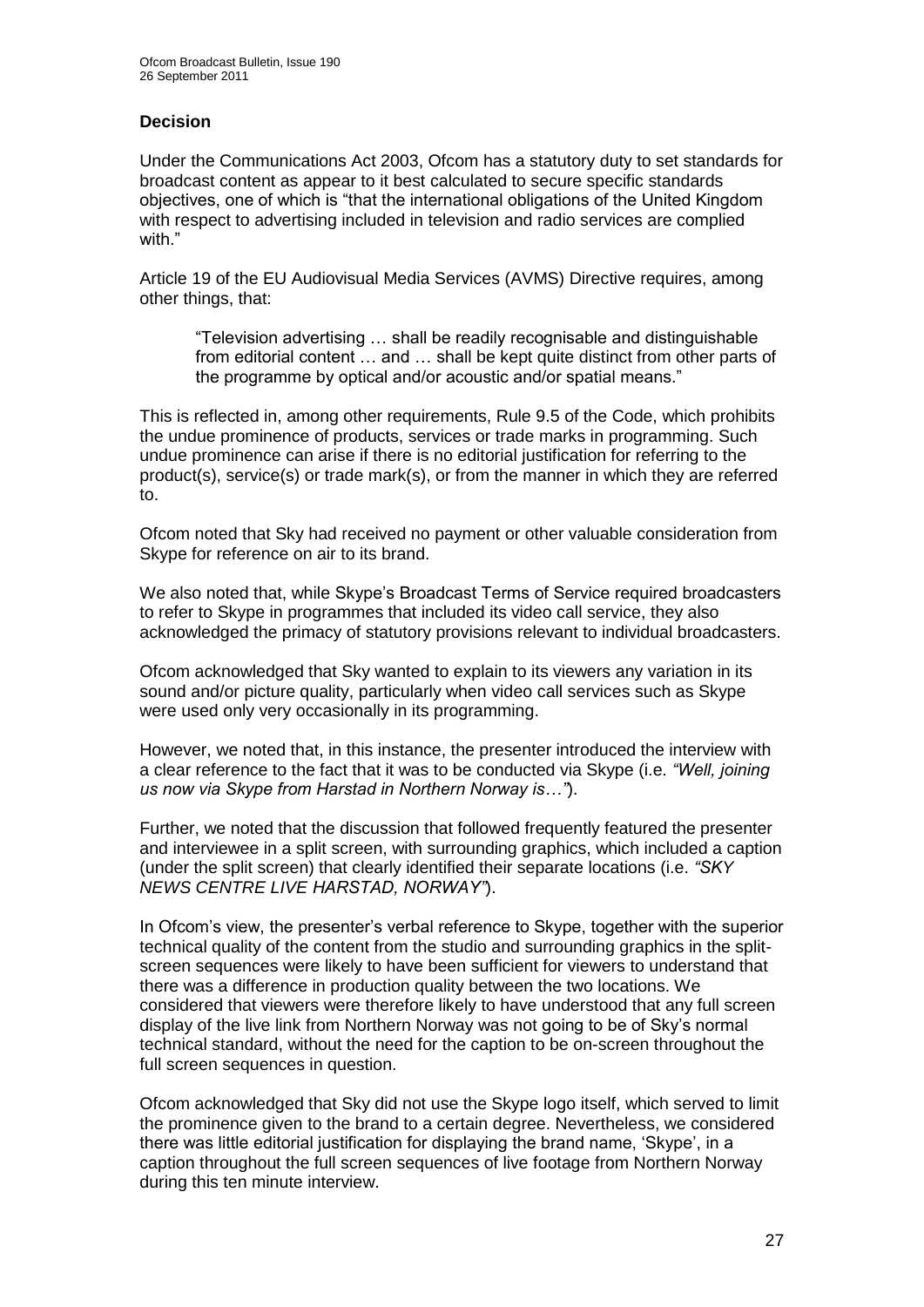Ofcom therefore welcomed Sky"s decision to reduce in future the prominence of references to services such as Skype, with a view to ensuring compliance with Rule 9.5 of the Code.

In light of the remedial action taken by the broadcaster, we consider the matter resolved.

Ofcom reminds broadcasters that references to material broadcast "via webcam" or 'via video link', for example, are unlikely to raise issues under Rule 9.5 of the Code, but any visual and/or oral brand reference should be both editorially justified and brief.

#### **Resolved**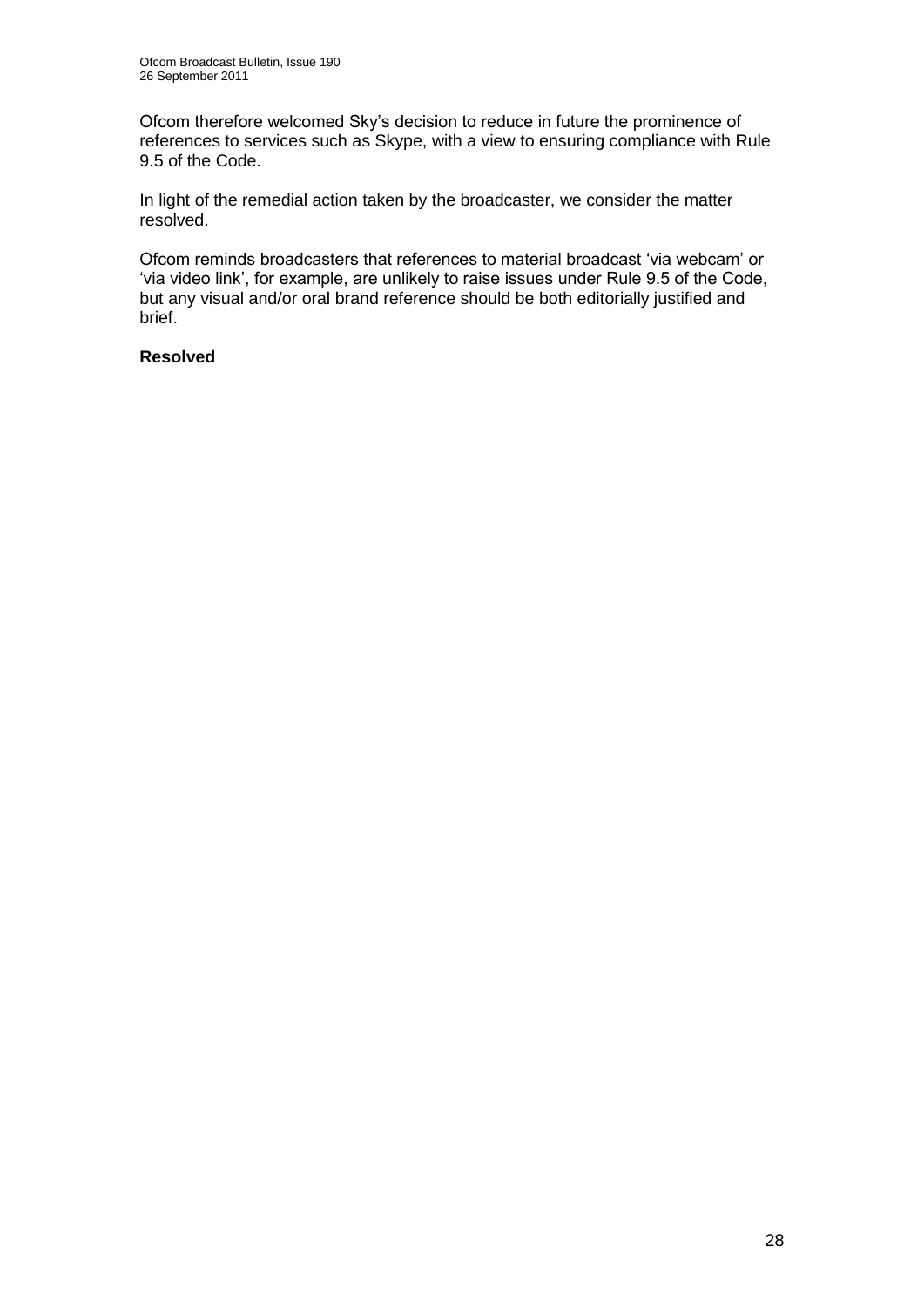## **Fairness and Privacy Cases**

## **Upheld in Part**

## **Complaint by A Share & Sons t/a ScS and Mr Neil Heffernan made on their behalf by Ms Marie Matheson**

*Mary Portas Secret Shopper, Channel 4, 26 January 2011*

**Summary:** Ofcom has upheld part of this complaint of unfair treatment made by Ms Marie Matheson on behalf of A Share & Sons t/a ScS ("ScS"). It has not upheld complaints of unwarranted infringement of privacy made by Ms Matheson on behalf of ScS and Mr Neil Heffernan.

In this edition of *Mary Portas Secret Shopper*, in which the presenter works with well known British brands and high street stores to *"give shoppers the service they deserve"*, Ms Portas was looking at sofa stores. Ms Portas visited a store owned by ScS, where she carried out secret filming, and gave her views on what she considered to be the unsatisfactory customer service she had experienced there.

Ms Matheson, a director of ScS, complained that the company was treated unfairly in the programme as broadcast. She also complained that the company"s privacy was unwarrantably infringed in the making of the programme and that Mr Neil Heffernan"s privacy was unwarrantably infringed in the programme as broadcast.

In summary, Ofcom found the following:

- The suggestion in the programme that ScS was one of the companies that had not had *"the balls"* to participate in the programme was unfair as there was no evidence that ScS had been offered such an opportunity.
- The use of secretly filmed footage to suggest that the company encouraged insurance fraud was not fair or justified, as the sales assistant was accurate in his description of the insurance cover offered.
- ScS was not given an appropriate and timely opportunity to respond to the allegation about the company encouraging insurance fraud, but no unfairness arose as ScS"s denial was included in the programme.
- The secret filming at the ScS store was justified by the findings of a researcher and the public interest in the poor levels of customer services offered by ScS and there was therefore no unwarranted infringement of the company"s privacy in the making of the programme.
- The inclusion of unobscured footage of store manager Mr Heffernan was justified, given his dealings with Ms Portas and his position as manager of the store.

#### **Introduction**

On 26 January 2011, Channel 4 broadcast an edition of *Mary Portas Secret Shopper*, in which the presenter works with well known British brands and high street stores to get shoppers *"the service you deserve"*. In this edition Ms Portas was looking at sofa stores and worked with one chain, CSL, to make improvements in its customer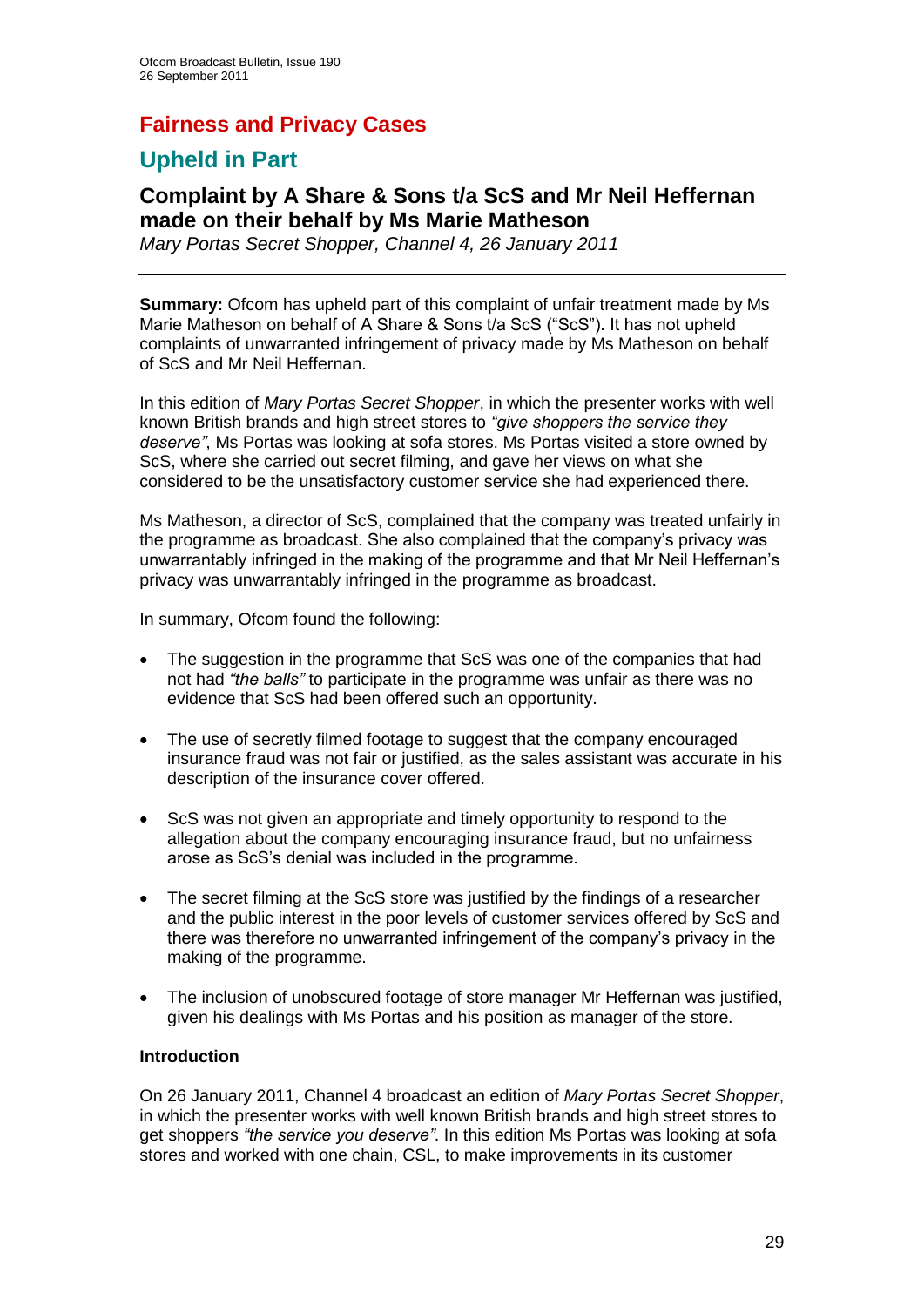service. Ms Portas said that she had spoken to six retailers but that only CSL had *"had the balls"* to take part.

The programme followed Ms Portas as she worked with CSL and showed the changes that the company had made to improve its customer service. The programme also included secretly filmed footage of other stores, including one owned by A Share & Sons t/a ScS ("ScS"), which Ms Portas said had 97 stores across the UK. A salesman at one of the ScS stores told Ms Portas during some of this footage that he did not think a cream sofa would be *"that bad"* for her teenage son"s university digs. She said in commentary that she felt he was more interested in his commission than what was best for her. The salesman said he would work out a price and his manager then spoke to Ms Portas with a view to closing the deal. The manager gave a price, which he said was for a purchase that evening, *"cos it"s been a quiet night"*. Ms Portas said in commentary that this was *"classic hard sell, accompanied by poor advice"*. She said that she had received disappointing service at the stores she had visited but that it was about to get *"much worse".* Footage was then included of her discussions about insurance cover and Ms Portas" conclusion that staff at a number of stores were encouraging her to lie in order to make an insurance claim that would be accepted.

Footage of the interior and exterior of ScS stores was shown on a number of occasions.

Ms Matheson, a director of ScS, complained that the company was treated unfairly in the programme as broadcast. She also complained that the company"s privacy was unwarrantably infringed in the making of the programme and that Mr Neil Heffernan"s privacy was unwarrantably infringed in the programme as broadcast.

#### **The Complaint**

#### **ScS's case**

#### Unjust or unfair treatment

In summary, Ms Matheson complained that ScS was treated unjustly or unfairly in the programme as broadcast in that:

- a) The company was unfairly portrayed as secretly filmed footage was included and used to suggest unfairly and wrongly that the company encouraged insurance fraud. Ms Matheson said that, although it was clear that the salesman"s response was a throwaway line in response to a flippant question, the advice given was correct as the warranty did provide protection from accidental staining. However Ms Portas went on to suggest that ScS was encouraging people to lie on insurance claim forms, which was a criminal act. There was no reason for her to have reached that conclusion from the footage.
- b) ScS was not given an appropriate and timely opportunity to respond to this allegation. Despite the fact that the footage had been filmed 10 weeks earlier, the programme makers wrote to ScS on 20 January 2011 asking for a comment within 24 hours.
- c) Ms Portas stated during the programme that she had spoken to six furniture retailers about featuring in the programme, but that only CSL *"had the balls"* to participate. This gave the impression that ScS had been invited to take part but had refused, so that there had been no alternative but to film secretly in ScS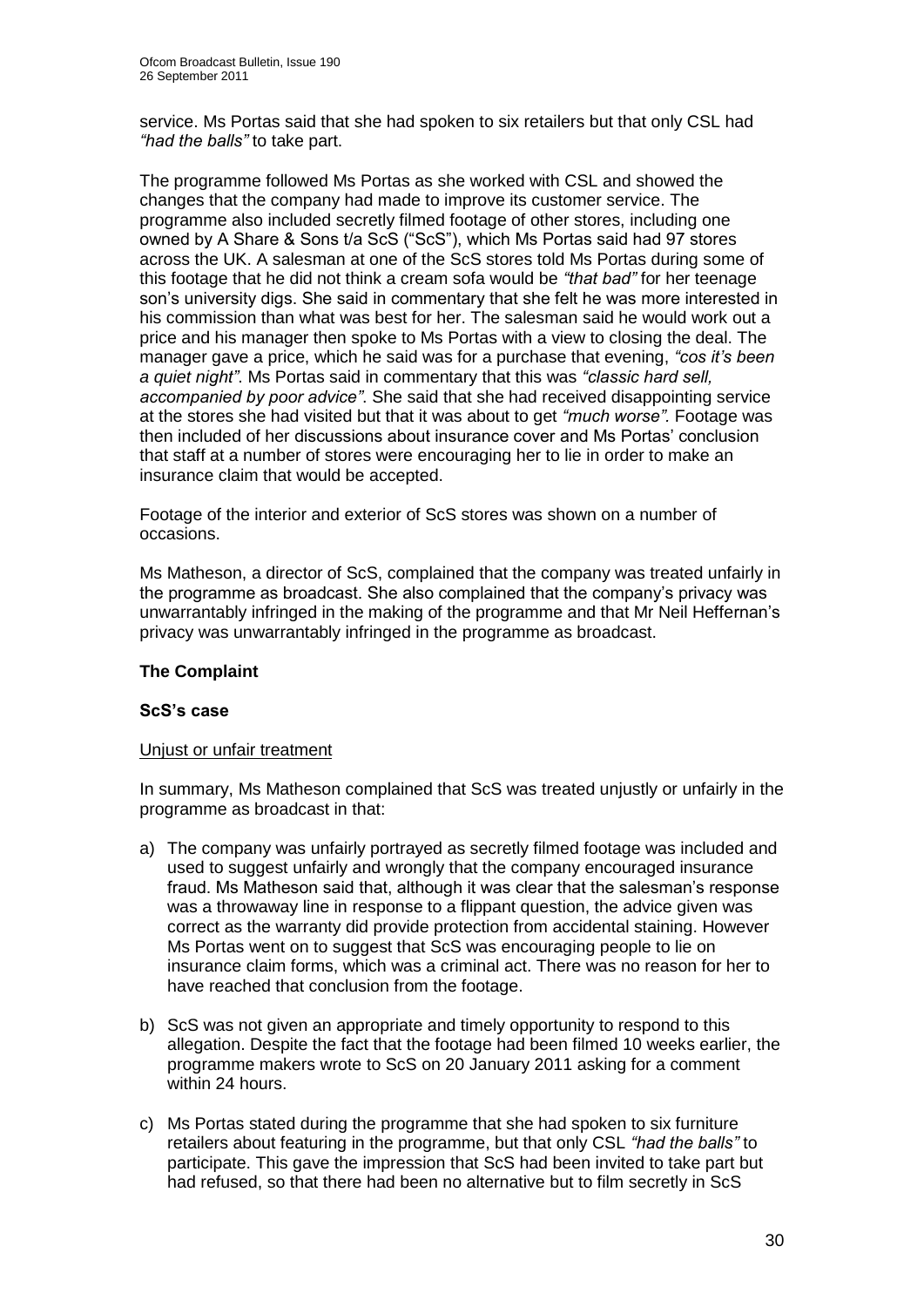stores. Ms Portas had not in fact approached ScS and the first the company had heard about the programme was when the programme makers wrote to them on 20 January 2011.

#### Unwarranted infringement of privacy

In summary, Ms Matheson complained that the company"s privacy was unwarrantably infringed during the making of the programme in that:

d) The programme makers filmed secretly in ScS stores and made no effort to contact the company about participation in the programme.

Ms Matheson also complained that Mr Heffernan"s privacy was unwarrantably infringed in the programme as broadcast in that:

e) Despite the fact that the programme's aim was to target Britain's retail bosses, footage of Mr Heffernan, one of the company"s managers, was included in the programme, in which his face was visible in its entirety.

#### **Channel 4's case**

#### Unjust or unfair treatment

In summary, Channel 4 responded to the complaint of unjust or unfair treatment in the programme as follows:

a) Channel 4 first responded to the complaint that the company was unfairly portrayed in that secretly filmed footage was included and used to suggest unfairly and wrongly that the company encouraged insurance fraud.

Channel 4 said that nothing in the programme suggested that ScS, as a company, encouraged insurance fraud. However, it was Ms Portas" honest opinion, formed by what she had seen and been told, that the sales assistant concerned was, like two other sales people in other stores, encouraging her to commit insurance fraud.

Channel 4 said that the ScS sale assistant"s advice effectively meant that if Ms Portas wanted to make an insurance claim that would be accepted, she should say there had been an accident, whatever the true cause, and that if she kept quiet about it, she would get away with it. There was no basis for the suggestion that the question was flippant or the response a "throwaway" remark. Ms Portas formed the view that the sales assistant was trying to encourage her to commit fraud in the future so that she would be more likely to complete the purchase.

Channel 4 said that the sales assistant used the phrase *"but I never told you that"* because he knew he was encouraging a potential purchaser of insurance to make fraudulent claims in the future. Channel 4 said that, even if Ms Portas was wrong in her interpretation of the sales assistant"s words, she was entitled to state her honestly held opinions and that viewers would have been able to make up their own minds about Ms Portas' opinion.

b) As regards the complaint that ScS was not given an appropriate and timely opportunity to respond to the allegation that the company encouraged insurance fraud, Channel 4 said that the process of making a television series such as *Mary Portas Secret Shopper* was complex and that the finished programme was not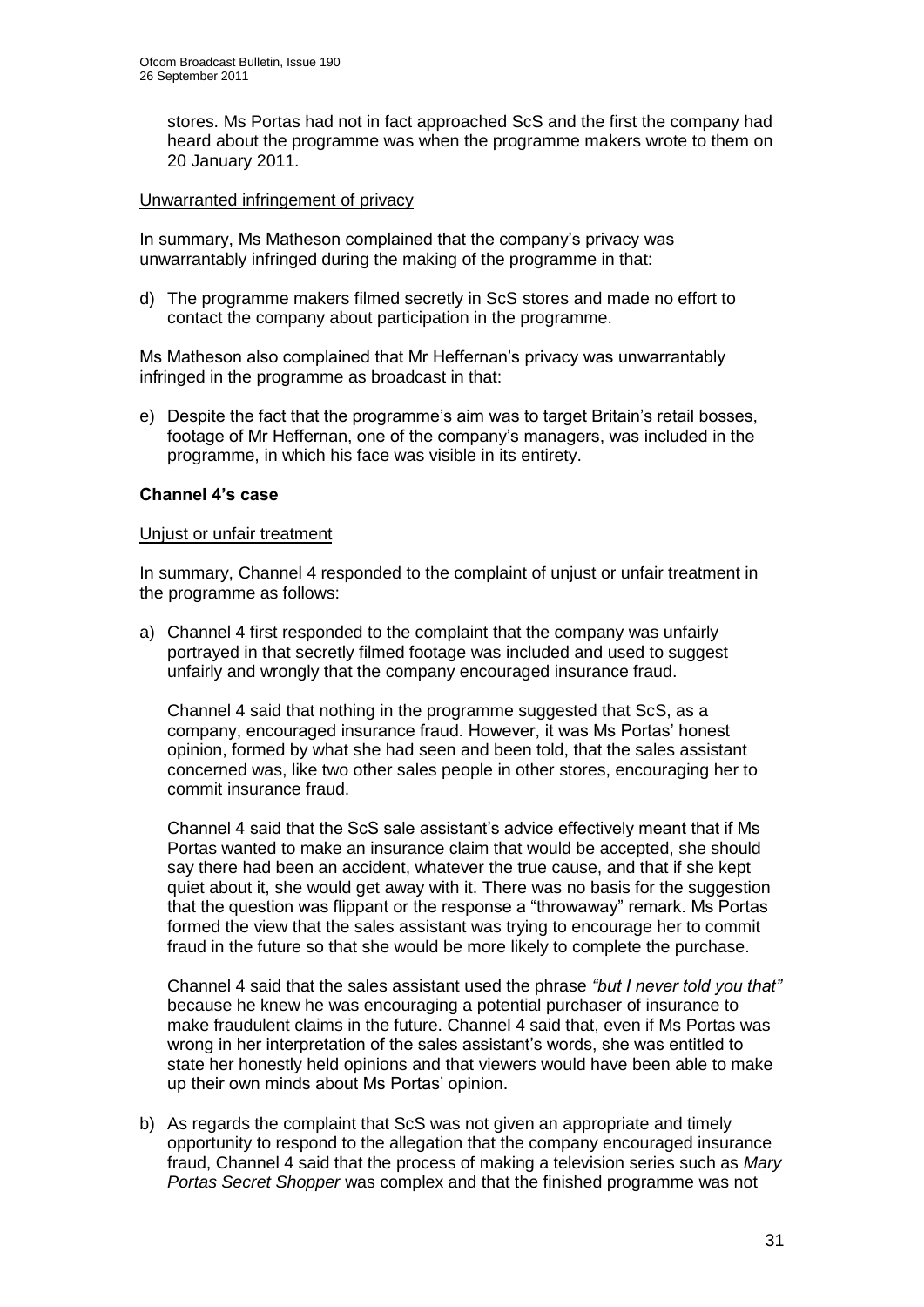signed off until the day of transmission. The fact that footage was shot at a particular time did not mean that any attention was given to the detail of that footage or its place in the programme at or around the time of filming.

Channel 4 said that the first edit of the programme was not compiled until 20 January 2011 and that letters were then drafted to each organisation about which serious allegations might be made in the final programme. ScS was sent a letter requesting input on 20 January 2011 and Ward Hadaway Solicitors ("Ward Hadaway") responded on behalf of ScS the next day. Ward Hadaway did not ask for further time to deal with the allegations, but complained about timing, accused Ms Portas of misconduct and demanded access to the programme prior to broadcast or a re-edit of the programme. The other sofa retailers were able to respond in the time given to ScS and that the issues raised with ScS were not complex, required no particular investigation or examination and were not fact specific.

Channel 4 said that the allegations were put to ScS as soon as possible and that ScS did not respond meaningfully to any of the matters raised and had not indicated how any extra time would have made a difference to their ability to or interest in a proper response. In any event, Channel 4 had ensured that what was known of ScS"s attitude to the various matters which were part of the broadcast was fairly represented in the broadcast.

c) Channel 4 next responded to the complaint that Ms Portas stated during the programme that she had spoken to six furniture retailers about featuring in the programme, but that only CSL *"had the balls"* to participate, giving the impression that ScS had been invited to take part but had refused, when Ms Portas had not approached ScS.

Channel 4 said that in July and August 2010 the production company had contacted sofa retailers CSL, Harveys, Sofa Workshop, DFS, Furniture Village and Multiyork with a view to ascertaining whether or not they would be prepared to work with Ms Portas in-store to improve the delivery of customer service to their customers. The production team had intended to write to ScS, but the production company was unable to confirm that they did so and ScS maintained that they did not receive any such communication. Channel 4 and the series producer did not become aware until 24 January 2011 of ScS"s position that they had never been contacted about participation in the programme.

Channel 4 said that the phrases *"has the balls to let me in"* and *"of six leading sofa superstores I approached"* occurred in different contexts in different parts of the programme. Channel 4 also said that five of the top UK sofa retailers were visually represented in the programme, rather than six or more, so that viewers would have been aware that the list of possible companies approached by Ms Portas could be greater than the list of companies represented in the programme.

Channel 4 said that there was no credible basis for the suggestion that a reasonable viewer would have thought that ScS did not have *"the balls"* to let Ms Portas fix their standards of customer service and that ScS had never suggested that it would have been minded to work with Ms Portas should the opportunity have arisen.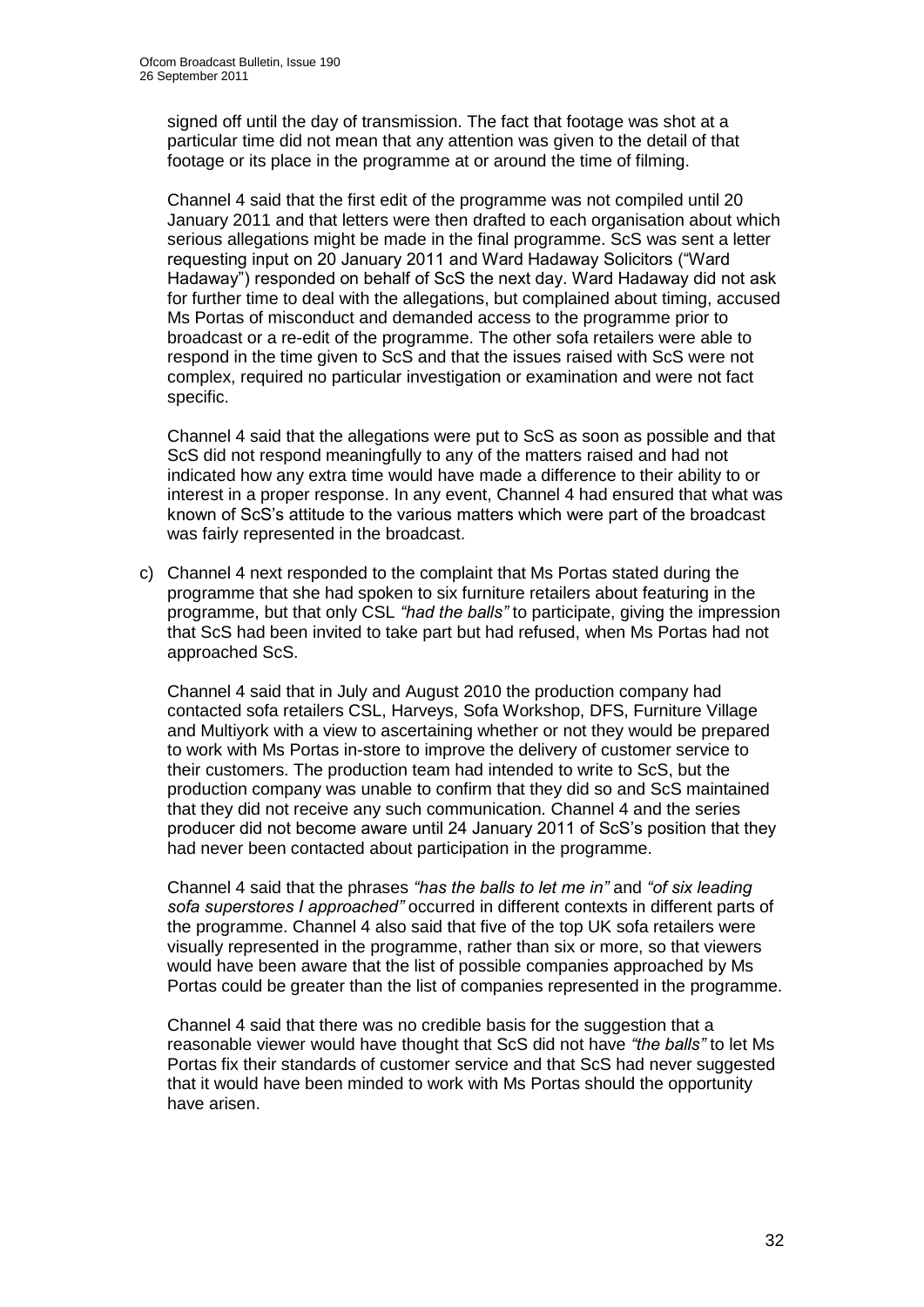#### Unwarranted infringement of privacy

In summary, Channel 4 responded to the complaint that the company"s privacy was unwarrantably infringed during the making of the programme as follows:

d) In response to the complaint that the programme makers filmed secretly in ScS stores and made no effort to contact the company about participation in the programme, Channel 4 said that it did not accept that ScS, as a private company, enjoyed any right to privacy pursuant to Article 8 of the Human Rights Act 1998 and that English courts had not yet ruled definitively that such privacy rights existed for corporations. In these circumstances, Channel 4 said it could see no basis for the suggestion that private corporations ought to have rights to privacy.

Channel 4 said that, in any event, the secret filming carried out on ScS premises was justified and in the public interest and met the two relevant requirements of the Ofcom Broadcasting Code, namely that there must be justification for the secret filming and appropriate public interest in the relevant subject.

Channel 4 said that a researcher from the programme making team visited the ScS store in Rotherham on two occasions. On the first visit, she showed interest in a cream chenille and corduroy effect fabric sofa, the price ticket on which said it was £399 and that the "After Promotion Price" would be £999. Contrary to advice given by the Association of Master Upholsterers, the sales assistant told the researcher that the sofa would be suitable for a household with cats if she purchased ScS"s "Guardsman" protection cover. The sales assistant told her "you couldn"t claim on the insurance if you said the cat constantly scratches but you could say, for instance, that a firework went off outside, the cat was scared and accidentally scratched the sofa", thereby advising her to lie to ensure acceptance of an insurance claim. The researcher called the Guardsman policy advice line and was informed that only one incident of pet damage would be covered, although the sales assistant had not made this clear to her.

The researcher asked if the promotion on the sofa would end soon and the sales assistant advised her that she should buy the sofa that day to be sure she could get it at that price. However, at the time of broadcast, the sofa was still advertised at the same "promotion" price.

When the researcher asked what would happen if there were difficulties in getting the sofa into her flat, the sales assistant told her that if the delivery man could not get it in to her flat "just don"t sign for it, you"ll be fine". However, the researcher telephoned the ScS helpline and was informed that if the sofa was too large to get inside the property, it would be returned and the customer would be charged for delivery, whether or not the sofa was actually delivered. The customer would then be given an option of choosing another item of furniture and paying another delivery charge or receiving an 80% refund.

On her second visit to the Rotherham store, the researcher asked the sales assistant what he thought would be appropriate for her student daughter in her university flat. He showed her a cream and brown sofa, which was on sale on a promotion at £399. The ticket said its "After Promotion Price" would be £799. On this occasion the researcher was again given incorrect information about the sofa, the insurance cover and the duration of the promotion price.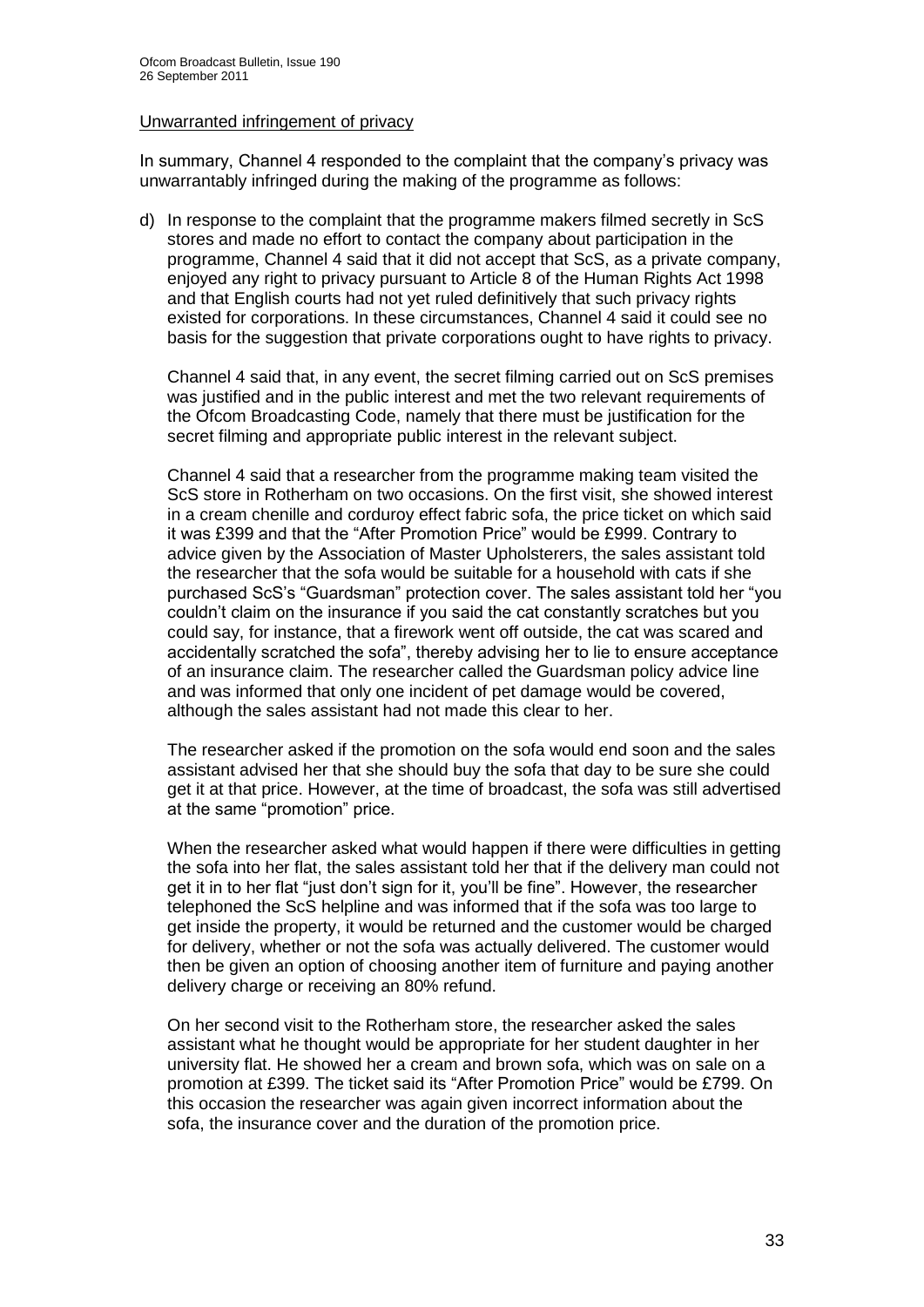When the researcher visited the ScS store in Leeds, she was given incorrect information about the sale that was currently taking place, the insurance cover and whether her deposit would be refunded if the sofa did not fit into her flat.

Channel 4 said that the researcher had established that there were real issues with customer service standards at ScS and that there was every reason to believe that secret filming on ScS premises would reveal further material evidence about shortfalls in customer service. In accordance with Channel 4"s long established procedures, the programme makers had made a written application to Channel 4 for approval for secret filming. The application was reviewed by senior personnel and authorisation was given for the secret filming to proceed. Channel 4 said that the investigation and discussion of appropriate standards of customer service in retail situations were matters in the public interest and that what customers could do to ensure appropriate customer service and what customers should look out for to ensure that the retail advice they receive was appropriate were questions that it was in the public interest to explore.

e) Channel 4 then responded to the complaint that footage of Mr Heffernan, manager of the ScS store shown in the broadcast, was included in the programme, in which his face was visible in its entirety.

Channel 4 said that the aim of the programme was not to "target Britain"s retail bosses". The programme aimed to: identify failings in retail customer service; demonstrate how improvements could be made without seriously impacting on profits; empower consumers to demand appropriate customer service; and to send a message to bosses that good customer service ought to be the norm in the UK. Channel 4 said that the filming in ScS premises was appropriate and in accordance with the aim of the programme, and, for the reasons given under the response at head d) above, in the public interest.

Channel 4 noted that the only complaint made concerned the failure to obscure Mr Heffernan"s face in the broadcast and said that the only types of person identified in any secret filming included in the programme were people who were engaged in wrong-doing or managers who could be expected to be conveying the "company line" in relation to customer service standards. Mr Heffernan was the manager of the store and represented ScS to the outside world, so that what he did and how he behaved reflected adversely or favourably on ScS depending on the circumstances. His identity was, therefore, not obscured.

Channel 4 said that nothing shown in the broadcast could be considered private. Mr Heffernan joined Ms Portas on the open shop floor. He did not talk quietly or confidentially, so that anyone walking past could have heard the exchange in full. He did not reveal any ScS secrets or patents or confidences. Channel 4 said that Mr Heffernan"s attempt to exert pressure on Ms Portas to purchase on the spot was classic hard sell and it was in the public interest to make customers aware of the technique and its ramifications.

Channel 4 said that seeing the face of the person pushing the hard sell was important, as it allowed the viewer to see the calm way in which the hard sell was made to seem to be the appropriate way to proceed. One of the important messages from the programme was that things were not always as they seemed and that the kind manager seeking to make a special once only deal for a customer may be doing no more than engaging in classic hard sell.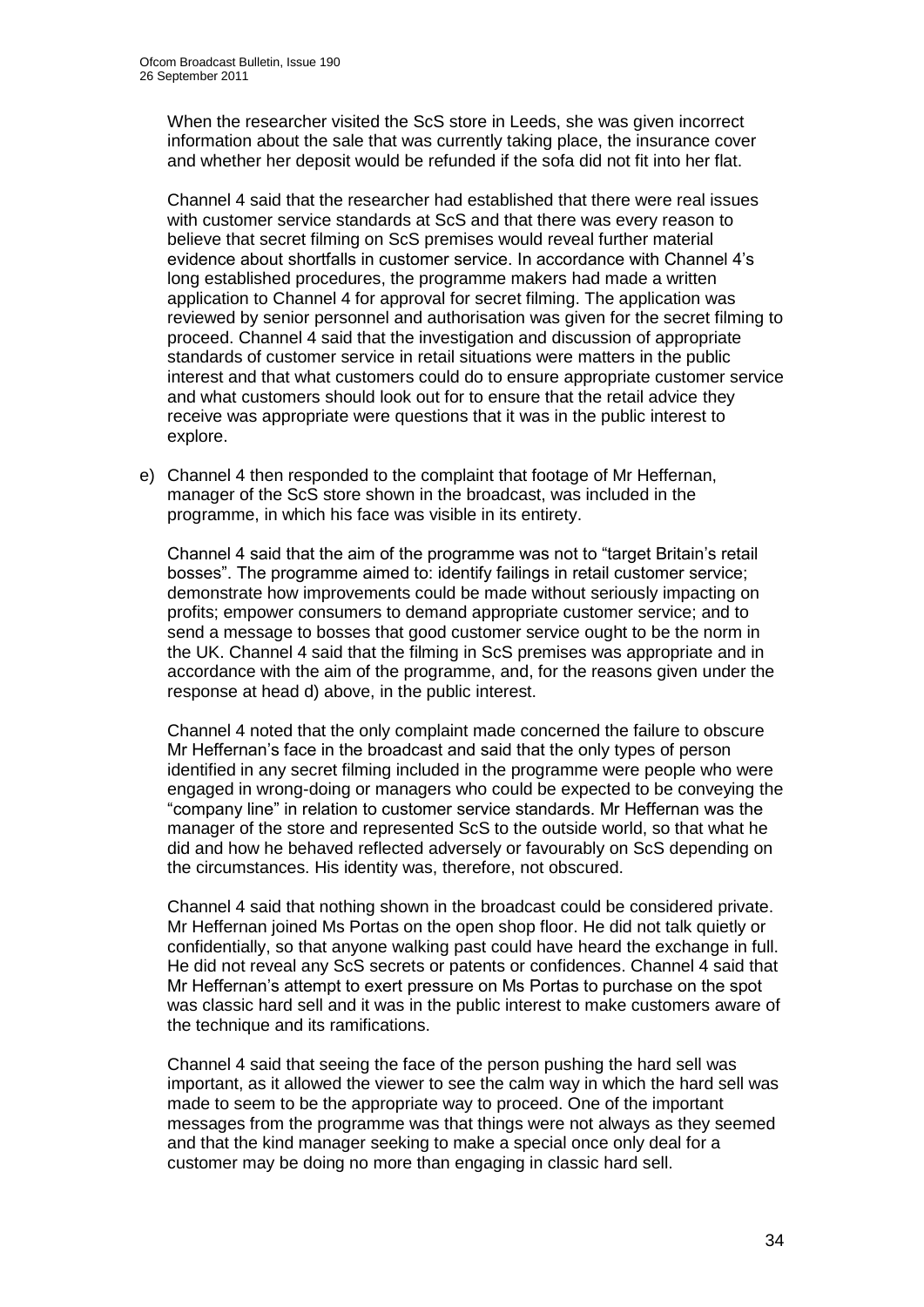Channel 4 said that Mr Heffernan was filmed on the shop floor, a public space in the sense that any member of the public on the shop floor could have overheard the conversation between Mr Heffernan and Ms Portas, which was not private. Channel 4 said that the deal Mr Heffernan proposed to make with Ms Portas and its terms may have been private, but that there was a clear public interest in understanding that deal. Channel 4 said that the manner in which Mr Heffernan spoke, his body language and his way of interacting with Ms Portas were not private matters and that how he looked as he went about his business on the shop floor was not a matter about which Mr Heffernan could have any realistic expectation of privacy.

Channel 4 said that this was not a case where a private conversation conducted behind closed doors in an office had been covertly filmed or where the nature of the conversation, while conducted in a public space, dictated a reasonable expectation of privacy. Nor was it a case where confidential company documents, processes or procedures had been inadvertently revealed during the course of a discussion on a shop floor or where an inept or inexperienced staff member had made silly errors which might reflect badly on the company which employed him/her. It was a case where Mr Heffernan, in a manner and with an ease that suggested great comfort and familiarity with what transpired, engaged in hard sell tactics with a potential customer on the shop floor, where anyone present could have heard every word spoken by Mr Heffernan had they so chosen.

#### **Decision**

Ofcom"s statutory duties include the application, in the case of all television and radio services, of standards which provide adequate protection to members of the public and all other persons from unfair treatment and unwarranted infringement of privacy in, or in the making of, programmes included in such services.

In carrying out its duties, Ofcom has regard to the need to secure that the application of these standards is in the manner that best guarantees an appropriate level of freedom of expression. Ofcom is also obliged to have regard, in all cases, to the principles under which regulatory activities should be transparent, accountable, proportionate and consistent and targeted only at cases in which action is needed.

In reaching its decision, Ofcom carefully considered all the relevant material provided by both parties. This included a recording of the programme as broadcast and transcript and both parties' written submissions.

#### Unjust or unfair treatment

Ofcom considered whether the broadcaster"s actions were consistent with its obligation to avoid unjust or unfair treatment of individuals and/or organisations in programmes as set out in Rule 7.1 of Ofcom"s Broadcasting Code ("the Code").

a) Ofcom first considered the complaint that the company was unfairly portrayed in that secretly filmed footage was included and used to suggest unfairly and wrongly that the company encouraged insurance fraud. Although it was clear that the salesman"s response was a throwaway line in response to a flippant question, the advice given was correct as the warranty did provide protection from accidental staining. There was no reason for Ms Portas" to have concluded from the footage that ScS was encouraging people to lie on insurance claim forms, which was a criminal act.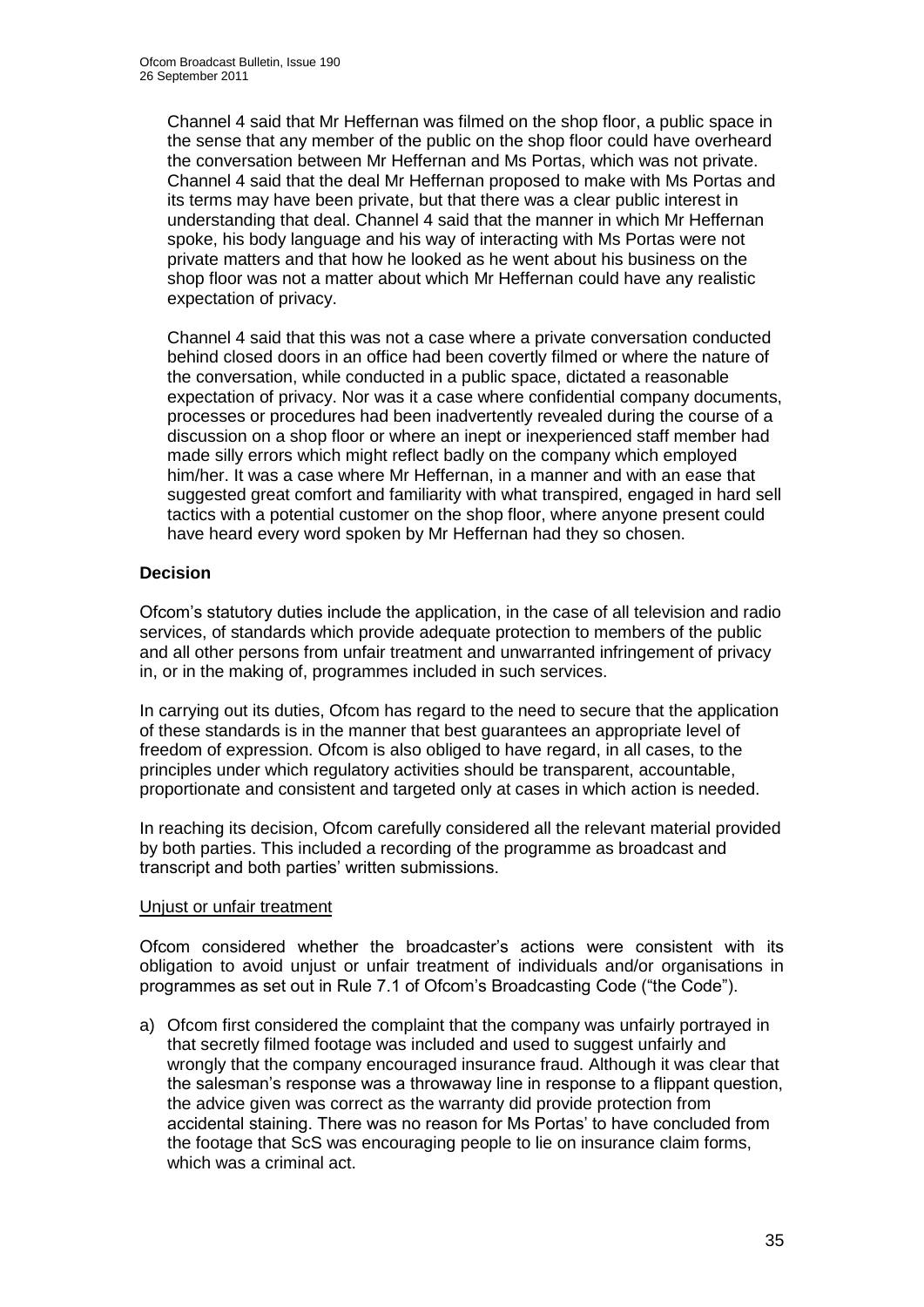In considering this part of the complaint, Ofcom had regard to Practice 7.9 of the Code, which states that when broadcasting a factual programme broadcasters should take reasonable care to satisfy themselves that material facts have not been presented, disregarded or omitted in a way that is unfair to an individual or organisation.

Ofcom first noted the relevant part of the programme. Having looked at examples of what she considered to be poor customer service in a number of different shops, Ms Portas said:

*"So far I"ve had disappointing service, but it"s about to get much worse...At three of the chains, I felt I was encouraged to buy fabric protection insurance and to lie if I wanted my claim to be accepted"*.

The programme then included footage of the following conversation at one store:

Ms Portas: *You are covered for pets?* Sales assistant: *Yes, if your pet chews it, you"ve got one cover against it. If they rip it I would just say it was me anyway.* 

At the ScS shop, Ms Portas had the following conversation:

| Ms Portas:       | Every week you can drop a stain on it, and it's covered?                        |
|------------------|---------------------------------------------------------------------------------|
| Sales assistant: | Yeah, they'll come out and clean it, yeah.                                      |
| Ms Portas:       | Even if he's been negligent, a bit of a twit drinking away?                     |
| Sales assistant: | All he's gotta say is, it was an accident, but I never told you<br>that though. |
| Ms Portas:       | No, ok, you never told me that.                                                 |

Footage of Ms Portas discussing insurance in another shop was shown:

- Ms Portas: *You know if you don"t find the Coke mark until next week?*
- Sales assistant: *Oh yeah. So you pick the phone up and say yesterday we spilt some coke on it and we"ve tried cleaning it and it"s left a mark…right we"ll send somebody out and they sort it on site.*

In voiceover Ms Portas then said of this conversation and similar ones in two stores belonging to other chains:

*"Each time it sounded to me like I was being encouraged to lie, but if I did, it would be insurance fraud. I can"t believe what I"ve just seen. They are encouraging customers to commit a criminal act… I think this is one of the worst retail industries I"ve worked on".*

In view of Ms Portas" final remark in this section, Ofcom considered that viewers would have been likely to understand that she was alleging that ScS, as a company, and the industry in general, was encouraging customers to commit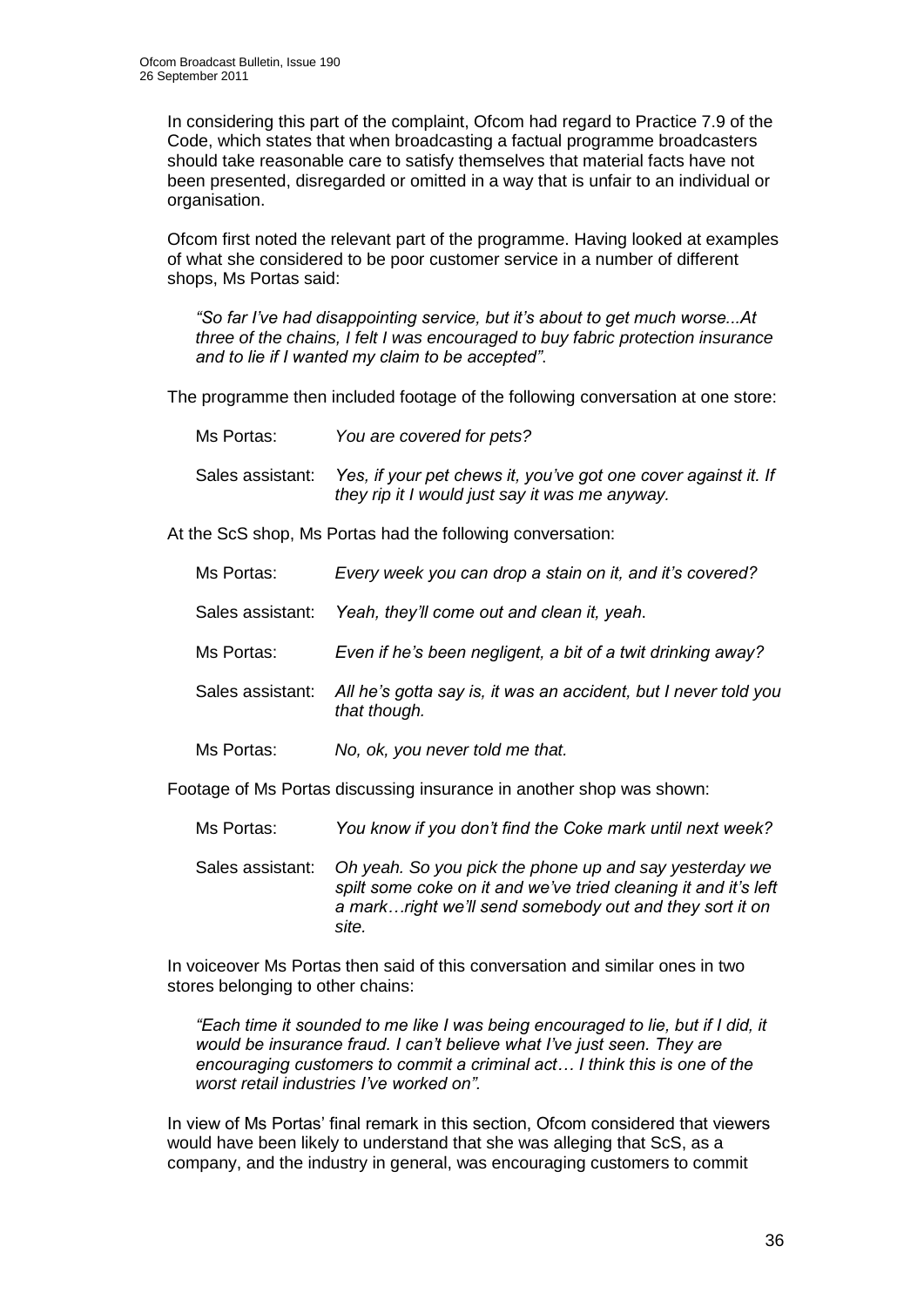insurance fraud, rather than simply that three individual sales assistants were doing so.

Ofcom noted ScS"s position that the sales assistant simply made a throwaway remark about insurance as part of his sales banter, in response to a flippant suggestion, as he tried to close a deal. It also noted Channel 4"s position that he was seriously suggesting that the potential purchaser should consider the merits of committing insurance fraud when deciding whether to make the purchase.

In Ofcom"s view the essence of what the sales assistant told Ms Portas was accurate, since the ScS policy provided cover for accidental damage, which is what Ms Portas described in her example of her son being *"negligent"* and behaving like *"a bit of a twit"*. Ofcom considered that, although the sales assistant"s comment that *"I never told you that though"* might have suggested that what he was saying was in some way wrong, in fact Ms Portas described accidental damage and the sales assistant said that all the person would have to say in that situation was that it was an accident. In Ofcom"s view, therefore, what the sales assistant said did not amount to suggesting that Ms Portas should consider lying in order to make a successful claim in the scenario she suggested. In contrast to this, Ofcom noted that the assistants in the other shops each appeared to suggest that a claimant should lie about what had happened.

In Ofcom"s view, given that the brief footage was juxtaposed between two examples of assistants in other shops suggesting lying and given Ms Portas' interpretation of the three examples, the effect of the inclusion of the footage from the ScS store was to suggest that the company encouraged insurance fraud. Ofcom considered that this was not a reasonable or justified interpretation in the case of the ScS example.

Ofcom therefore found that ScS was portrayed unfairly in relation to the portrayal of the secretly filmed footage of Ms Portas" conversation with the sales assistant.

b) Ofcom next considered the complaint that ScS was not given an appropriate and timely opportunity to respond to this allegation. Despite the fact that the footage had been filmed 10 weeks earlier, the programme makers wrote to ScS on 20 January 2011 asking for a comment within 24 hours.

In considering this part of the complaint Ofcom took account of Practice 7.11 of the Code, which states that if a programme alleges wrongdoing or incompetence or makes other significant allegations, those concerned should normally be given an appropriate and timely opportunity to respond.

Ofcom noted Channel 4"s position that the programme did not allege that ScS as a company encouraged insurance fraud, but that it showed that a sales assistant working for the company did so. As set out under decision head a) above, Ofcom took the view that the effect of the inclusion of the footage from the ScS store was to suggest that the company encouraged insurance fraud. It also noted Ms Portas" comment in the programme that *"They are encouraging customers to commit a criminal act"*. In Ofcom"s view this comment was directed at ScS as well as the two other retailers and was a serious allegation. In these circumstances, ScS was entitled to an appropriate and timely opportunity to respond to the allegation.

Ofcom noted that the programme makers wrote to ScS on 20 January 2011, setting out in some detail a number of statements about the secretly filmed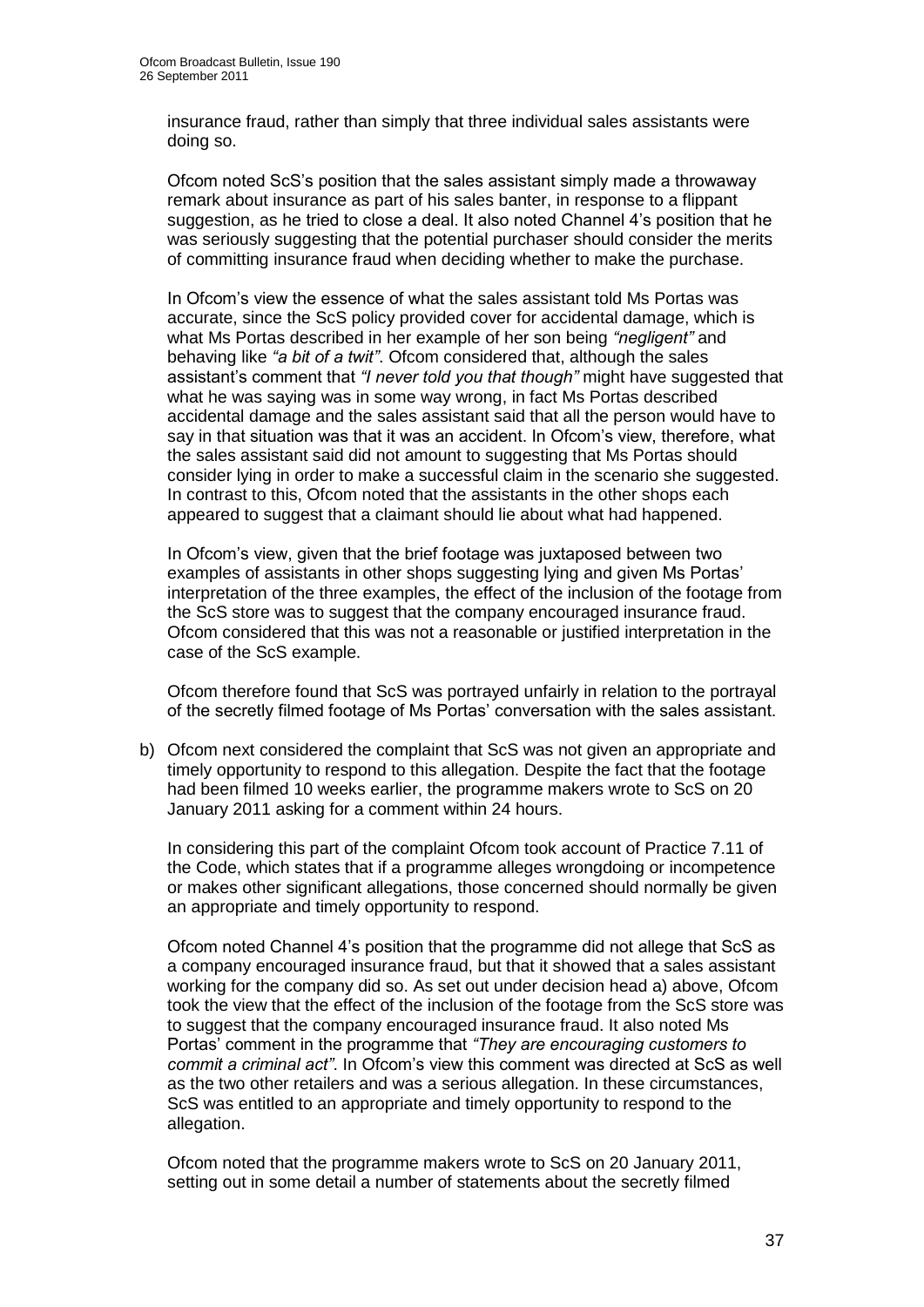footage and allegations that may be included in the programme. The letter said that if ScS wished to respond to any of the matters referred to in the letter the programme makers would be happy to hear from the company. The letter also said that any response was required by close of business the following day.

In Ofcom"s view the information provided in the letter to ScS of 20 January 2011 was detailed and would have given the company a very clear idea of the allegations that might be included in the programme and the reasons for those allegations. Ofcom considered that the time given for a response was very short, taking into account that this was a documentary rather than, for example, a news programme. Ofcom also noted that, as set out under the decision at head c) below, the programme makers thought they had written to ScS in July or August 2010 and therefore thought that ScS had been aware at least that filming had taken place.

Taking these factors into account, Ofcom took the view that, although detailed information was provided to ScS about the allegation, the timescale had the potential to cause unfairness to ScS.

However, Ofcom also noted that ScS was able to provide a response and that the company"s position was set out in the following extract from the programme"s commentary:

*"I told the sofa giants what I thought of their customer service. ScS and Furniture Village both denied their staff would have encouraged fraud. ScS say they do not believe our filming shows that they fail to listen to the customer".*

Ofcom noted that ScS was given only short period of time to respond to the allegation about insurance fraud. However, Ofcom took the view that no unfairness arose to ScS from this, as ScS"s denial that its staff would encourage insurance fraud was included in the programme.

Ofcom, therefore, found no unfairness to ScS in this respect.

c) Ofcom next considered the complaint that Ms Portas stated during the programme that she had spoken to six furniture retailers about featuring in the programme, but that only CSL *"had the balls"* to participate. This gave the impression that ScS had been invited to take part but had refused, so that there had been no alternative but to film secretly in ScS stores. Ms Portas had not in fact approached ScS and the first the company had heard about the programme was when the programme makers wrote to them on 20 January 2011.

In considering this part of the complaint, Ofcom had regard to Practice 7.9 of the Code, as set out under decision head a) above.

Ofcom noted that Channel 4 and the programme makers could not confirm that contact was made with ScS in July or August 2010, although that had been the programme makers" intention, and ScS stated that they had not received any communication from the programme makers until 20 January 2011.

Ofcom noted that footage of the outside of one of ScS"s stores was shown approximately two minutes into the programme, when Ms Portas said: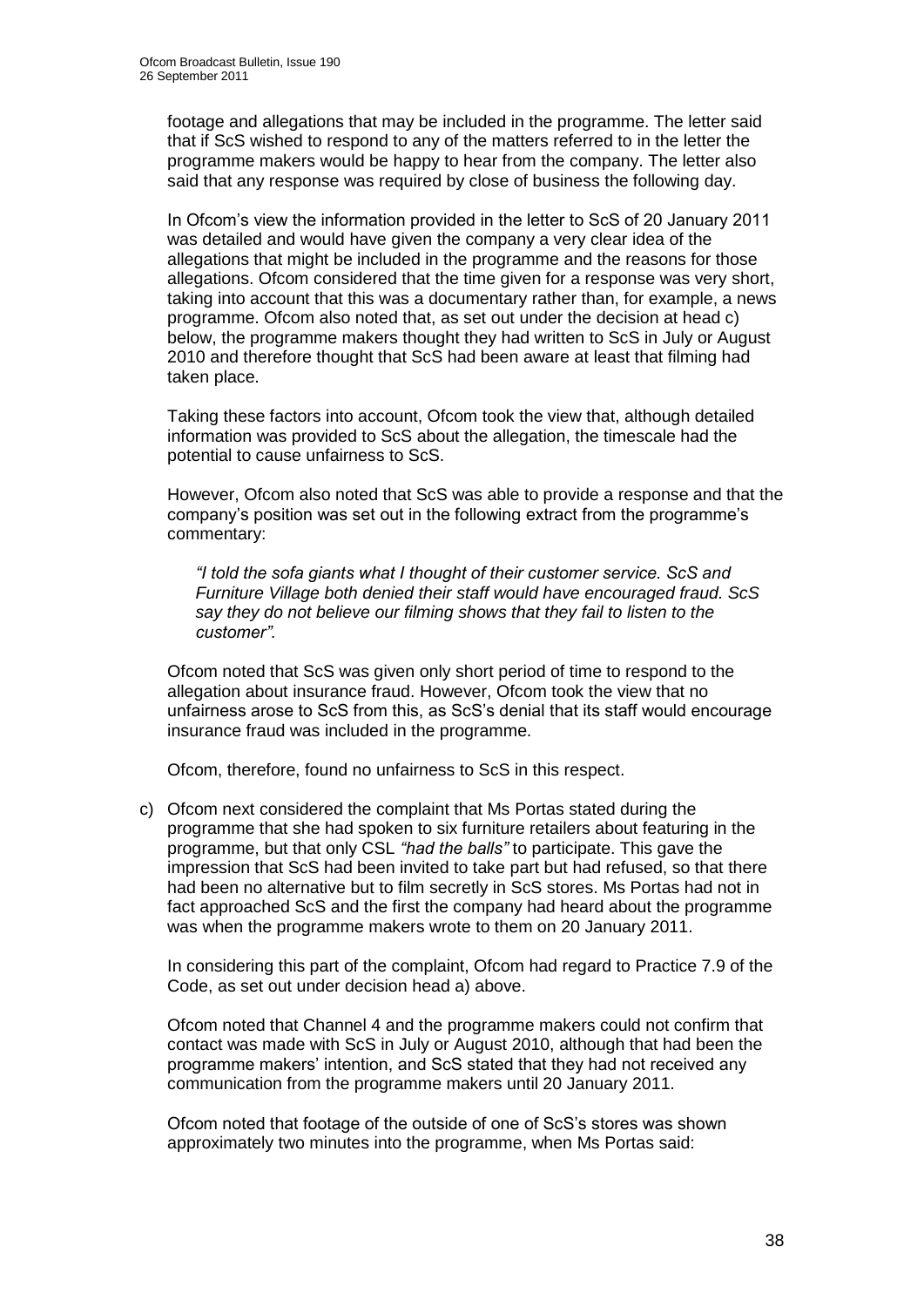*"Just look at these. I mean, actually I feel like I"m going to prison. This is me buying furniture for my home. How gloomy, just even starting from outside. ScS has 97 stores across the UK. For the amount I could spend, I expect good service"*.

Footage was then included of her talking to a sales assistant about which might be a suitable sofa for her circumstances and discussing a possible discount. Ms Portas concluded this section in ScS by saying:

*"That"s classic hard sell, accompanied by poor advice".*

She then went to a CSL store and a Harveys store, in each of which she also experienced poor customer service. Footage of the three conversations in which Ms Portas felt she had been encouraged to commit insurance fraud was then included. Following this, Ms Portas said:

*"Some of the big players need to overhaul their customer service. I know how to do it but only one company has the balls to let me in".*

At the beginning of the second part of the programme, Ms Portas said:

*"Of six leading sofa superstores I approached, fast growing northern chain CSL has taken up the challenge to transform customer service and shake up the whole industry".*

Ofcom noted Channel 4"s position that this was in a separate part of the programme from the reference to only CSL having *"the balls"* to participate and that, as five rather than six sofa retailers were visually represented in the programme, viewers would have been aware that the list of possible companies approached by Ms Portas could be greater than the list of companies represented in the programme.

However in Ofcom"s view, it was highly likely, given the inclusion of extensive footage of Ms Portas" experience at the ScS store, viewers would have concluded that ScS was one of the retailers approached and that it was one of the companies that did not have *"the balls"* to participate in the programme.

In these circumstances, Ofcom considered that viewers were likely to have formed the impression that ScS was one of the companies that did not have *"the balls"* to participate and that, given that there was no evidence that ScS had been offered such an opportunity, this was unfair.

Ofcom therefore found unfairness to ScS in this respect.

#### Unwarranted infringement of privacy

In Ofcom"s view, the individual"s right to privacy has to be balanced against the competing rights of the broadcasters to freedom of expression. Neither right as such has precedence over the other and where there is a conflict between the two, it is necessary to focus on the comparative importance of the specific rights. Any justification for interfering with or restricting each right must be taken into account and any interference or restriction must be proportionate.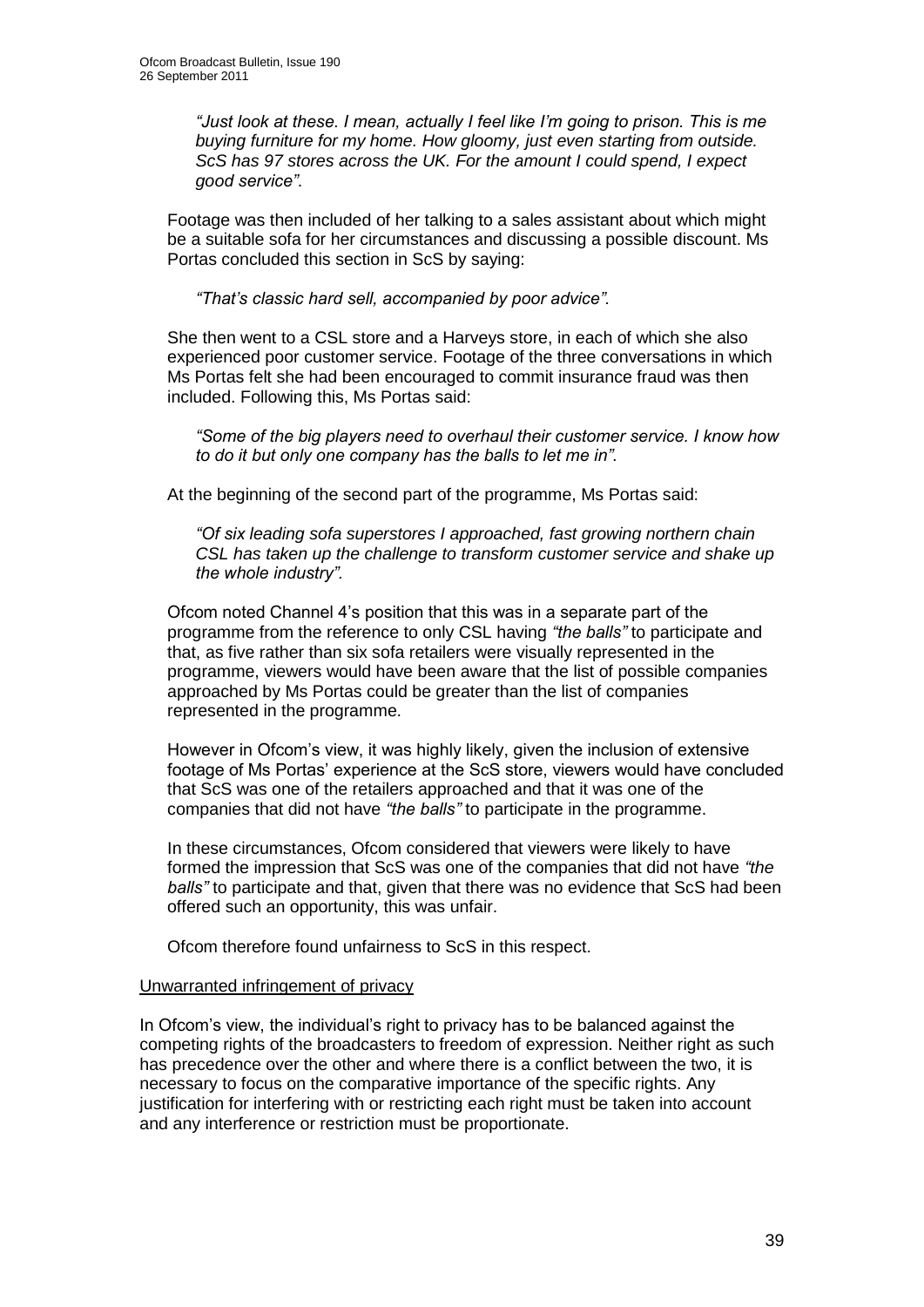This is reflected in how Ofcom applies Rule 8.1 of the Code which states that any infringement of privacy in programmes, or in connection with obtaining material included in programmes, must be warranted.

d) Ofcom considered the complaint that ScS"s privacy was unwarrantably infringed in the making of the programme in that the programme makers filmed secretly in ScS stores and made no effort to contact the company about participation in the programme.

In considering this head of complaint, Ofcom took into account Practices 8.4, 8.5 and 8.13 of the Code. Practice 8.4 states that broadcasters should ensure that words, images or actions filmed or recorded in, or broadcast from, a public place, are not so private that prior consent is required before broadcast from the individual or organisation concerned, unless broadcasting without their consent it warranted. Practice 8.5 says that any infringement of privacy in the making of a programme should be with the person"s and/or organisation"s consent or be otherwise warranted. Practice 8.13 states that surreptitious filming or recording should only be used where it is warranted.

In considering whether ScS"s privacy was unwarrantably infringed in the programme as broadcast, Ofcom first considered whether ScS had a legitimate expectation of privacy in relation to being filmed.

Ofcom noted Channel 4"s position that it could see no basis for the suggestion that private corporations ought to have rights to privacy. However Ofcom takes the view that there are situations in which a company does enjoy rights to privacy and considers that the use of surreptitious filming on a company"s premises has the potential to intrude on such rights.

In this case, Ofcom considered that the location of the filming, namely a sofa shop to which members of the public had access, was a factor that would have diminished the company"s expectation of privacy. However, Ofcom also noted that Ms Portas and the programme makers visited the ScS store undercover and secretly filmed footage of staff and management going about their business. In the circumstances, Ofcom considered that ScS had a legitimate expectation of privacy in the circumstances in which the footage was filmed.

Having found that ScS had a legitimate expectation of privacy in relation to the surreptitious filming, Ofcom then went on to consider whether any potential infringement of privacy was warranted and to weigh the broadcaster"s competing right to freedom of expression and the audience's right to receive information and ideas without unnecessary interference. Ofcom noted that the filming took place after visits to ScS stores in Rotherham and Leeds, during which the researcher encountered a number of examples of poor customer service. She was given what appeared to be poor advice on the type of sofa that would be suitable for her purposes and incorrect information about insurance cover, the terms of delivery and prices. There was prima facie evidence of a story in the public interest and reasonable grounds to suspect that further material evidence could be obtained and it was necessary to the credibility and authenticity of the programme. Ofcom noted that the programme makers then followed Channel 4"s internal procedures for obtaining approval for surreptitious filming. In the circumstances of this particular case, Ofcom considered that the right to freedom of expression and the public interest in the programme"s examination of the poor level of customer service given by some sofa retailers, including ScS, outweighed ScS's expectation of to privacy.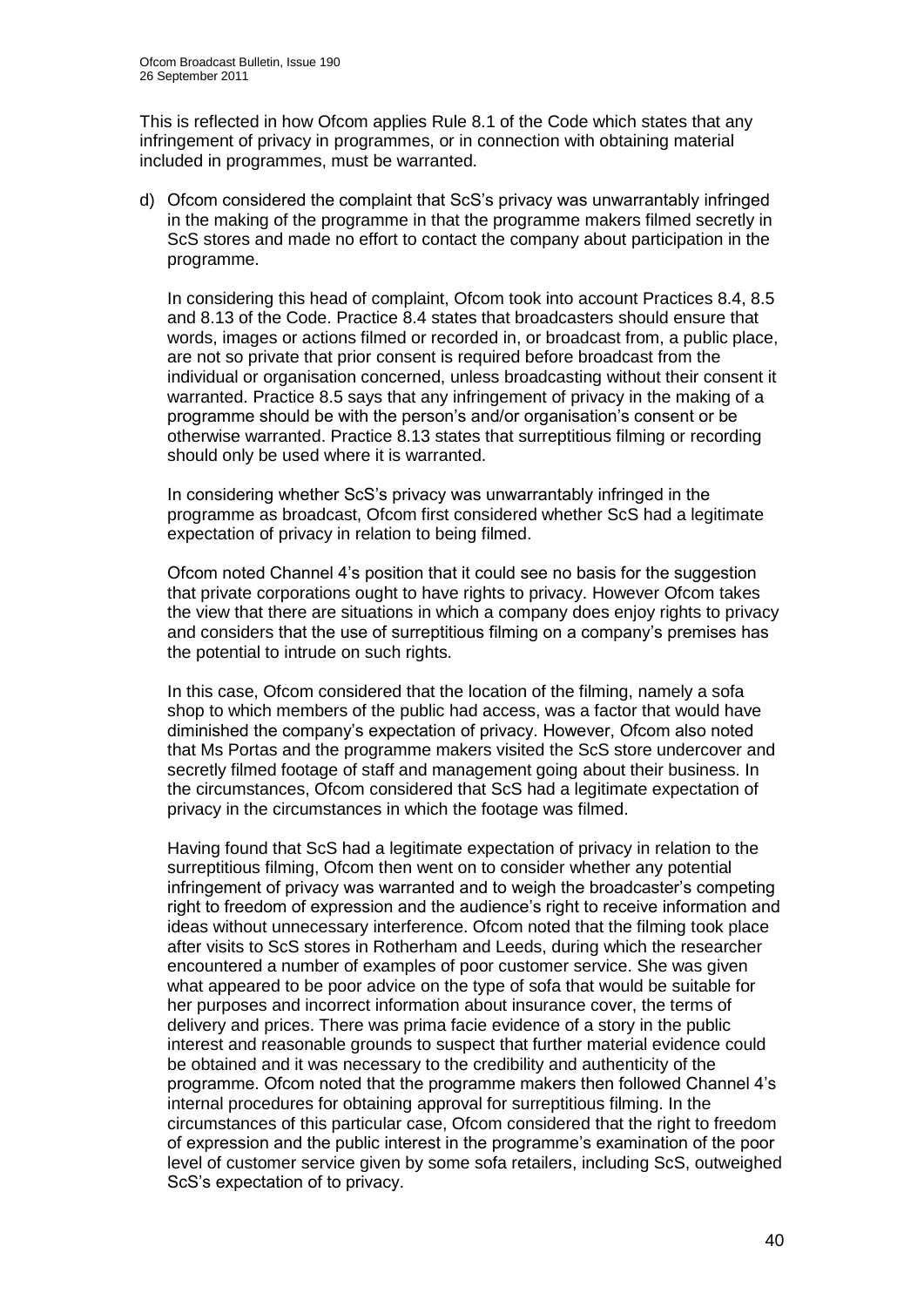As regards the point made by ScS that the programme did not contact the company about participation in the programme, Ofcom took the view that this was dealt with in its decision at head c) above.

Ofcom, therefore, found no unwarranted infringement of ScS"s privacy in the making of the programme.

e) Ofcom considered the complaint that Mr Heffernan"s privacy was unwarrantably infringed in the programme as broadcast in that, despite the fact that the programme"s aim was to target Britain"s retail bosses, footage of Mr Heffernan, one of the company"s managers, was included in the programme, in which his face was visible in its entirety.

Ofcom took into consideration Practice 8.6 of the Code, which states that if the broadcast of a programme would infringe the privacy of a person, consent should be obtained before the relevant material is broadcast, unless the infringement of privacy is warranted. It also considered Practice 8.14 of the Code which states that material gained by surreptitious filming and recording should only be broadcast when it is warranted.

Ofcom first noted the relevant part of the programme, in which, after the sales assistant said he would get his boss to work out some figures and after Ms Portas said that the manager came to close the deal, the following conversation between Ms Portas and Mr Heffernan was included:

| Mr Heffernan: | "If you want to do it now and leave me a deposit, I'll do it all<br>in for $£895"$ . |
|---------------|--------------------------------------------------------------------------------------|
| Ms Portas:    | "How much?"                                                                          |
| Mr Heffernan: | "895".                                                                               |
| Ms Portas:    | "If I come in tomorrow, can we sort it out? Or does it have<br>to be now?"           |
| Mr Heffernan: | "Well, that would be for tonight, 'cause it's been a quiet<br>night".                |
| Ms Portas:    | "That's classic hard sell, accompanied by poor advice".                              |

In considering whether Mr Heffernan"s privacy was unwarrantably infringed in the programme as broadcast, Ofcom first considered whether or not Mr Heffernan had a legitimate expectation of privacy.

Ofcom noted that Mr Heffernan"s face was shown unobscured in the programme and his voice was heard. Ofcom considered that Mr Heffernan was identifiable from this footage included in the programme.

Ofcom also noted that the footage of Mr Heffernan showed him discussing a transaction with a potential customer. Ofcom noted that this conversation was conducted on the shop floor and could have been overheard by other people present in the store. Ofcom also took the view that the conversation between Mr Heffernan and Ms Portas, in which Mr Heffernan tried to close the deal set up by the sales assistant, was not private in nature, as no personal financial or similar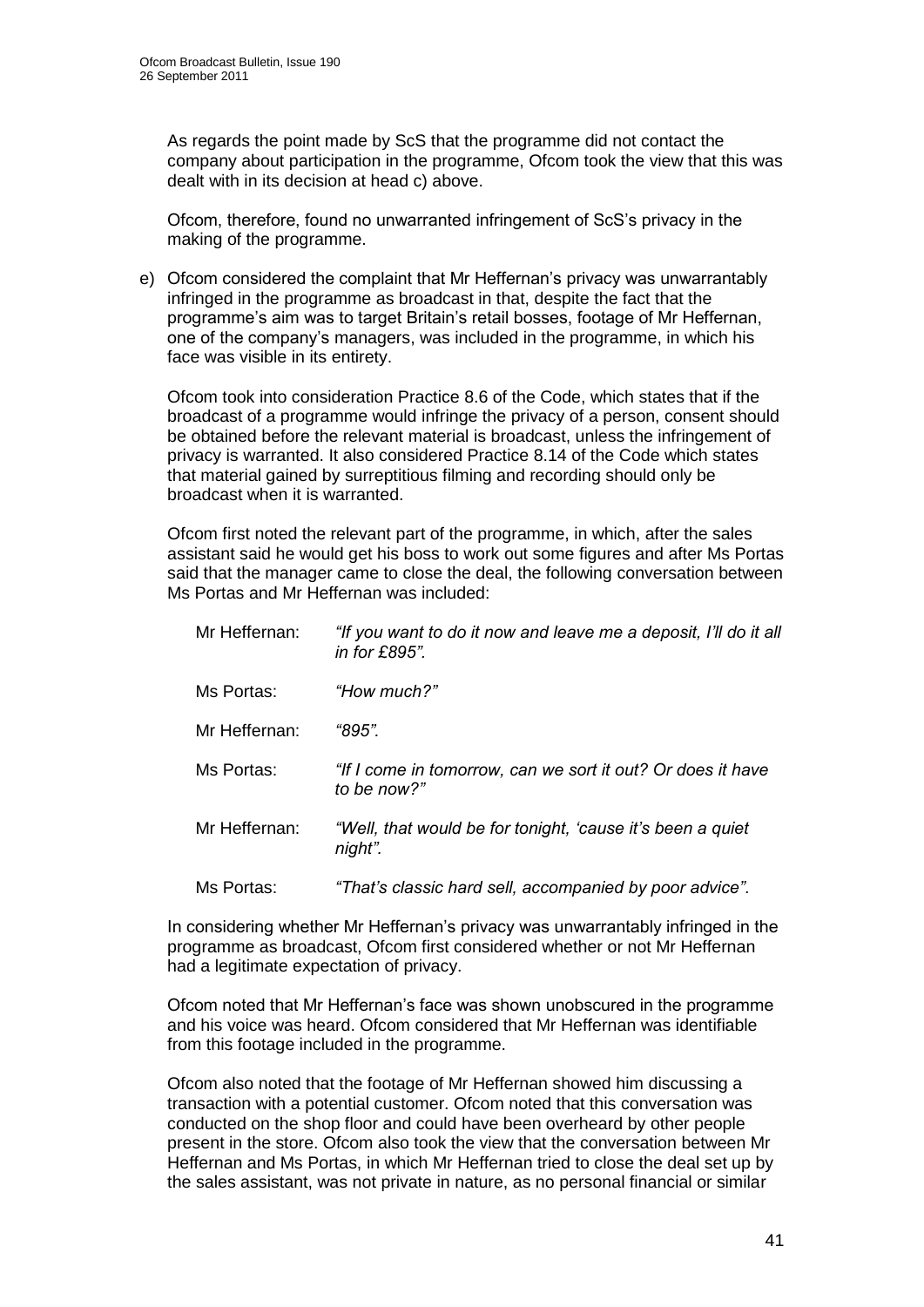matters were discussed. However, Mr Heffernan would not have expected that his business dealings with a customer would be surreptitiously filmed. Ofcom concluded that, notwithstanding that the conversation was conducted on the shop floor, Mr Heffernan had some expectation that identifiable footage of him going about his work would not be included in the broadcast of a television programme.

Having found that Mr Heffernan had a legitimate expectation of privacy in relation to the broadcast of surreptitiously filmed footage of him, Ofcom then went on to consider whether any potential infringement of privacy was warranted and to weigh the broadcaster"s competing right to freedom of expression and the audience's right to receive information and ideas without unnecessary interference. In the circumstances of this particular case and for the reasons set out under decision head d) above, Ofcom considered that the broadcaster"s right to freedom of expression and the public interest in the programme"s examination of the level of customer service given by some sofa retailers outweighed the company"s right to privacy. Having found that the secret filming was justified, Ofcom then considered whether the broadcast of that secretly filmed footage of Mr Heffernan, without his identity being obscured, was also justified. Ofcom considered the method Mr Heffernan had used to try to broker a deal, which was illustrative of one of the concerns Ms Portas and members of the public interviewed about their experiences with sofa retailers for the programme had expressed. Ofcom also took into account Mr Heffernan"s role and responsibilities as the manager of the store and noted that the identities of other managers who were included in the programme were also not obscured. In these circumstances Ofcom took the view that the public interest outweighed Mr Heffernan"s limited expectation of privacy in relation to the unobscured footage of him which was broadcast.

Taking all of these factors into account, Ofcom therefore found that there was no unwarranted infringement of Mr Heffernan"s privacy in the broadcast of the programme.

**Accordingly, Ofcom has upheld part of ScS's complaint of unfair treatment. It has not upheld the complaint from ScS of unwarranted infringement of privacy in the making of the programme or the complaint from Mr Heffernan of unwarranted infringement of privacy in the programme as broadcast.**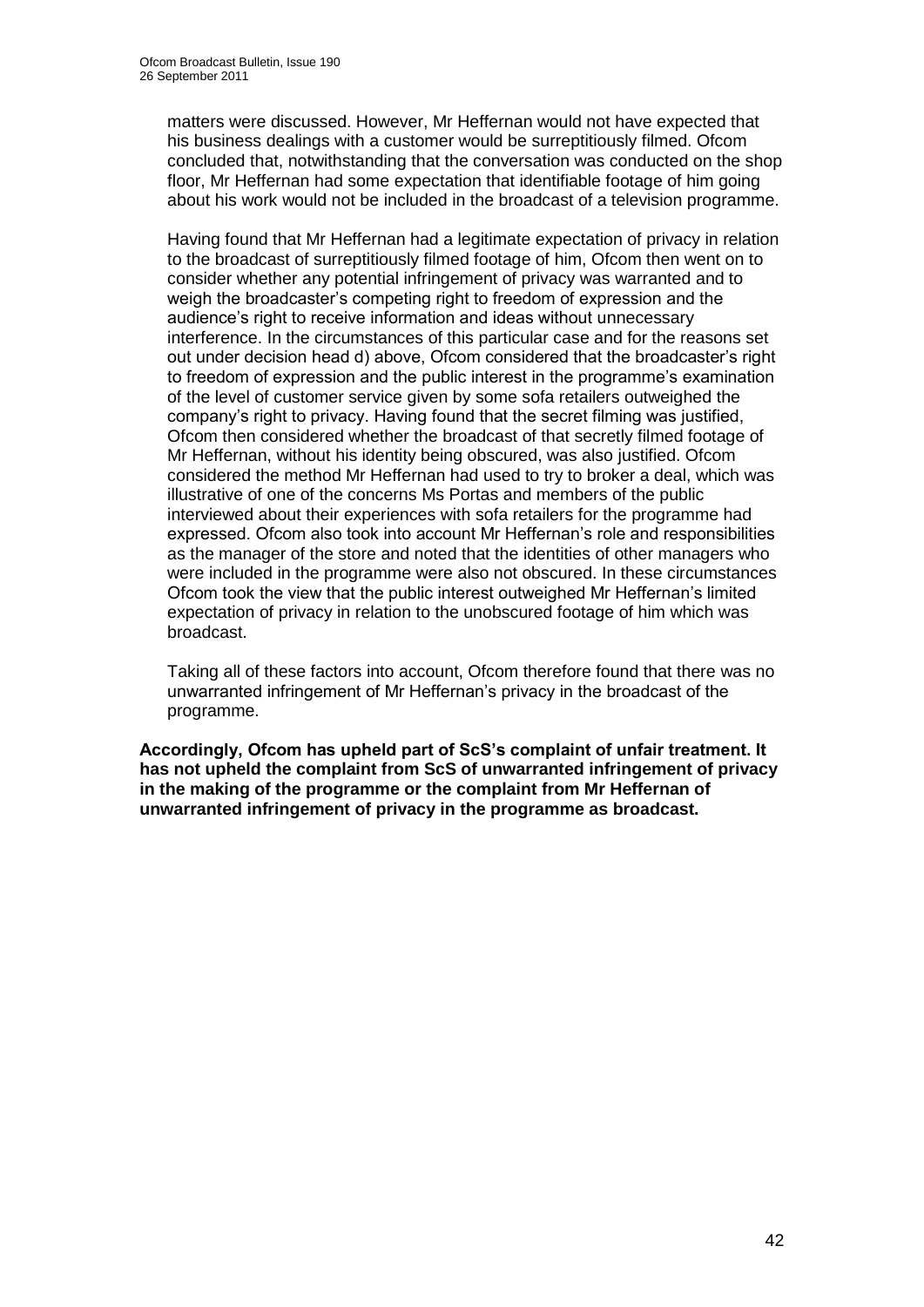# **Not Upheld**

## **Complaint by Mr Jeremy Bamber**

*Killing Mum and Dad: The Jeremy Bamber Story, Sky Three, 14 September 2010*

**Summary:** Ofcom has not upheld Mr Bamber"s complaint of unfair treatment and unwarranted infringement of privacy in the making and broadcast of the programme.

The programme profiled Mr Bamber who was convicted in 1986 of the murder of his mother and father, his sister and her two young sons. It examined the police investigation and included a number of contributors who had been involved in some way with the case or the Bamber family. One of the principal contributors was Ms Kerry Daynes described in the programme as a *"Consultant Forensic Psychologist"*. Throughout the programme, Ms Daynes commented on Mr Bamber"s character and gave her opinion that his behaviour displayed "psychopathic" traits. The programme also included interview footage with Ms Barbara Wilson, the secretary of Mr Bamber"s father, who said that she had witnessed Mr Jeremy Bamber with *"other men"* and *"putting his arm around them and kissing them"*.

Mr Bamber complained to Ofcom that he was treated unfairly in the programme as broadcast and that his privacy was unwarrantably infringed in the making and the broadcast of the programme.

Ofcom found the following:

- Ms Daynes' contribution to the programme was clearly presented as her professional opinion of Mr Bamber and the broadcaster had taken reasonable care to ensure that the programme did not present, disregard or omit material facts in a way that resulted in unfairness to him.
- Although Mr Bamber had a legitimate expectation of privacy in the circumstances, Ofcom concluded that the broadcaster"s right to freedom of expression and the genuine public interest in examining the evidence against Mr Bamber and the possible motivation for the murders outweighed the intrusion into his privacy. Therefore, there was no unwarranted infringement of Mr Bamber"s privacy in either the making or the broadcast of the programme.

#### **Introduction**

On 14 September 2010, British Sky Broadcasting Limited ("BSkyB") broadcast on its channel Sky Three an edition of a series of programmes entitled *Killing Mum and Dad* which profiled murderers convicted for killing their parents. This particular edition profiled Mr Jeremy Bamber who was convicted in 1986 for the murder of his mother and father, his sister and her two young sons. Mr Bamber is currently serving a life sentence with a whole-life tariff.

The programme began by showing a text caption stating that *"Jeremy Bamber was*  found guilty at a trial in 1986. This programme is based on evidence from that trial, *including photographs used in the proceedings"*. It then examined the police investigation into the murders and profiled Mr Bamber"s life leading up to the murders, his arrest and his conviction for the crimes. In doing so, the programme featured archive footage and still photographs of Mr Bamber.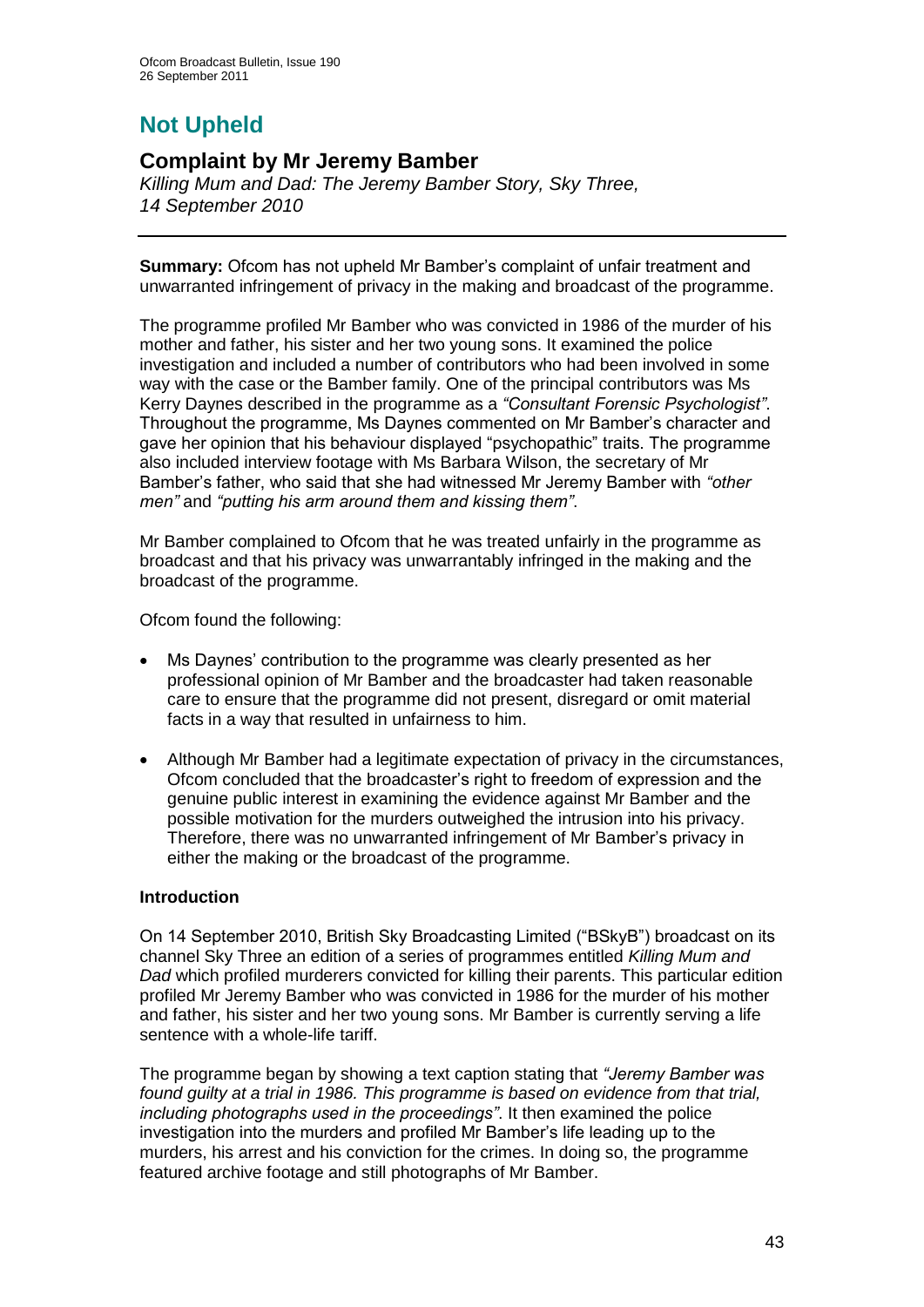A number of contributors were interviewed in the programme. One contributor was former police officer, Mr Christopher Bews, who explained in the early part of the programme the circumstances in which the police had been called to the home of Mr Bamber"s parents and found them murdered.

Another contributor to the programme was Mr David Boutflour, Mr Bamber"s cousin, who was shown being interviewed and describing a period in Mr Bamber"s life when he was living *"quite a high life. He was going up to Stringfellows in London, and clubbing it, and having a little bit of a whale of a time. He was living way beyond his agricultural wages that"s for sure*.*"* He later described Mr Bamber"s reaction to his parents having bought a flat in London for his sister to help her recover from a mental breakdown. Mr Boutflour also described how he and other relatives had found a *"silencer"* in the house of Mr Bamber"s parents.

The programme also included other contributors talking about aspects of the lifestyles of Mr Bamber and his sister, which were said to have caused concern to their parents, and had caused Mr Bamber"s mother to become increasingly religious. The programme"s commentary explained that Mr Bamber started to do farm work on his parents" farm in *"full new romantic clubbing gear"*. The programme then featured the former secretary of Mr Bamber"s father, Ms Barbara Wilson, saying (over reconstructed footage of a person dressed in "new romantic" costume driving a tractor) that: *"I did see him at odd times dressed in various apparel and also makeup. I think this was to shock people and it was done to annoy Mr and Mrs Bamber, which it did"*.

The commentary then explained that Mr Bamber had started a relationship with a local woman, called Ms Julie Mugford. It included an extract from an interview with Mr Mike Fielder, a former crime reporter for "The Sun" newspaper, who described Mr Bamber as a *"sexual predator"* and interview footage of Ms Wilson recalling that she had seen him with *"...other fellas"* and that *"he would put his arm round and kiss them and really go to town to impress you*.*"*

Another contributor to the programme was Ms Kerry Daynes who was introduced by the programme as a *"Consultant Forensic Psychologist"* with expertise in *"what early events can put a child on the road to becoming a murderer"*. At various intervals throughout the programme, Ms Daynes commented on Mr Bamber"s character and conduct and gave her opinion that his behaviour displayed psychopathic traits.

The final stages of the programme addressed the trial and conviction of Mr Bamber, after which the judge was said to have commented that Mr Bamber was *"evil beyond belief"*. The programme concluded by explaining that, after the trial, the then Home Secretary extended Mr Bamber"s sentence to the maximum possible, i.e. life without parole.

Following the broadcast of the programme, Mr Bamber complained to Ofcom that he was treated unjustly or unfairly in the programme as broadcast and that his privacy was unwarrantably infringed both in the making and the programme as broadcast.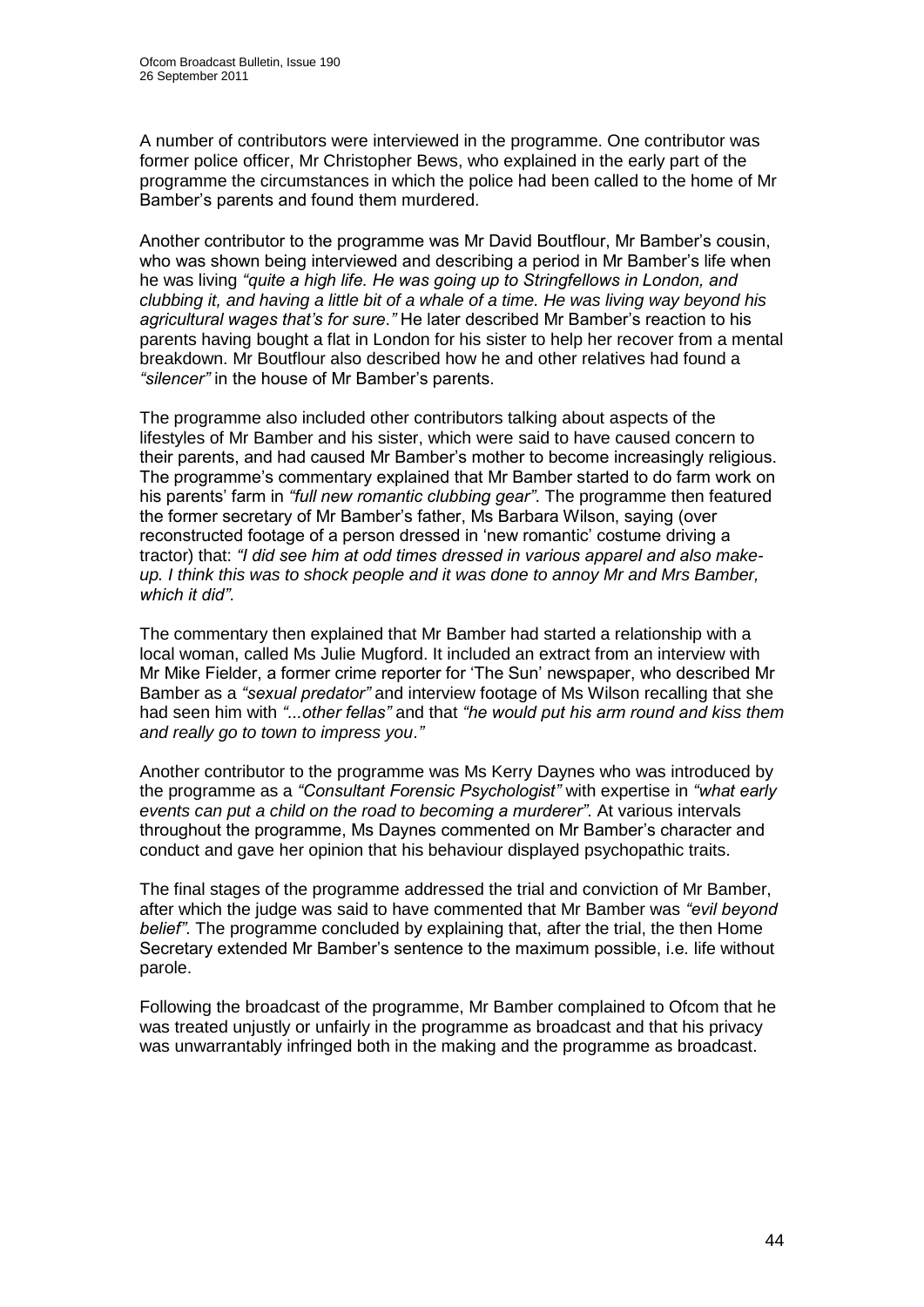#### **The Complaint**

#### **Mr Bamber's case**

#### *Unfair treatment*

In summary, Mr Bamber complained that he was treated unjustly or unfairly in the programme as broadcast in that:

a) The contribution by Ms Danes unfairly and inaccurately portrayed him as a psychopath when (according to Mr Bamber) she had never met him or read any of the numerous psychological reports in his possession which stated that he was not a psychopath.

Mr Bamber complained that Ms Danes presented her opinion that he showed *"all the signs of a psychopath"*, and thereby misled the audience into thinking that she had carried out a psychological assessment of him. (She failed to state at any point that she had not in fact carried out such an assessment or read any professional psychologists" reports on Mr Bamber.)

By way of background, Mr Bamber explained that he has been subject to assessments by 27 expert psychologists (most recently in 2009), none of which concluded that he showed *"any traits consistent with psychopathy"*.

On that basis, Mr Bamber maintained that he was treated unfairly in the programme by not carrying out the research consistent with accurate programming.

#### *Privacy*

In summary, Mr Bamber also complained that his privacy was unwarrantably infringed in the making of the programme in that:

b) The programme makers had obtained personal information about Mr Bamber"s sexual orientation by asking intimate questions of people who knew or know him.

Mr Bamber maintained that his sexual orientation was not a feature of the court case against him, that it should have played no part in the programme, and that he was entitled to have his sexual orientation kept private. (It was implicit in Mr Bamber"s complaint that he did not give his consent to the obtaining of information about his sexual orientation.)

Mr Bamber further complained that his privacy was unwarrantably infringed in the programme as broadcast in that:

c) The programme and its contributors discussed at length, and ridiculed, intimate details about his sexual orientation which had no relevance to the offence of which he was convicted.

Mr Bamber complained that the issue of whether he was a transsexual, a crossdresser, gay or straight should have played no part in the programme. It was never part of the criminal case against him and he is entitled to have his sexual orientation kept private.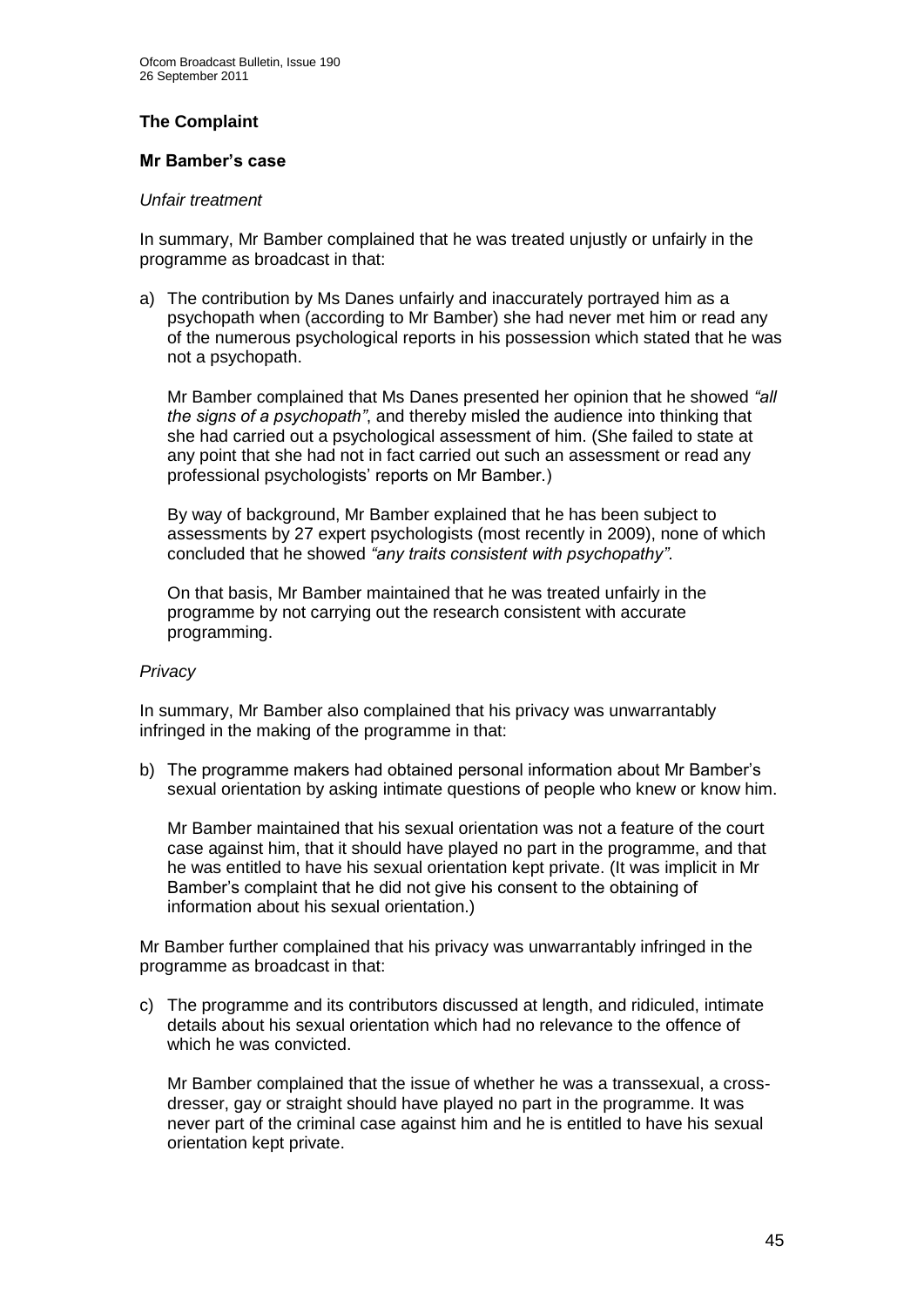#### **BSkyB's case**

#### *Unfair treatment*

In summary, BSkyB responded to Mr Bamber"s complaint that he was unfairly treated in the programme as broadcast as follow:

a) In response to Mr Bamber"s complaint that Ms Kerry Daynes" contribution in the programme unfairly and inaccurately portrayed him as a psychopath, BSkyB said that Ms Kerry Daynes was a leading forensic psychologist and author who had made various programmes on the subject of criminal activity. BSkyB said that she was introduced in the programme as a *"Consultant Forensic Psychologist"* and that her contribution pertained to a discussion of general "psychopathic" types and behaviour, based on her professional experience and observations of Mr Bamber from evidence used in trial. It said that the programme, at no point, suggested that Ms Daynes had met Mr Bamber. It was therefore clear according to BSkyB that her comments were based on her interpretation of the evidence presented during the trial and from the interviews of the other contributors in the programme. This was also made clear by a visual slide at the start of the programme which stated:

*"Jeremy Bamber was found guilty at trial in 1986. This programme is based on evidence from that trial and photographs used in the proceedings*.*"*

BSkyB said that it was clear from the programme that Ms Daynes" views were those of a professional forensic psychologist reviewing evidence from the murder trial and interviews with police officers and those acquainted with Mr Bamber at the time. For these reasons, BSkyB believed that the contribution of Mr Daynes was not unfair to Mr Bamber.

#### *Privacy*

In summary, BSkyB responded to Mr Bamber"s complaint that his privacy was unwarrantably infringed in the making of the programme as follows:

b) In summary and in response to Mr Bamber"s complaint that his privacy was unwarrantably infringed in the making of the programme in that intimate questions pertaining to his sexual orientation were asked of people who knew him, BSkyB said that it did not agree that the issue of Mr Bamber"s sexual orientation featured prominently in the programme. The programme contained interview footage with people who knew Mr Bamber which were then used to provide background and context to his case. This included observations about Mr Bamber"s dress sense at the time (e.g. wearing *"full new romantic clubbing gear", "various apparel and also make up"*) and wild behaviour (*"he was rampant around bars and clubs in south east Essex"*, kissing *"fellas and really go to town to impress you"*). However, BSkyB said that at no point did the programme draw conclusions as to Mr Bamber"s sexual orientation. These observations were made to illustrate Mr Bamber"s alleged attention-seeking and grandiose behaviour.

BSkyB said that the extent to which the programme could be deemed to make a direct reference to Mr Bamber"s sexual orientation, it stated that he had *"numerous girlfriends"* including Ms Mugford who was featured in the programme as having given evidence against him at the trial. The observations made in the programme concerned behaviour that Mr Bamber exhibited in public and,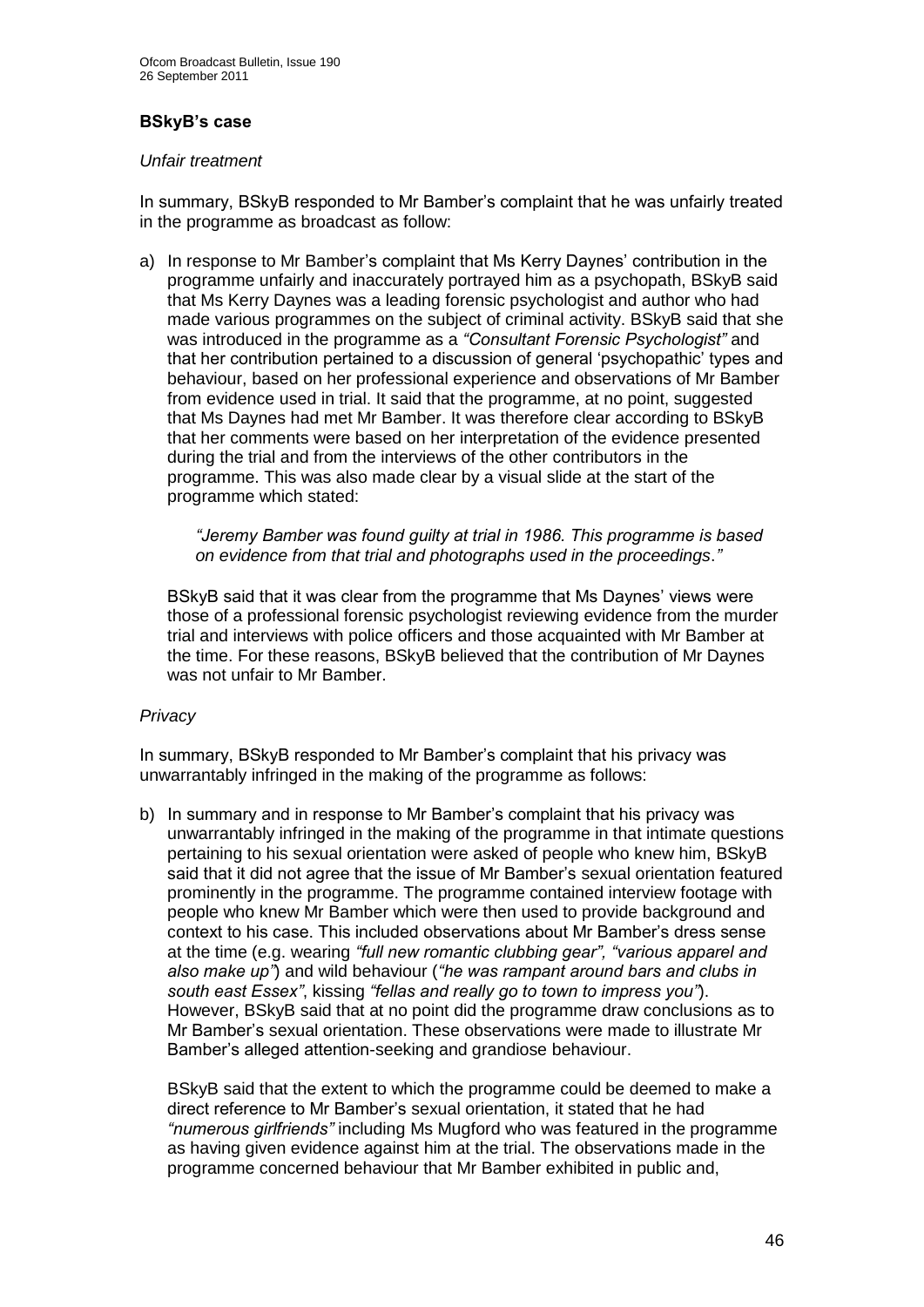therefore, do not constitute personal information. Furthermore, BSkyB said that it disputed that Mr Bamber"s sexual orientation was a feature of the programme. For these reasons, BSkyB said that it did not believe that Mr Bamber"s privacy was unwarrantably infringed during the making of the programme.

In summary, BSkyB responded to Mr Bamber"s complaint that his privacy was unwarrantably infringed in the programme as broadcast as follows:

c) BSkyB said that for the reasons already given above in head b) above, it did not believe that the programme contained intimate details of Mr Bamber"s sexual orientation. Observations of Mr Bamber"s behaviour were used to illustrate his attention-seeking and grandiose behaviour which, as explained by Ms Daynes, were psychopathic traits and, therefore, relevant to understanding the background and context to his case BSkyB said that at no point in the programme was it suggested that Mr Bamber was transsexual, gay or a cross dresser. For these reasons, it said that it did not believe that the programme, as broadcast, constituted an infringement of Mr Bamber"s privacy.

#### **Decision**

Ofcom"s statutory duties include the application, in the case of all television and radio services, of standards which provide adequate protection to members of the public and all other persons from unfair treatment and unwarranted infringement of privacy in, or in the making of, programmes included in such services.

In carrying out its duties, Ofcom has regard to the need to secure that the application of these standards is in the manner that best guarantees an appropriate level of freedom of expression. Ofcom is also obliged to have regard, in all cases, to the principles under which regulatory activities should be transparent, accountable, proportionate and consistent and targeted only at cases in which action is needed.

In reaching its decision, Ofcom considered all the relevant material provided by both parties. This included a recording and transcript of the programme as broadcast and written submissions from both parties.

#### *Unfair treatment*

a) Ofcom considered the complaint that Ms Daynes unfairly and inaccurately portrayed him as a psychopath (according to Mr Bamber) she has never met him or read any of the numerous psychological reports in his possession which state that he is not a psychopath.

Ofcom considered whether the broadcaster" actions were consistent with its obligation to avoid unjust or unfair treatment of individuals or organisations in programmes as set out in Rule 7.1 of the Ofcom Broadcasting Code ("the Code"). In particular, Ofcom had regard to Practice 7.9 of the Code which states that before broadcasting a factual programme, including programmes examining past events, broadcasters should take reasonable care to satisfy themselves that material facts have not been presented, disregarded or omitted in a way that it unfair to an individual or organisation.

Ofcom noted the following commentary and contribution from Ms Daynes that appeared in the programme following a description by Mr Boutflour of Mr Bamber"s experiences as an adopted child sent to an English public school by his parents: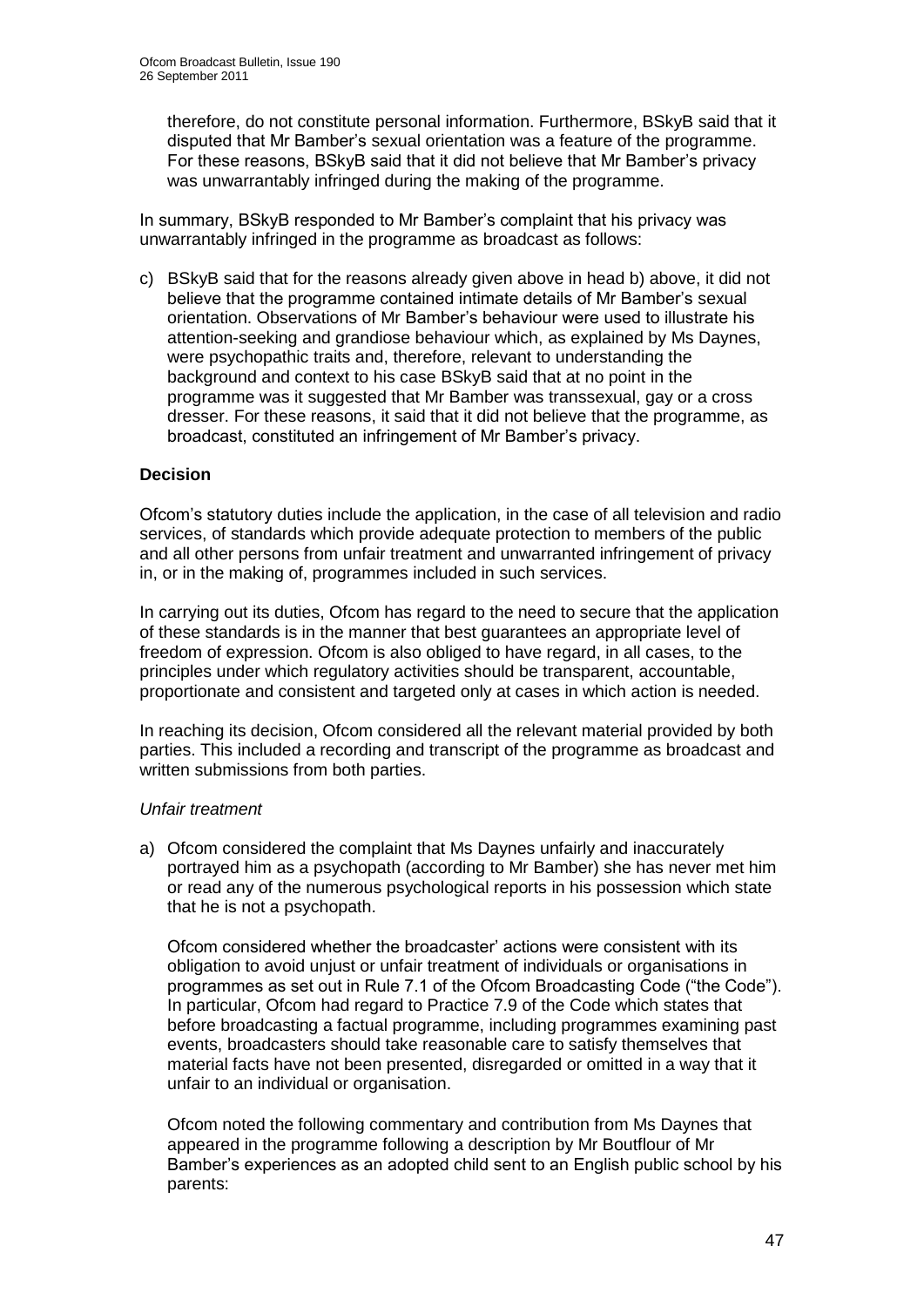Commentary: *"Kerry Daynes is a consultant forensic psychologist. She studies what early events can put a child on the road to becoming a murderer"***.**

> [Caption: *"Kerry Daynes, Consultant Forensic Psychologist"*]

Ms Daynes: *"It"s likely that he felt incredibly rejected on many different fronts and that this caused him to feel that he desperately wanted attention, he wanted to be loved but if he actually attempted to get this he would be rejected again. This causes a terrible conflict for a child and one way of coping with it may be simply to detach. You detach from your emotions so you can"t be hurt and sometimes what happens is the emotional switches in Jeremy"s brain may have been permanently jammed in the off position"*.

Ofcom noted that in the segment of the programme dealing with Mr Bamber"s behaviour described by Ms Wilson (i.e. kissing other men), Ms Daynes stated:

*"It"s possible that these are the early signs that in actual fact he has got psychopathic traits. So: breaking rules, constantly breaking rules, in many different ways, also being sexually promiscuous and really needing a high level of stimulation. They"re very prone to boredom."*

A later section of the programme addressed Mr Bamber"s behaviour at the funeral of his parents. Following interview footage with Mr Boutflour in which he described how he had seen Mr Bamber smiling at one point after the service (which Mr Boutflour said prompted his brother-in-law to say *"he did it, didn"t he..."*), Ofcom noted that Ms Daynes gave her opinion that:

*"I think that that is classic behaviour of a psychopath. I think that in essence Jeremy painted on his emotions, the emotions that he felt he should portray for that day. And then, when he felt nobody was watching him, or nobody who mattered was watching him, he simply took the mask off and put it to one side*.*"*

In the final section of the programme, the commentary stated Ms Daynes" belief that Mr Bamber *"could kill his family so coldly because he has a personality disorder"*. At this point Ms Daynes was featured saying:

*"He certainly ticks an awful lot of the boxes for a psychopath. Here is somebody who is grandiose. He"s arrogant. He seems to have very little emotion. And what he does is very shallow and rather fake. He manipulates other people, and he"s quite happy to use people to meet his own needs".*

The commentary then explained:

*"Psychopaths have very little fear or empathy. They do not understand morality. So killing even their own families is easy for them. Being a psychopath would not make you insane. Bamber is still legally guilty of his crimes. But even after 20 years, Bamber says he is innocent…".*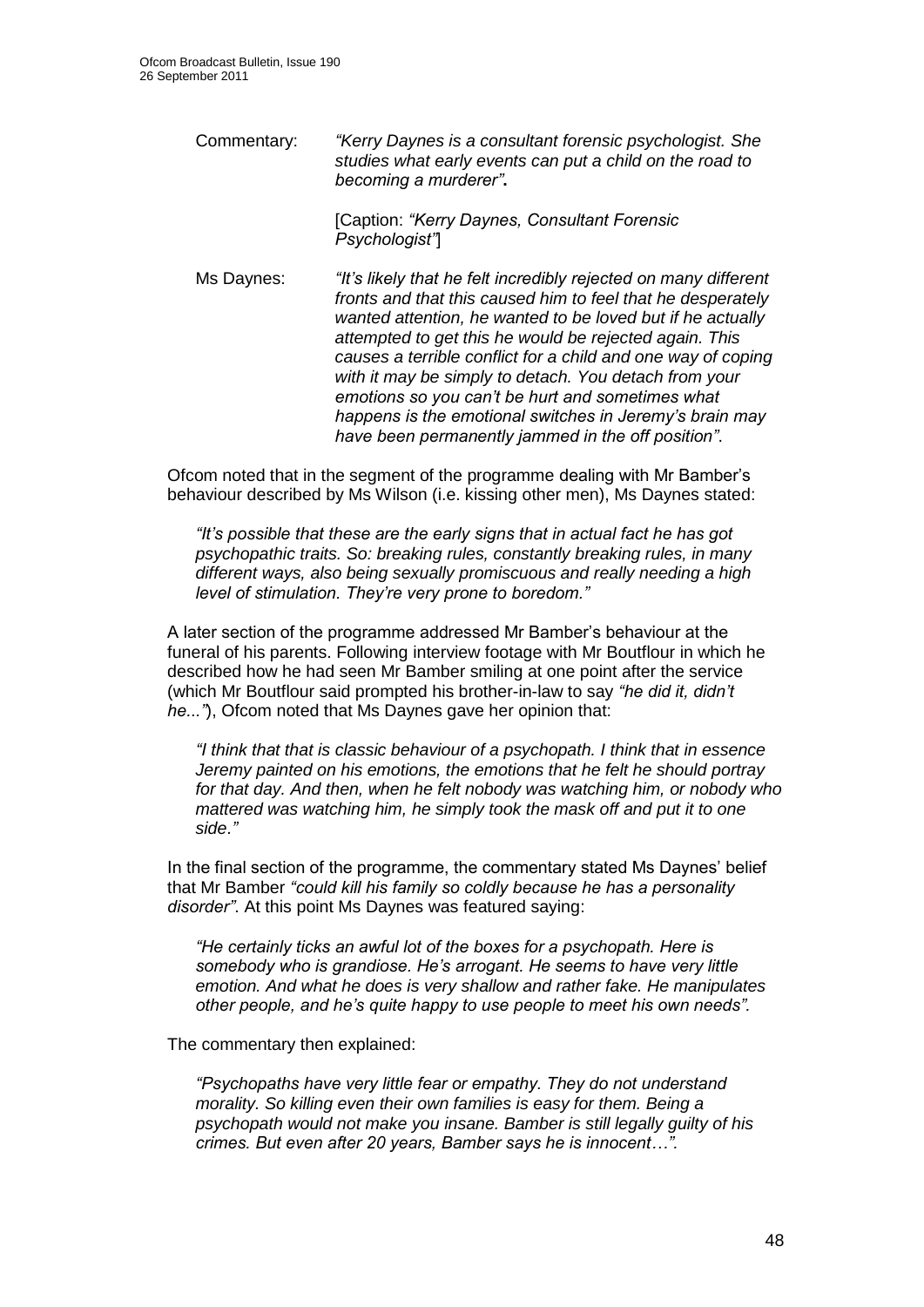Ofcom noted that the programme concluded with the commentary that stated *"some people believe that Mr Bamber is appealing not because he is innocent, but because he is bored*,*"* and featured Ms Daynes saying:

*"I believe that in the past, he has coped with overwhelming emotions by simply cutting off from them, and really he"s done the same thing in response to his offences*. *Denial of his offences is the biggest form of cutting off you can have. In his mind he probably believes that he really didn"t do it."*

Ofcom noted that Ms Daynes had not carried out a personal assessment of Mr Bamber or read his psychological reports or had met him or in her professional capacity as a psychologist. However, it is not Ofcom"s role to establish whether the substance of Ms Daynes" contribution to the programme was correct or not, but to determine whether, in broadcasting her opinions, the broadcaster took reasonable care not to present, disregard or omit material facts in a way that was unfair to Mr Bamber. In doing so, Ofcom considered the contextual basis for Ms Daynes" opinion as expressed in the programme and whether the programme"s presentation of her opinion resulted in unfairness.

Ofcom noted that Ms Daynes commented throughout the programme on the behaviour that other contributors claimed to have observed of Mr Bamber at "firsthand" and gave her views as to why she believed that Mr Bamber continued to be in *"denial of his offences"*.

Ofcom took the view that it was clear from the programme"s introduction of Ms Daynes that *"she studies what early events can put a child on the road to becoming a murderer"* that the purpose of her contribution to the programme was to express her expert opinion on the case and the possible motives that drove Mr Bamber to commit murder.

Based upon Ms Daynes" own professional experience as a consultant forensic psychologist and on her examination of information provided to her by the programme makers (for example, the other interviews included in the programme and the evidence from the trial) Ofcom considered that it was legitimate for the programme to include Ms Daynes" expert opinion.

In these circumstances, Ofcom went on to consider whether not the presentation of Ms Daynes" opinion resulted in any unfairness to Mr Bamber. Ofcom again noted the manner in which Ms Daynes was introduced by the programme (see paragraph above) and was shown expressing her expert opinion. Ofcom also noted that Ms Daynes had used phrases such as *"it is likely"*, *"it is possible"*, *"I think"*, *"I believe"*, *"he probably believes"* and *"he certainly ticks a lot of boxes"* in giving her opinion. Ofcom considered that the language used by Ms Daynes in giving her opinions was couched in terms that would have left viewers in little doubt that her comments constituted her opinion only and were not stated as fact.

In Ofcom"s view, this introduction and the nature and content of her comments would have made it clear to viewers that she was a professional psychologist giving her expert opinion on a given set of factors relating to Mr Bamber and the case. Ofcom considered that her opinion was not presented in such a way that viewers would have been misled into thinking that Ms Daynes had carried out a personal assessment of Mr Bamber.

Taking into account all the factors referred to above, Ofcom considered that the presentation of Ms Daynes" opinion of Mr Bamber"s possible motivation for the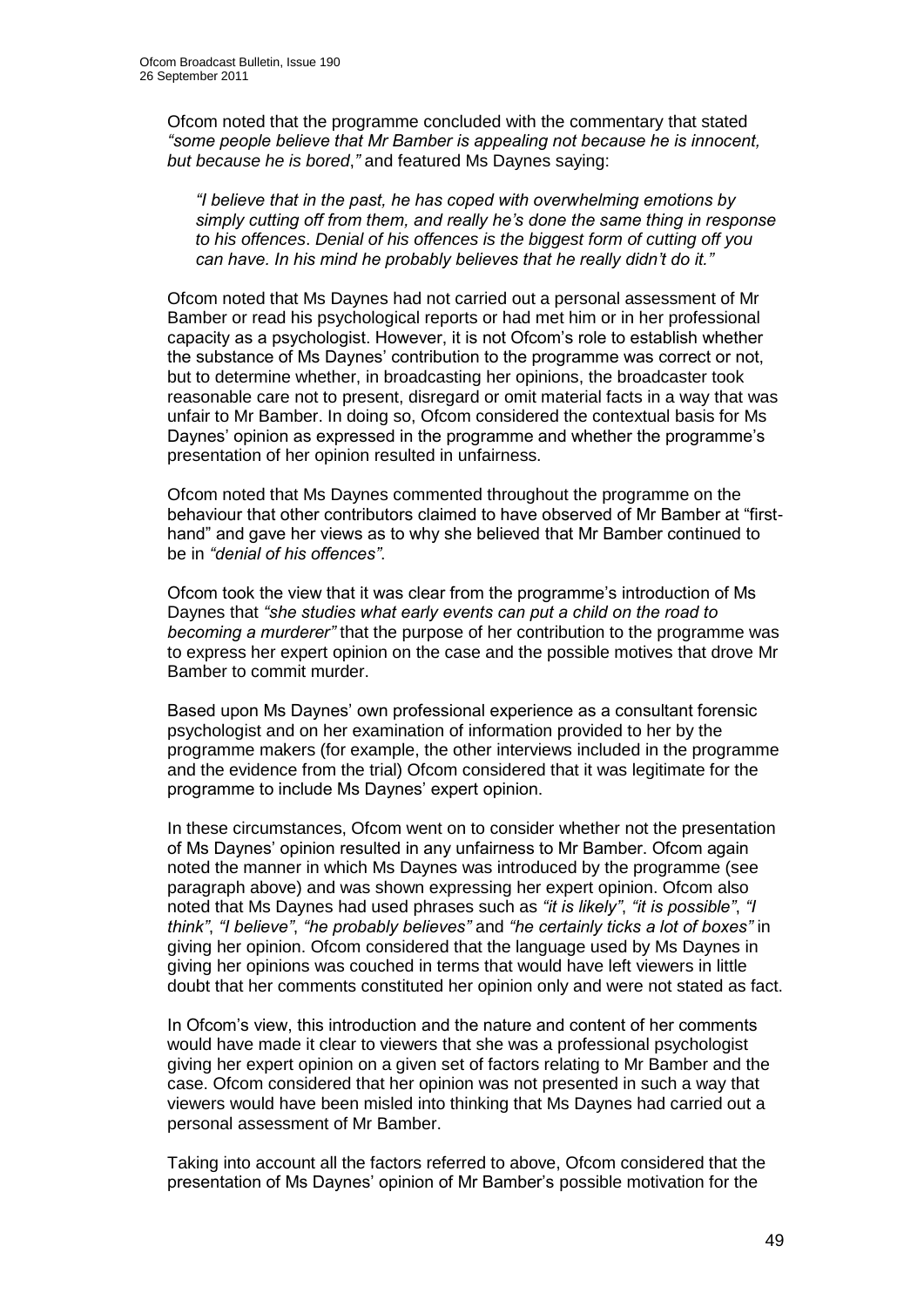murders, his character traits and whether he was a psychopath was unlikely to have materially affected viewers" understanding of Mr Bamber in a way that was unfair. It also considered that the broadcaster had taken reasonable care to ensure that the programme did not present, disregard or omit material facts in a way that resulted in unfairness to Mr Bamber.

Ofcom therefore found no unfairness to Mr Bamber in this regard.

#### *Privacy*

b) Ofcom considered the complaint that Mr Bamber"s privacy was unwarrantably infringed in the making of the programme in that the programme makers had obtained personal information about Mr Bamber"s sexual orientation by asking intimate questions of people who knew or know him.

In Ofcom"s view, the individual"s right to privacy has to be balanced against the competing rights of the broadcaster to freedom of expression. Neither right as such has precedence over the other and where there is a conflict between the two, it is necessary to focus on the comparative importance of the specific rights. Any justification for interfering with or restricting each right must be taken into account and any interference or restriction must be proportionate.

This is reflected in how Ofcom applies Rule 8.1 of the Ofcom"s Broadcasting Code ("the Code"), which states that any infringement of privacy in programmes or in connection with obtaining material included in programmes must be warranted. Ofcom also had regard to Practice 8.5 of the Code which states that any infringement of privacy in the making of a programme should be with the person"s and/or organisation"s consent or be otherwise warranted. It also took into account Practice 8.9 of the Code which states that the means of obtaining material must be proportionate in all the circumstances and in particular to the subject matter of the programme.

In considering whether or not Mr Bamber"s privacy was unwarrantably infringed in the making of the programme, Ofcom first considered whether Mr Bamber had a legitimate expectation of privacy in respect of information about his sexual orientation. Ofcom noted that, according to Mr Bamber, intimate details relating to his sexual orientation had no relevance to the offence which he has been convicted of and played no part in the court case. Ofcom considered that the nature of an individual"s sexual orientation is extremely personal and sensitive and that information pertaining to it attracted an expectation that it would remain private and not be sought after or obtained by programme makers for the purpose of making a television programme. Ofcom therefore considered that Mr Bamber had a legitimate expectation of privacy in respect of information about his sexual orientation.

Given this conclusion, and acknowledging that Mr Bamber"s consent had neither been given nor sought by the programme makers in relation to obtaining this information, Ofcom went on to consider whether the infringement of Mr Bamber"s privacy was warranted.

With regard to privacy, "warranted" has a particular meaning. It means that where broadcasters wish to justify an infringement of privacy as warranted, they should be able to demonstrate why, in the particular circumstances of the case, it is warranted. If the reason is that it is in the public interest, then the broadcaster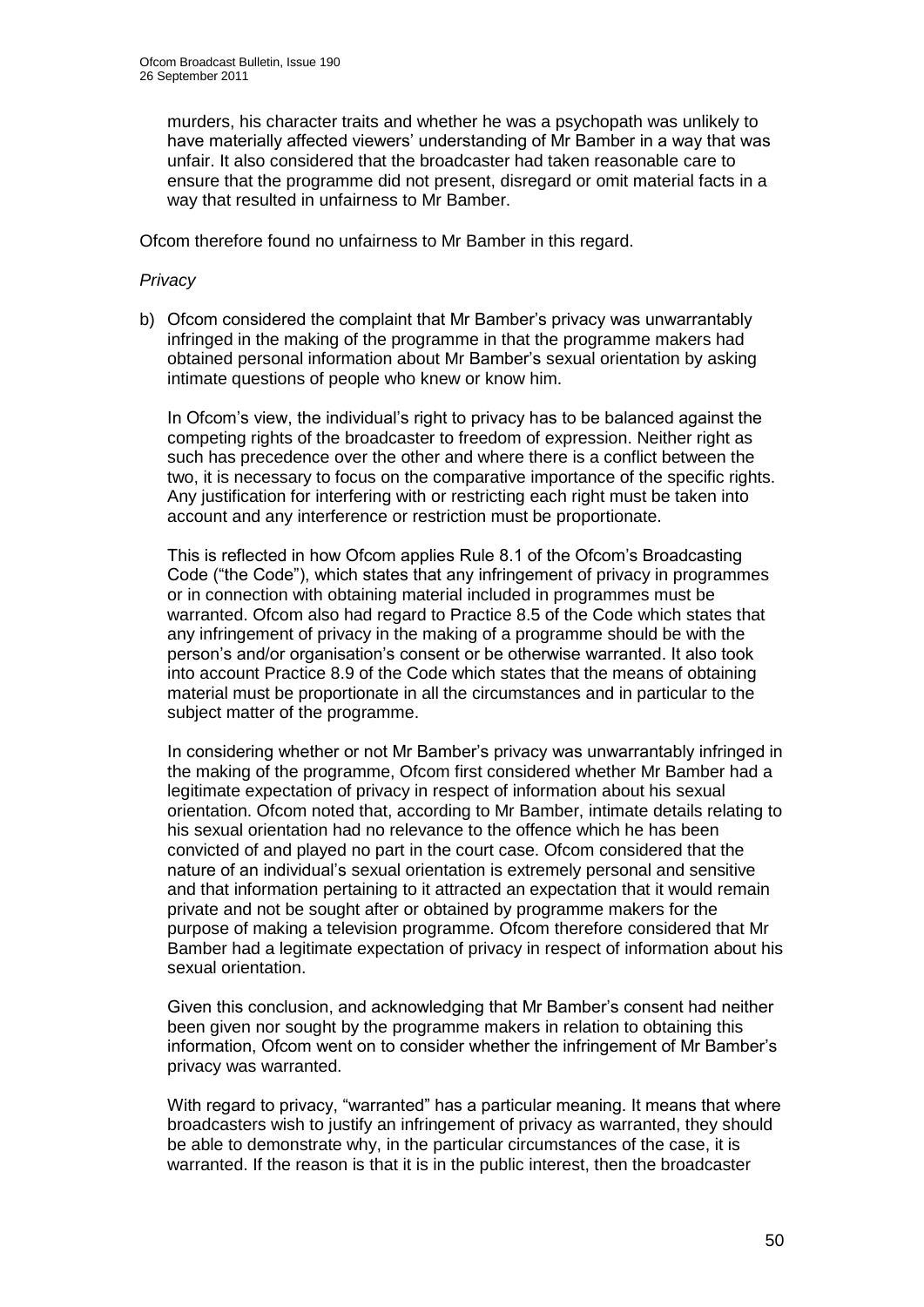1

should be able to demonstrate that the public interest outweighs the right to privacy.<sup>1</sup>

Ofcom first noted that that the programme included interview footage of Mr Fielder, a former reporter for "The Sun" newspaper who said of Mr Bamber:

*"He was a sexual predator. On his nights off from Julie, he was rampant around the bars and the clubs in south east Essex"*.

The commentary then suggested that it "wasn"t only girls" in whom Mr Bamber was interested, and was followed by further interview footage of Ms Wilson recalling that:

*"I did see him with other fellas, and if he saw you looking, then he would put his arm round and kiss them and really go to town to impress you. But it didn"t seem genuine to me".*

Ofcom also took note of the comments made by Ms Daynes about Mr Bamber"s possible psychopathic traits:

*"So breaking the rules, constantly, breaking the rules in many different ways, and being sexually promiscuous and really needing a high level of stimulation."* 

Ofcom considered that from the content of the contribution of Mr Fielder, Mrs Wilson and Ms Daynes, it was clear that during the making of the programme that the programme makers had discussed elements of Mr Bamber"s sexual orientation with contributors and had sought their views on it. Ofcom recognised, however, that the focus of the interviews in which Mr Bamber"s sexual orientation may have been raised had intended to draw out as background possible traits in Mr Bamber"s personality that may have been motivated him and how his behaviour was perceived by other people, not to explore Mr Bamber"s sexual orientation as the focus of the programme.

Ofcom recognised that Mr Bamber"s case was high-profile and had generated significant interest not only at the time of his trial and conviction in 1986, but also in successive years as his case and sentence have been the subject to a number of appeals and case reviews. Also, Ofcom took the view that the nature of the offences for which Mr Bamber was convicted was such that his case would retain public notoriety. Given these factors, Ofcom considered that there was a genuine public interest in the programme's examination of the evidence presented against Mr Bamber at his trial and aspects of his life that the programme suggested may have been relevant to understanding the motivation for the crimes. Ofcom considered that it was legitimate for the programme to explore these issues and to interview and discuss aspects of his character with those who had known him or who were able to give their professional opinion. Ofcom also took into account that the contributors in the programme themselves have the right to impart their personal recollections of Mr Bamber and to give their first hand testimony to the programme makers when being interviewed for the programme without undue constraint. In these circumstances, Ofcom considered that the obtaining of the

 $1$  Examples of public interest would include revealing or detecting crime, protecting public health or safety, exposing misleading claims made by individuals or organisations or disclosing incompetence that affects the public.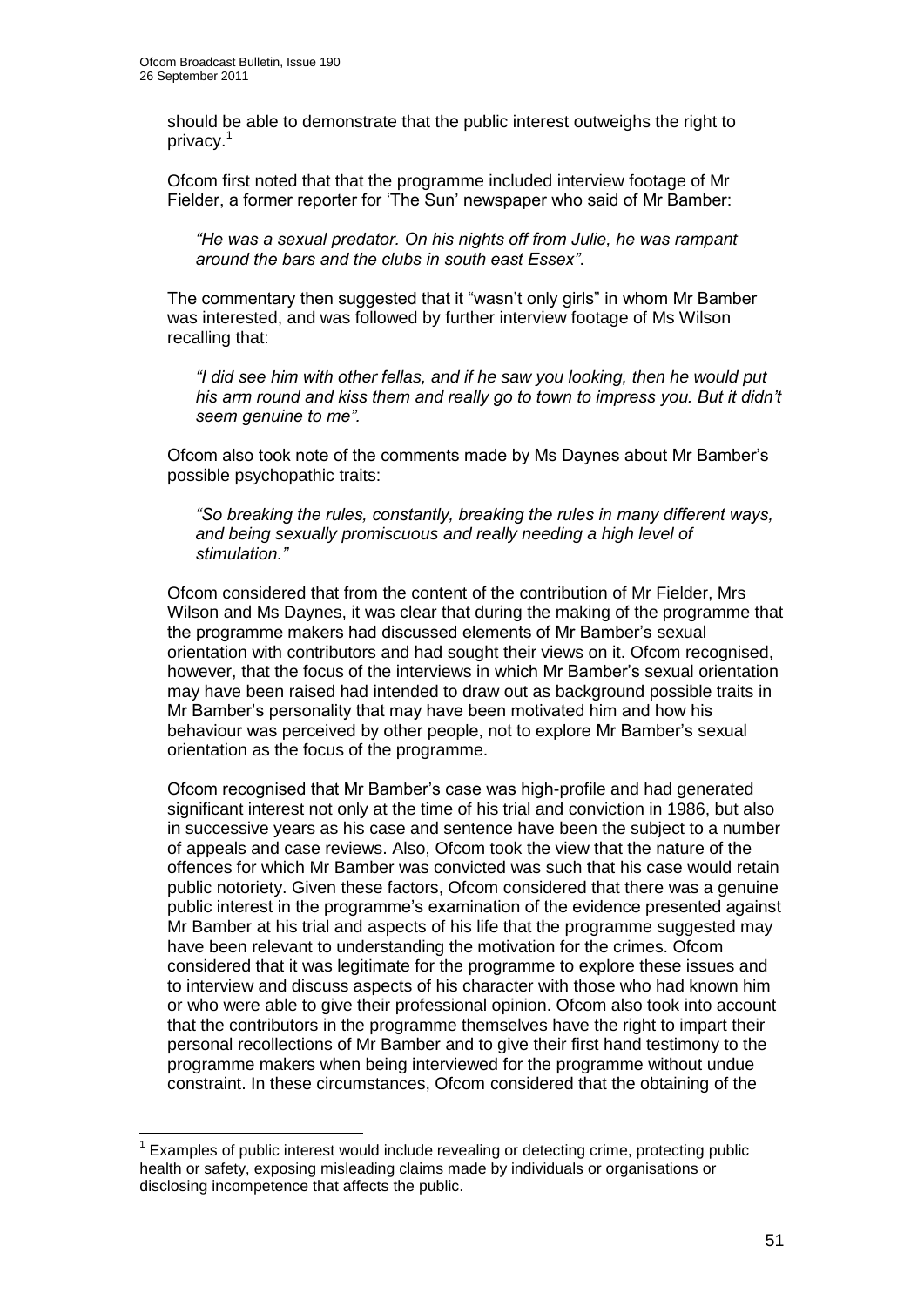material had been proportionate and was particular to the subject matter of the programme.

On balance and given all the factors referred to above, Ofcom concluded that the broadcaster"s right to freedom of expression and to receive information and ideas without interference, in the circumstances of this particular case, outweighed the intrusion into the privacy that Mr Bamber would have expected.

Ofcom therefore found that there was no unwarranted infringement of Mr Bamber"s privacy in the making of the programme.

c) Finally, Ofcom considered the complaint that Mr Bamber"s privacy was unwarrantably infringed in the programme as broadcast in that intimate details about his sexual orientation were discussed by the programme and its contributors. In considering this head of complaint, Ofcom had regard to Practice 8.6 of the Code which states that if the broadcast of a programme would infringe the privacy of a person or organisation, consent should be obtained before the relevant material is broadcast, unless the infringement of privacy is warranted.

Ofcom first considered the extent to which Mr Bamber could have legitimately expected that details about his sexual orientation would not be discussed and disclosed to a wider audience without his consent. Again, as already considered in head b) of the Decision above, Ofcom considered that the nature of an individual"s sexual orientation is extremely personal and sensitive. Such information, in Ofcom"s view, attracted an expectation that it would remain private and that it would not be broadcast to a wider audience in a television programme.

Taking these factors above into account, Ofcom concluded that Mr Bamber had a legitimate expectation of privacy in relation to personal information about his sexual orientation being broadcast in the programme.

Given this conclusion, and acknowledging that Mr Bamber"s consent had neither been given nor sought by the programme makers in relation to the disclosure of this information in the programme, Ofcom went on to consider whether the infringement of Mr Bamber"s privacy was warranted.

Ofcom noted again the segment of the programme that included extracts of interview footage of Mr Fielder, Mrs Wilson and Ms Daynes (set out in head b) of the Decision above) which discussed elements of Mr Bamber"s sexual orientation with contributors and presented their views on it. Ofcom took into account that the behaviour displayed by Mr Bamber and discussed by the contributors related to behaviour that had apparently taken place in public. Ofcom recognised that the focus of the interviews in which Mr Bamber"s sexual orientation may have been raised had intended to draw out as background possible traits in Mr Bamber"s personality that may have been motivated him and how his behaviour was perceived by other people, not to explore Mr Bamber"s sexual orientation as the focus of the programme.

Ofcom again recognised that Mr Bamber"s case was high-profile and had generated significant interest not only at the time of his trial and conviction in 1986, but also in successive years as his case and sentence have been the subject to a number of appeals and case reviews. Also, Ofcom took the view that the nature of the offences for which Mr Bamber was convicted was such that his case would retain public notoriety. Given these factors, Ofcom considered that there was a genuine public interest in the programme"s examination of the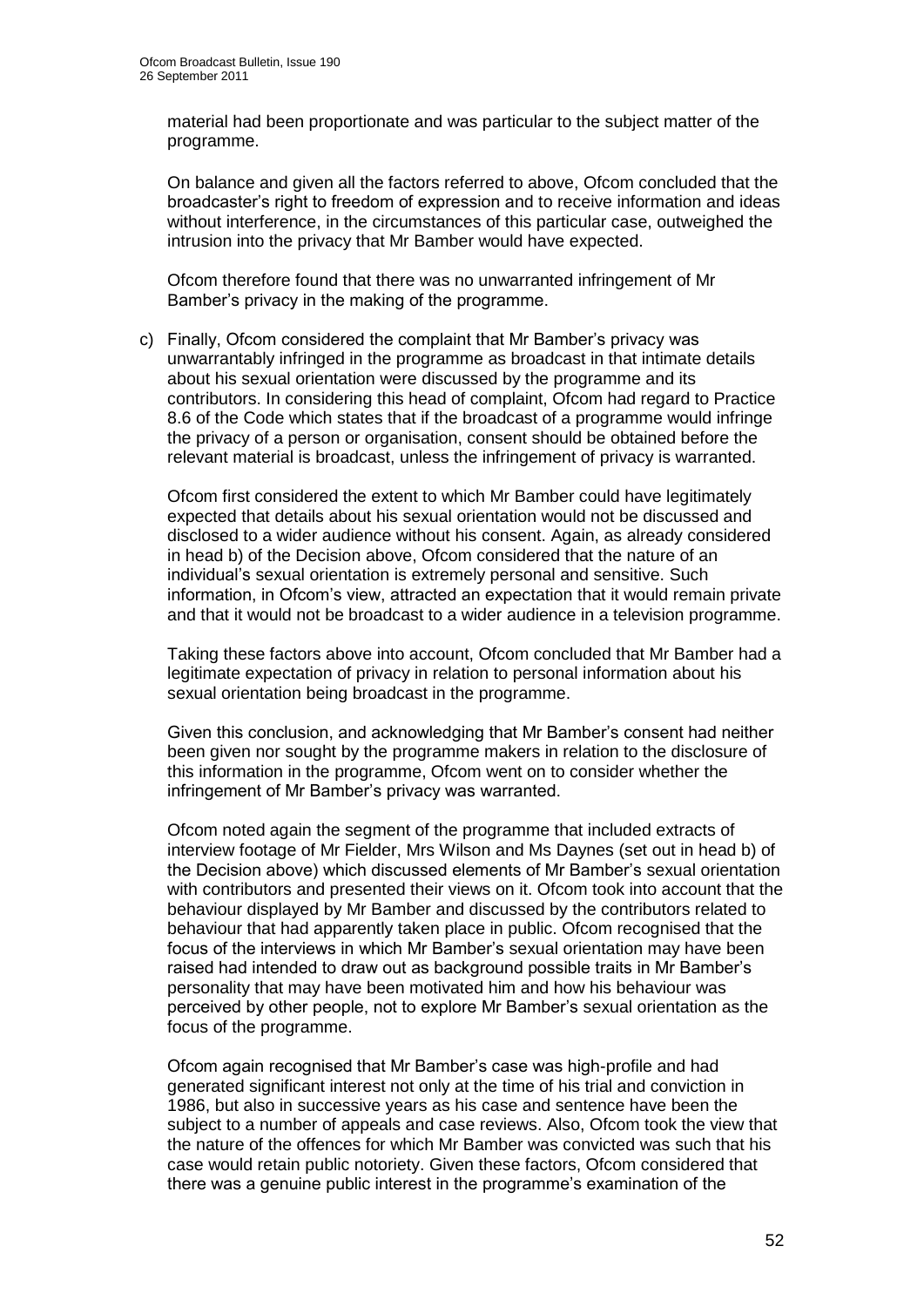evidence presented against Mr Bamber at his trial and aspects of his life that the programme suggested may have been relevant to understanding the motivation for the crimes. Ofcom considered that it was legitimate for the programme to explore these issues and to include interview footage of contributors who, through their first hand testimony, recounted their recollections of Mr Bamber"s behaviour and gave their professional opinions of Mr Bamber"s personality traits based upon those testimonies (and evidence from the trial). Ofcom also noted that the programme as broadcast reached no conclusion as to, nor focused on, Mr Bamber"s sexual orientation. It merely recounted factual and background information which might assist viewers understanding of Mr Bamber"s character generally and the motivation for the crimes.

On balance and given all the factors referred to above, Ofcom concluded that the broadcaster"s right to freedom of expression and to impart information and ideas and the audiences" right to receive the same, without interference, in the circumstances of this particular case, outweighed the intrusion into the privacy that Mr Bamber would have expected.

Ofcom therefore found that the infringement of Mr Bamber"s privacy in the programme as broadcast was warranted.

**Accordingly, Ofcom has not upheld Mr Bamber's complaint of unjust or unfair treatment and unwarranted infringement of privacy in the making and broadcast of the programme.**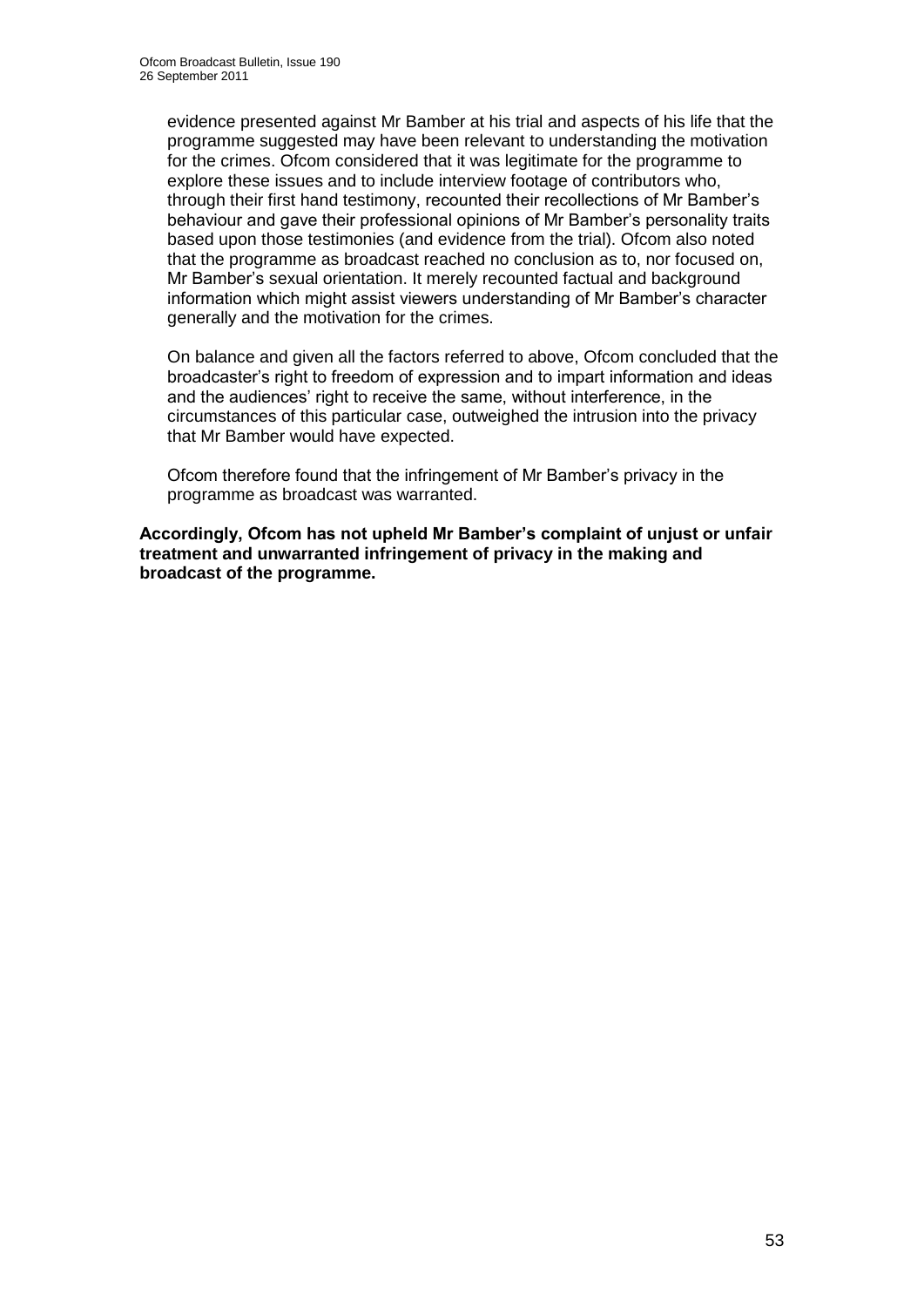# **Other programmes Not in Breach**

## **Up to 5 September**

| Programme                                  | <b>Broadcaster</b> | <b>Transmission</b><br>Date | <b>Categories</b>                           |
|--------------------------------------------|--------------------|-----------------------------|---------------------------------------------|
| The Wright Stuff Extra with<br>Gabby Logan | Channel 5          | 22/07/2011                  | Sexual material                             |
| <b>Tafheem Al Masyal</b>                   | <b>Takbeer TV</b>  | Various                     | Religious/Beliefs<br>discrimination/offence |
| Live at the Apollo                         | Comedy<br>Central  | 01/08/2011                  | Generally accepted<br>standards             |
| The Wright Stuff                           | Channel 5          | 14/04/2011                  | Generally accepted<br>standards             |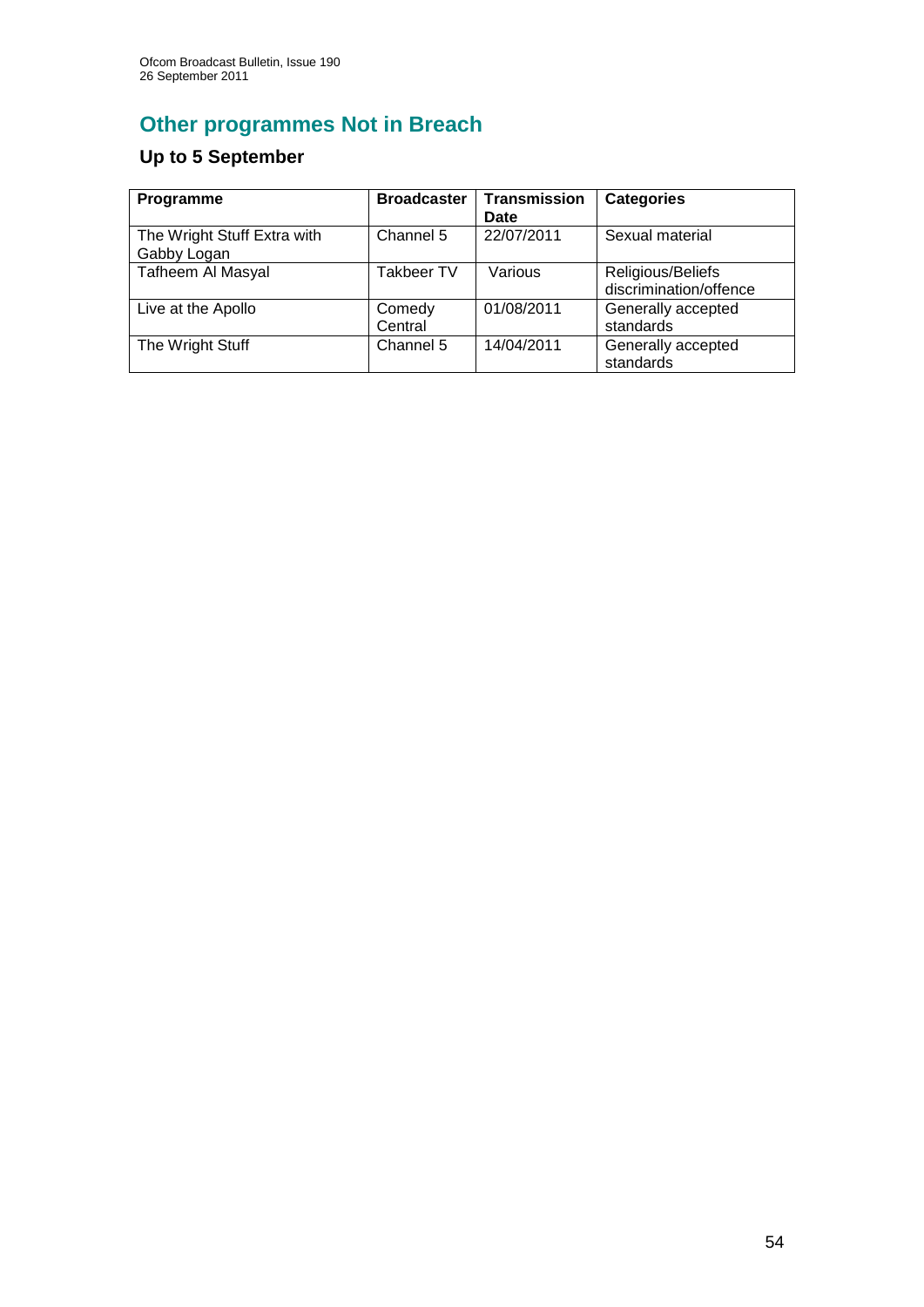## **Complaints Assessed, not Investigated**

## **Between 23 August and 5 September 2011**

This is a list of complaints that, after careful assessment, Ofcom has decided not to pursue because they did not raise issues warranting investigation.

| Programme                                                           | <b>Broadcaster</b>         | <b>Transmission</b><br><b>Date</b> | <b>Categories</b>                           | <b>Number of</b><br>complaints |
|---------------------------------------------------------------------|----------------------------|------------------------------------|---------------------------------------------|--------------------------------|
| 118 118 sponsorship<br>credits                                      | ITV1                       | n/a                                | Crime                                       |                                |
| 118 118's sponsorship of<br>The Simpsons                            | Channel 4                  | 18/08/2011                         | <b>Disability</b><br>discrimination/offence | 1                              |
| 9/11: The Day that<br>Changed the World                             | ITV1                       | 01/09/2011                         | Generally accepted<br>standards             | 1                              |
| 9/11: The Day that<br>Changed the World                             | ITV1                       | 01/09/2011                         | Generally accepted<br>standards             | 1                              |
| Afternoon Play: Black<br>Roses - The Killing of<br>Sophie Lancaster | <b>BBC Radio 4</b>         | 24/08/2011                         | Generally accepted<br>standards             | 1                              |
| <b>Athletics</b>                                                    | Channel 4                  | 30/08/2011                         | Scheduling                                  | 1                              |
| <b>BBC News</b>                                                     | <b>BBC News</b><br>Channel | 18/07/2011                         | Race<br>discrimination/offence              | 1                              |
| <b>BBC News</b>                                                     | <b>BBC News</b><br>Channel | 09/08/2011                         | Generally accepted<br>standards             | 1                              |
| <b>BBC News</b>                                                     | <b>BBC News</b><br>Channel | 09/08/2011                         | Generally accepted<br>standards             | 1                              |
| <b>BBC News</b>                                                     | BBC <sub>1</sub>           | 28/08/2011                         | Violence and<br>dangerous behaviour         | 3                              |
| <b>BBC</b> News at One                                              | BBC <sub>1</sub>           | 30/08/2011                         | Violence and<br>dangerous behaviour         | 1                              |
| <b>BBC News at Six</b>                                              | BBC <sub>1</sub>           | 25/08/2011                         | Generally accepted<br>standards             | 1                              |
| BBC Proms 2011: The<br><b>Comedy Prom</b>                           | BBC <sub>2</sub>           | 27/08/2011                         | Generally accepted<br>standards             | 3                              |
| <b>Big Brother</b>                                                  | Channel 5                  | 01/09/2011                         | Generally accepted<br>standards             | 1                              |
| <b>Brainiac: Science Abuse</b>                                      | Pick TV                    | 22/08/2011                         | <b>Nudity</b>                               | 1                              |
| <b>Broadcasting House</b>                                           | <b>BBC Radio 4</b>         | 21/08/2011                         | Offensive language                          | 1                              |
| Cambridge Guided<br>Busway's sponsorship of<br><b>Traffic News</b>  | Heart 103FM<br>Cambridge   | 08/08/2011                         | Materially misleading                       | 1                              |
| Castle                                                              | Channel 5                  | 05/08/2011                         | Television Access<br><b>Services</b>        | 1                              |
| Celebrity Big Brother                                               | Channel 5                  | 18/08/2011                         | Materially misleading                       | 1                              |
| Celebrity Big Brother                                               | Channel 5                  | 19/08/2011                         | Competitions                                | 1                              |
| Celebrity Big Brother                                               | Channel 5                  | 23/08/2011                         | Product placement                           | $\mathbf{1}$                   |
| Celebrity Big Brother                                               | Channel 5                  | 25/08/2011                         | Generally accepted<br>standards             | 84                             |
| <b>Celebrity Big Brother</b>                                        | Channel 5                  | 28/08/2011                         | Generally accepted<br>standards             | 1                              |
| <b>Celebrity Big Brother</b>                                        | Channel 5                  | 01/09/2011                         | Generally accepted<br>standards             | 1                              |
| Celebrity Big Brother                                               | Channel 5                  | 01/09/2011                         | Generally accepted<br>standards             | $\mathbf{1}$                   |
| Celebrity Big Brother                                               | Channel 5                  | 01/09/2011                         | Generally accepted                          | 1                              |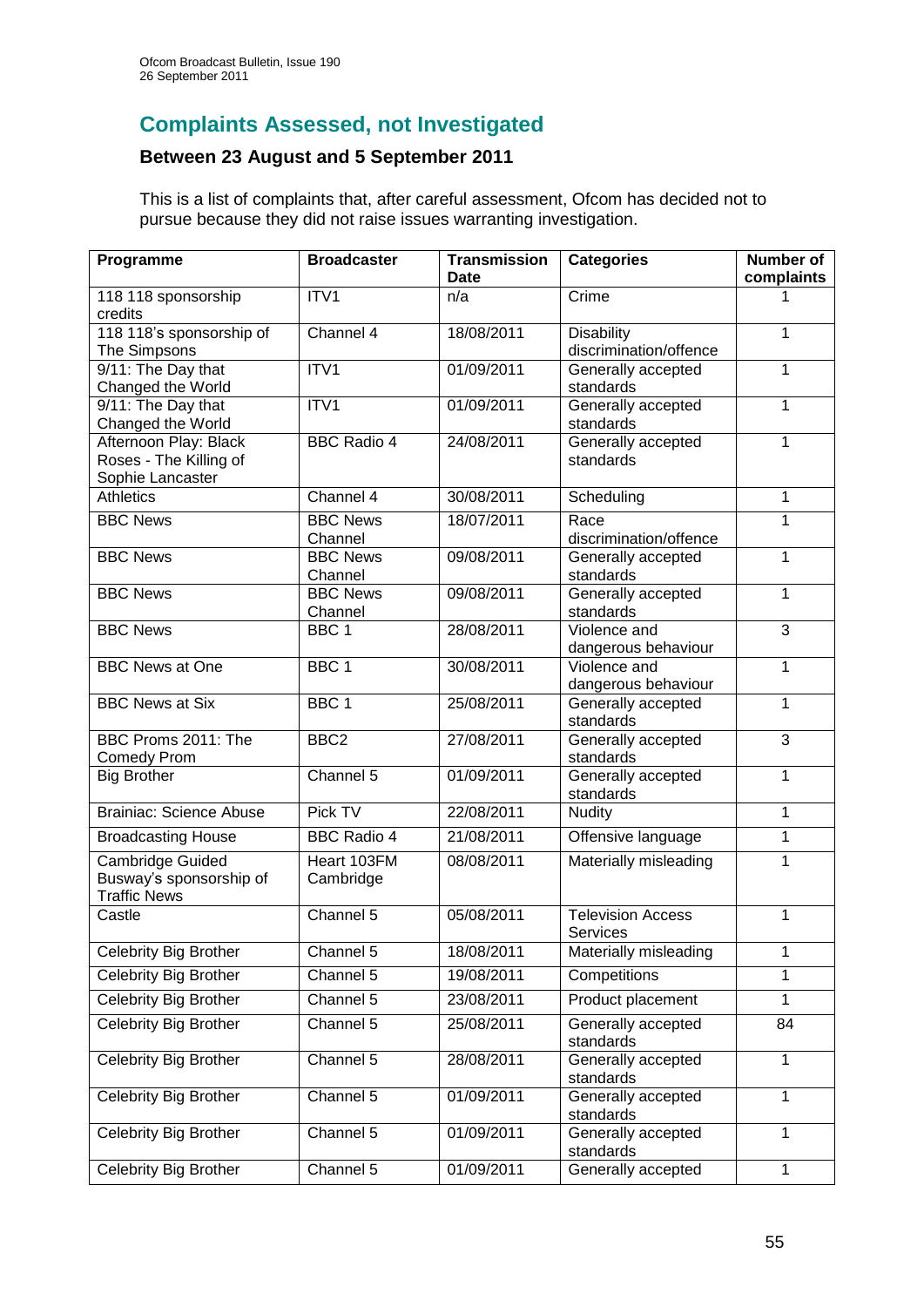|                                                      |                        | standards  |                                                       |                         |
|------------------------------------------------------|------------------------|------------|-------------------------------------------------------|-------------------------|
| Celebrity Big Brother                                | Channel 5              | 01/09/2011 | Generally accepted<br>standards                       | 1                       |
| <b>Celebrity Big Brother</b>                         | Channel 5              | 02/09/2011 | Generally accepted<br>standards                       | 1                       |
| Celebrity Big Brother's Bit<br>on the Side           | Channel 5              | 29/08/2011 | Generally accepted<br>standards                       | 1                       |
| Celebrity Big Brother's Bit<br>on the Side (trailer) | $5*$                   | 27/08/2011 | Sexual material                                       | $\overline{2}$          |
| Celebrity Big Brother's Bit<br>on the Side (trailer) | Channel 5              | 31/08/2011 | Sexual material                                       | 1                       |
| Channel 4 Pigeon ident                               | Channel 4              | n/a        | Animal welfare                                        | 1                       |
| Children in TV                                       | <b>TV</b>              | n/a        | Under 18s in<br>programmes                            | 1                       |
| <b>Christian O'Connell</b><br><b>Breakfast Show</b>  | Absolute Radio         | 31/08/2011 | Generally accepted<br>standards                       | 1                       |
| <b>Comic Book Heroes</b><br>Season trailer           | Sky 1                  | 22/08/2011 | Generally accepted<br>standards                       | 1                       |
| Continuity announcement                              | ITV1                   | 02/09/2011 | Generally accepted<br>standards                       | 1                       |
| <b>Coronation Street</b>                             | ITV1                   | 26/08/2011 | Generally accepted<br>standards                       | 3                       |
| <b>Coronation Street</b>                             | ITV1                   | 29/08/2011 | Under 18s in<br>programmes                            | 1                       |
| <b>Coronation Street</b>                             | <b>UTV</b>             | n/a        | Sexual material                                       | 1                       |
| <b>County Show Coverage</b>                          | Radio<br>Pembrokeshire | 16/08/2011 | Commercial<br>communications on<br>radio              | 1                       |
| Cricket                                              | Channel 5              | various    | Materially misleading                                 | 17                      |
| <b>CSI: Crime Scene</b><br>Investigation             | 5 USA                  | 02/09/2011 | Offensive language                                    | 1                       |
| Daybreak                                             | ITV1                   | 02/09/2011 | Due impartiality/bias<br>1                            |                         |
| Deadly Art                                           | BBC <sub>2</sub>       | 30/08/2011 | Harm                                                  | 1                       |
| <b>Dickinson's Real Deal</b>                         | ITV1                   | 26/08/2011 | Competitions                                          | 1                       |
| Dispatches                                           | Channel 4              | 11/07/2011 | Due impartiality/bias                                 | 1                       |
| Doctor Who                                           | BBC <sub>3</sub>       | 02/09/2011 | Sexual material                                       | 1                       |
| <b>Drivetime with Carlos</b>                         | Smooth Radio           | 24/08/2011 | Crime                                                 | 1                       |
| EastEnders                                           | BBC <sub>1</sub>       | 26/08/2011 | Generally accepted<br>standards                       | 1                       |
| Eden Lake                                            | ITV4                   | 16/08/2011 | Violence and<br>dangerous behaviour                   | $\overline{\mathbf{4}}$ |
| Eden Lake                                            |                        |            |                                                       |                         |
|                                                      | ITV4                   | 20/08/2011 | Violence and                                          | 1                       |
| <b>Edinburgh Comedy Fest</b><br><b>Live 2011</b>     | BBC <sub>3</sub>       | 01/09/2011 | dangerous behaviour<br>Race<br>discrimination/offence | $\mathbf{1}$            |
| <b>Edinburgh Comedy Fest</b><br><b>Live 2011</b>     | BBC <sub>3</sub>       | 02/09/2011 | Religious/Beliefs<br>discrimination/offence           | $\mathbf{1}$            |
| Eggheads                                             | BBC <sub>2</sub>       | 30/08/2011 | Generally accepted<br>standards                       | 1                       |
| Emmerdale                                            | ITV1                   | 07/06/2011 | Suicide and self harm                                 | 1                       |
| Emmerdale                                            | <b>UTV</b>             | 16/08/2011 | Generally accepted<br>standards                       | 1                       |
| Emmerdale                                            | ITV1                   | 24/08/2011 | Harm                                                  | 1                       |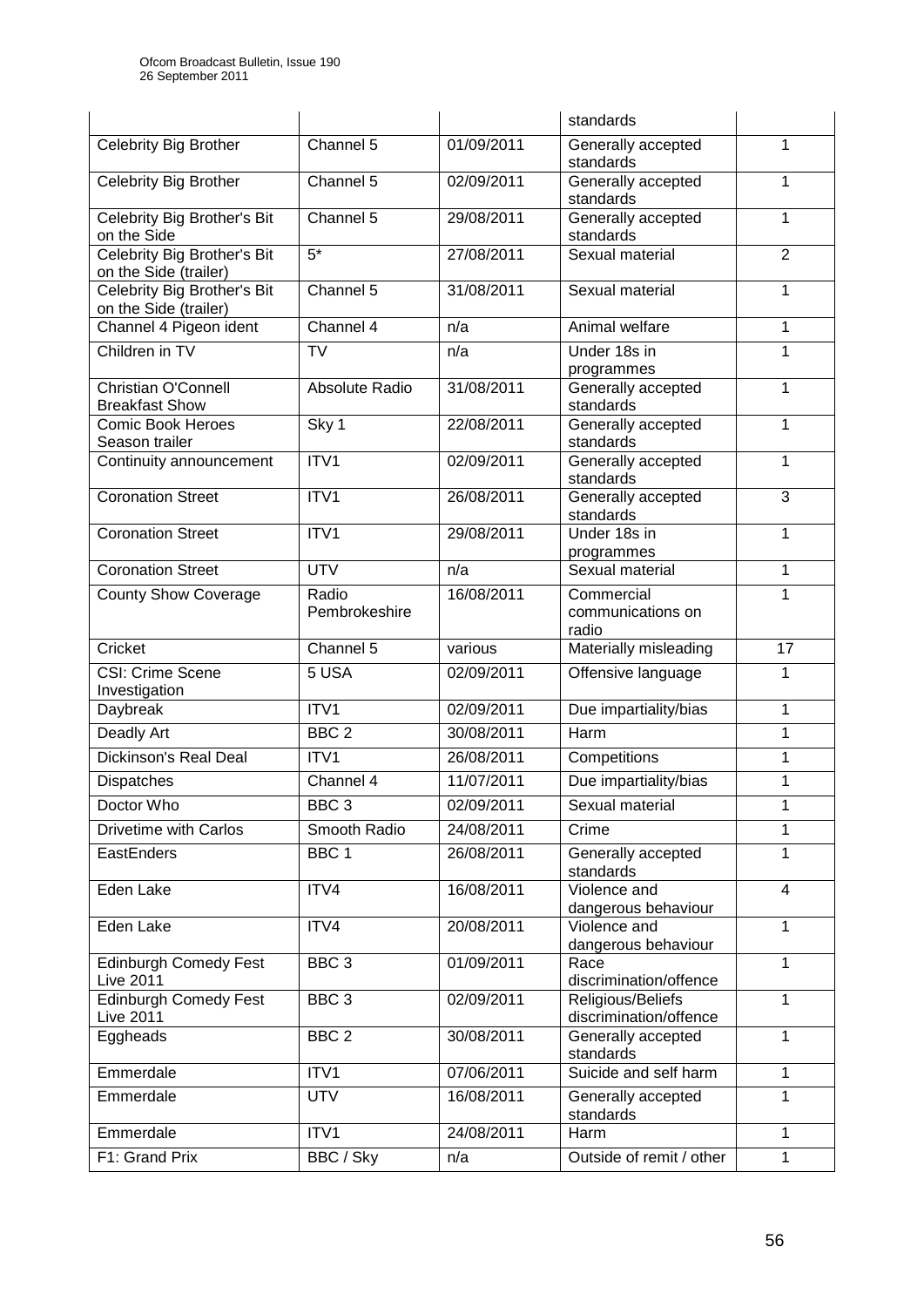| Format                                      | Sunny Govan<br>Community<br>Radio | n/a        | Format                                            | 1              |
|---------------------------------------------|-----------------------------------|------------|---------------------------------------------------|----------------|
| Four Lions                                  | Channel 4                         | 04/09/2011 | Generally accepted<br>standards                   | 5              |
| Friends                                     | E <sub>4</sub>                    | 23/08/2011 | Advertising scheduling                            | $\mathbf{1}$   |
| Fun House                                   | Challenge TV                      | 01/08/2011 | Sponsorship                                       | 1              |
| Get Grumpy (trailer)                        | <b>Comedy Central</b>             | 02/09/2011 | Offensive language                                | $\overline{4}$ |
| Get Grumpy (trailer)                        | <b>Comedy Central</b>             | 04/09/2011 | Offensive language                                | 1              |
| Grandpa in My Pocket                        | <b>Cheebies</b>                   | 16/08/2011 | Offensive language                                | $\mathbf{1}$   |
| <b>Grumpy Guide to Food</b>                 | BBC <sub>2</sub>                  | 31/07/2011 | Generally accepted<br>standards                   | 1              |
| Harry Potter and the<br>Prisoner of Azkaban | <b>UTV</b>                        | 30/07/2011 | Generally accepted<br>standards                   | 1              |
| Have I Got News for You                     | BBC <sub>1</sub>                  | 03/06/2011 | Religious/Beliefs<br>discrimination/offence       | $\mathbf{1}$   |
| Hollyoaks                                   | E4                                | 26/08/2011 | Religious/Beliefs<br>discrimination/offence       | $\mathbf{1}$   |
| Hostel: Part II                             | $5*$                              | 19/08/2011 | Generally accepted<br>standards                   | 1              |
| <b>Hotel Trubble</b>                        | <b>CBBC</b>                       | 21/08/2011 | Sexual orientation<br>discrimination/offence      | 1              |
| House Hunt in France                        | ITV1                              | 31/08/2011 | Undue prominence                                  | 1              |
| How Hip Hop Changed the<br>World            | Channel 4                         | 12/08/2011 | Due accuracy                                      | 1              |
| <b>Impact Wrestling</b>                     | Challenge TV                      | 28/08/2011 | Violence and<br>1<br>dangerous behaviour          |                |
| <b>Inside Nature's Giants</b>               | Channel 4                         | 30/08/2011 | $\mathbf{1}$<br>Harm                              |                |
| <b>ITV Morning News</b>                     | ITV1                              | 01/09/2011 | $\overline{1}$<br>Generally accepted<br>standards |                |
| <b>ITV News and Weather</b>                 | ITV1                              | 18/08/2011 | Due impartiality/bias                             | $\mathbf{1}$   |
| Jason Anderson                              | Radio Hartlepool                  | 22/08/2011 | Generally accepted<br>standards                   | 1              |
| Jeremy Vine                                 | <b>BBC Radio 2</b>                | 26/08/2011 | Generally accepted<br>standards                   | 1              |
| Let's Do Lunch  With Gino<br>and Mel        | ITV1                              | 26/08/2011 | Competitions                                      | 1              |
| Let's Do Lunch  With Gino<br>and Mel        | ITV1                              | 26/08/2011 | Harm                                              | $\overline{2}$ |
| Live Ford Football Special                  | Sky Sports 2                      | 20/08/2011 | Offensive language                                | $\mathbf{1}$   |
| Lorraine                                    | ITV1                              | 15/08/2011 | Materially misleading                             | $\overline{2}$ |
| Lorraine                                    | ITV1                              | 23/08/2011 | Offensive language                                | $\mathbf{1}$   |
| Mantracker                                  | <b>Extreme Sports</b>             | 29/08/2011 | Offensive language                                | 1              |
| <b>Medical Emergency</b>                    | Really                            | 20/08/2011 | Generally accepted<br>standards                   |                |
| Minute to Win it                            | ITV2                              | 01/09/2011 | Violence and<br>dangerous behaviour               | 1              |
| Mount Pleasant (trailer)                    | Pick TV                           | 15/08/2011 | Sexual material                                   | $\mathbf{1}$   |
| My Father Was a Nazi<br>Commandant          | BBC <sub>4</sub>                  | 16/08/2011 | Generally accepted<br>standards                   | $\mathbf{1}$   |
| My Parents Are Aliens                       | <b>CITV</b>                       | 24/08/2011 | Sexual material                                   | $\mathbf{1}$   |
| n/a                                         | Noor TV and<br>Radio XL           | n/a        | Outside of remit / other                          | 1              |
| <b>New Tricks</b>                           | BBC <sub>1</sub>                  | 29/08/2011 | Product placement                                 | 1              |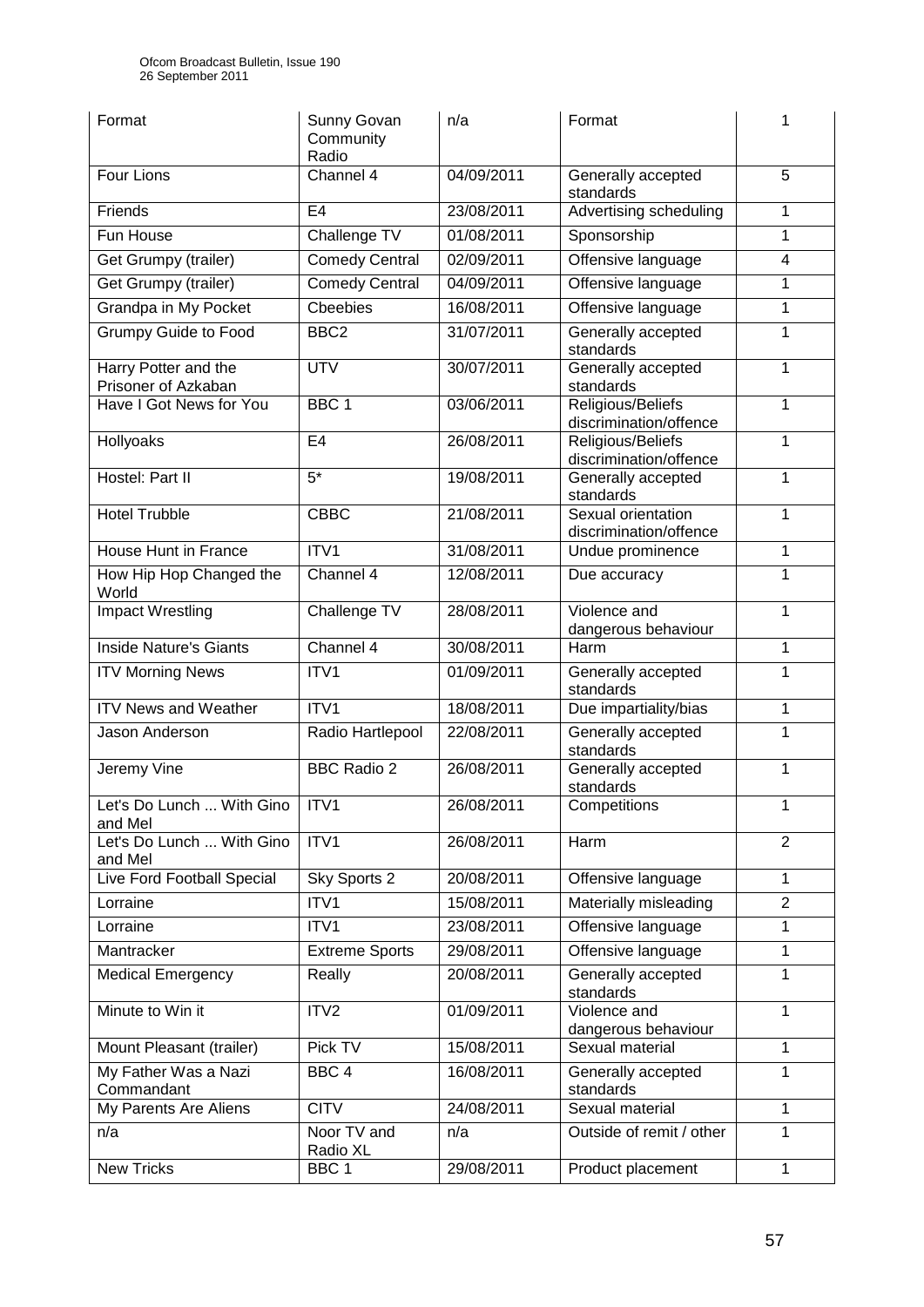| <b>News</b>                          | <b>Real Radio North</b><br>West | 22/07/2011 | Due accuracy                                    | 1              |
|--------------------------------------|---------------------------------|------------|-------------------------------------------------|----------------|
| <b>News</b>                          | <b>UTV</b>                      | n/a        | Materially misleading                           | 1              |
| Newsnight                            | BBC <sub>2</sub>                | 12/08/2011 | Race<br>discrimination/offence                  | 103            |
| Newsnight                            | BBC <sub>2</sub>                | 25/08/2011 | Generally accepted<br>standards                 | 1              |
| Newsround                            | BBC <sub>1</sub>                | 02/09/2011 | Crime                                           | 1              |
| Page Eight                           | BBC <sub>2</sub>                | 28/08/2011 | Race<br>discrimination/offence                  | 1              |
| Penn and Teller: Fool Us             | ITV1                            | 28/08/2011 | Generally accepted<br>standards                 | 3              |
| Peppa Pig                            | Channel 5                       | 24/08/2011 | Gender<br>discrimination/offence                | 1              |
| <b>Psychic First</b>                 | Watchmetv.tv                    | n/a        | Participation TV -<br>Misleadingness            | 1              |
| Psychic Interactive                  | Psychic TV                      | 03/09/2011 | Participation TV -<br>Harm                      | 1              |
| Rat Race                             | Channel 4                       | 23/08/2011 | Offensive language                              | 1              |
| Red Sonja                            | Channel 5                       | 14/08/2011 | Hypnotic and other<br>techniques                | 1              |
| Red Sonja                            | Channel 5                       | 14/08/2011 | Hypnotic and other<br>techniques                | $\mathbf{1}$   |
| Repeats                              | n/a                             | n/a        | Outside of remit / other                        | $\mathbf{1}$   |
| Rise and Shine with VH1              | VH <sub>1</sub>                 | 09/08/2011 | Scheduling                                      | $\mathbf{1}$   |
| Rugby League: Challenge<br>Cup Final | BBC <sub>1</sub>                | 27/08/2011 | Offensive language                              | 3              |
| Rugby World Cup (trailer)            | ITV4                            | 25/08/2011 | Generally accepted<br>$\mathbf{1}$<br>standards |                |
| <b>Shooting Stars</b>                | BBC <sub>2</sub>                | 22/08/2011 | Animal welfare                                  | $\mathbf{1}$   |
| Show Me the Funny                    | ITV1                            | 22/08/2011 | <b>Disability</b><br>discrimination/offence     | $\overline{3}$ |
| Silent Library (trailer)             | $5*$                            | 15/08/2011 | Animal welfare                                  | 1              |
| Sky News at 5 with Andrew<br>Wilson  | <b>Sky News</b>                 | 27/08/2011 | Violence and<br>dangerous behaviour             | $\overline{2}$ |
| Sky News at Ten                      | <b>Sky News</b>                 | 08/08/2011 | Crime                                           | 1              |
| Spice Britain                        | BBC <sub>1</sub>                | 28/08/2011 | Offensive language                              | 1              |
| <b>Street Summer (trailer)</b>       | Channel 4 / E4                  | n/a        | Crime                                           | 1              |
| Streetdance                          | Channel 4                       | 13/08/2011 | Offensive language                              | 1              |
| Sunrise                              | <b>Sky News</b>                 | 25/08/2011 | Generally accepted<br>$\mathbf{1}$<br>standards |                |
| Sunrise                              | <b>Sky News</b>                 | 28/08/2011 | Violence and<br>dangerous behaviour             | 1              |
| The Jeremy Kyle Show                 | ITV1                            | 23/08/2011 | Generally accepted<br>standards                 | $\mathbf{1}$   |
| The Merits of Ferrets                | Channel 4                       | 26/08/2011 | Scheduling                                      | $\mathbf{1}$   |
| The Million Pound Drop<br>Live       | Channel 4                       | 02/09/2011 | Offensive language                              | 1              |
| The Million Pound Drop<br>Live       | Channel 4                       | 02/09/2011 | Offensive language                              | 1              |
| The Morning Line                     | Channel 4                       | 20/08/2011 | Due impartiality/bias                           | 1              |
| The Official UK Top 40               | <b>MTV Hits</b>                 | 21/08/2011 | Materially misleading                           | $\mathbf{1}$   |
| The Perfect Murder                   | Channel 4                       | 19/08/2011 | Due impartiality/bias                           | 1              |
| The Sex Education Show               | Channel 4                       | n/a        | Generally accepted                              | $\mathbf{1}$   |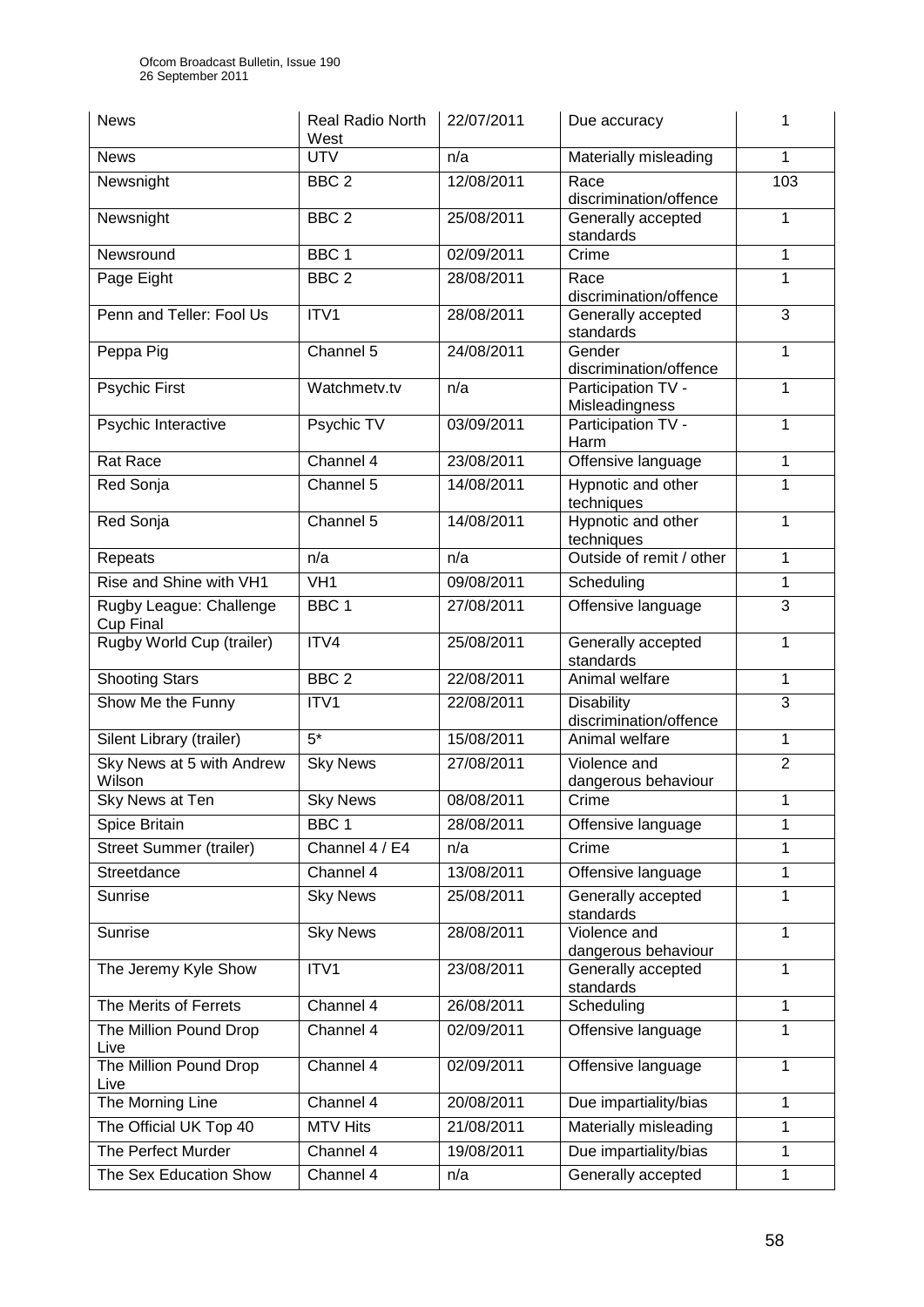|                                            |                  |            | standards                                        |                 |
|--------------------------------------------|------------------|------------|--------------------------------------------------|-----------------|
| The Stream                                 | Al Jazeera       | 05/08/2011 | Due impartiality/bias                            | 1               |
| The Week with George<br>Galloway           | Talksport        | 02/09/2011 | Race<br>discrimination/offence                   | 1               |
| The World's Strictest<br>Parents           | BBC <sub>3</sub> | 25/08/2011 | Animal welfare                                   | 1               |
| The X Factor                               | ITV1             | 20/08/2011 | Materially misleading                            | $\mathbf{1}$    |
| The X Factor                               | ITV1             | 20/08/2011 | Generally accepted<br>standards                  | $\overline{76}$ |
| The X Factor                               | ITV1             | 20/08/2011 | Offensive language                               | 12              |
| The X Factor                               | ITV1             | 20/08/2011 | Sexual material                                  | 1               |
| The X Factor                               | ITV2             | 21/08/2011 | Generally accepted<br>standards                  | 1               |
| The X Factor                               | ITV1             | 27/08/2011 | Competitions                                     | 1               |
| The X Factor                               | ITV <sub>1</sub> | 27/08/2011 | Offensive language                               | $\overline{2}$  |
| The Xtra Factor                            | ITV2             | 21/08/2011 | Sexual material                                  | 1               |
| This Morning                               | ITV1             | 26/08/2011 | <b>Disability</b><br>1<br>discrimination/offence |                 |
| This Morning                               | ITV1             | 30/08/2011 | Generally accepted<br>standards                  | 1               |
| This Morning                               | ITV <sub>1</sub> | 02/09/2011 | Generally accepted<br>standards                  | $\overline{2}$  |
| Tonight                                    | ITV1             | 01/09/2011 | Due accuracy                                     | $\overline{2}$  |
| <b>Top Gear</b>                            | BBC <sub>2</sub> | 21/08/2011 | Generally accepted<br>standards                  | $\overline{1}$  |
| Toyota Aygo sponsors The<br>Simpsons on T4 | Channel 4        | 21/08/2011 | Sponsorship                                      | 1               |
| Tweenies                                   | <b>CBeebies</b>  | 26/08/2011 | Materially misleading                            | 1               |
| <b>UK Border Force</b>                     | Pick TV          | 21/08/2011 | Religious/Beliefs<br>1<br>discrimination/offence |                 |
| <b>Undercover Boss</b>                     | Channel 4        | 28/08/2011 | Religious/Beliefs<br>1<br>discrimination/offence |                 |
| V Festival 2011                            | Channel 4        | 21/08/2011 | Generally accepted<br>standards                  | 3               |
| Women Who Kill                             | Discovery +1     | 23/08/2011 | Violence and<br>dangerous behaviour              | 1               |
| World News In Full                         | Press TV         | 04/08/2011 | Generally accepted<br>standards                  | 1               |